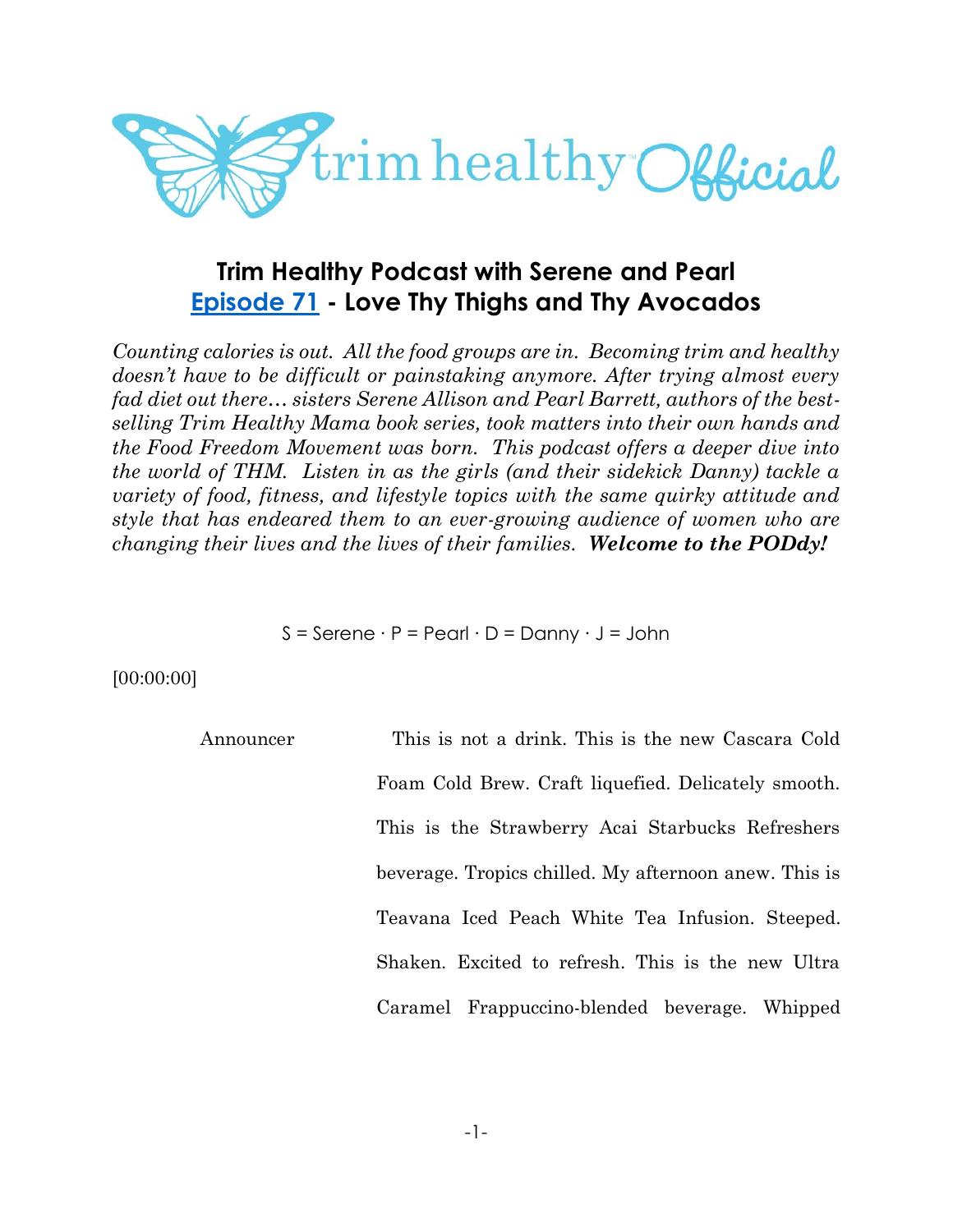cream layers. Perfect. And this is your afternoon made at Starbucks.

- S This is The PODdy, with Serene and Pearl. Get it right: P-O-D-D-Y.
- D Hey, you tuned into the right place. It's the Trim Healthy Podcast with Serene, Pearl and Danny and we're so glad you're back with us. We've got, not so much a part two, but more of a, continuing the theme of being a "healer in your home"today. And if it's going to be as good as it has been before we hit record, you're going to love it.
- P Yes, we were all hashing it out.
- S We're continuing to just, mmm, just...
- D Just marinate.
- S Marinate, that's the word.
- P Please, if you didn't listen to the last Poddy that we did on being a healer in your home. I think the title of that Poddy was something like, we have a new title for you, you didn't know you were healer, something like that. But…
- S You can wear that, that name over your life, that you are a healer. And it sounds all kind of new-age and weirdo but it's not. I mean, a wise woman builds her house, a wise woman tears it down.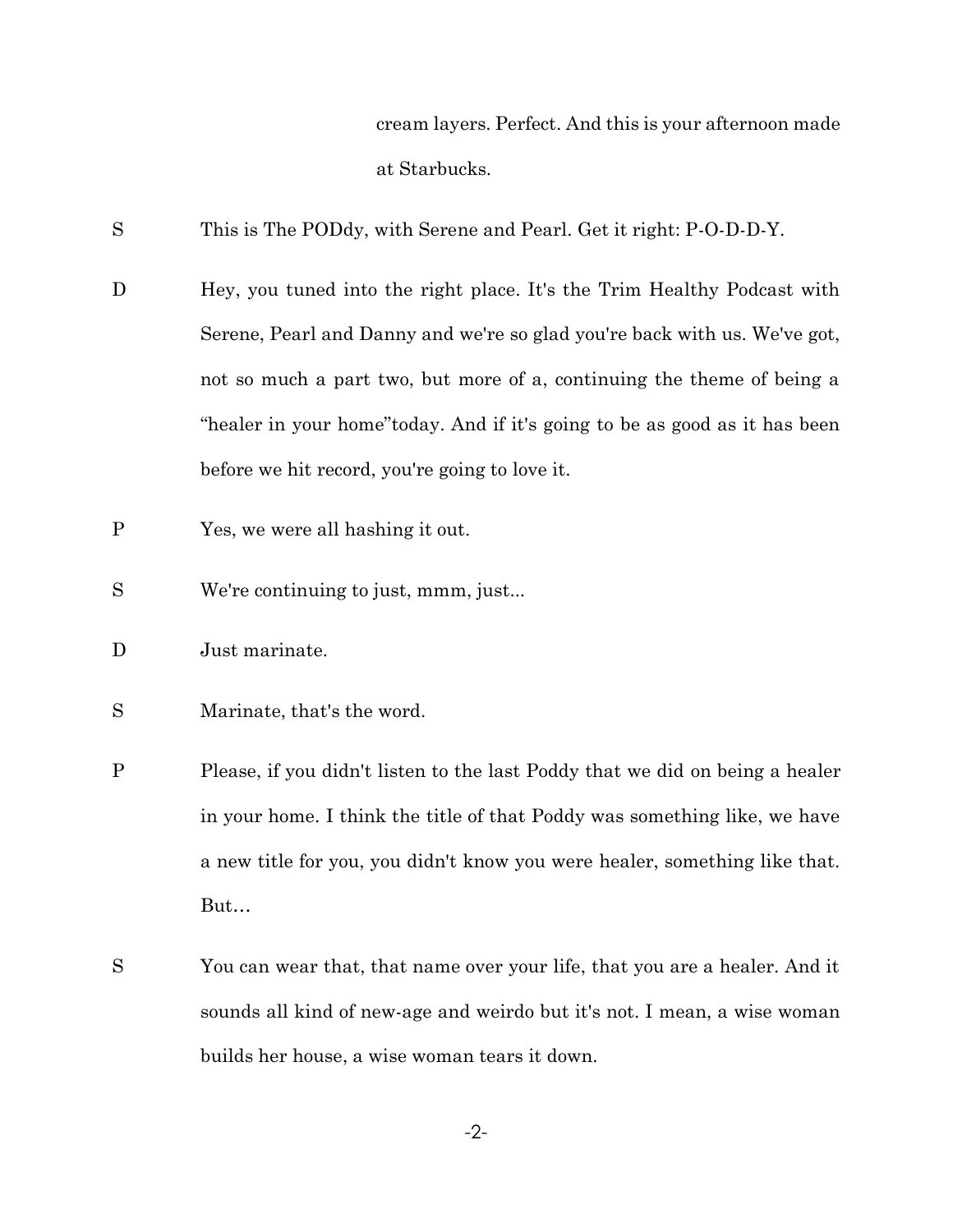- P But can I fix you, Serene? You said a wise woman builds her house and a wise woman tears it down.
- S No, yes, a foolish woman tears it down. Sorry, did I say that?

P Yes.

- S Sorry, mate.
- P Anyway, so we've got more just bubbling up inside us about this and actually when we were here last week doing some recording, John was talking to us, John here, our producer, you've all heard him from time to time, talking to us just about water and, you know, John, we call him Sovereign John because everything… He doesn't....yes, John doesn't want to be beholden to supermarkets, anything. He tries to not shop. He doesn't want to have city water so he was talking to us about building a well and…
- D He actually did dig a well.
- S And if you work for the government, just block your ears because, you know, he's not sovereign to the government
- P No, but anyway we had just started this conversation about water and so John really bought something else and I went home and studied this and it's a thing, this is incredible, so this is what is inspiring this PODdy. Okay, so there was this Japanese scientist and let me pull this up here, named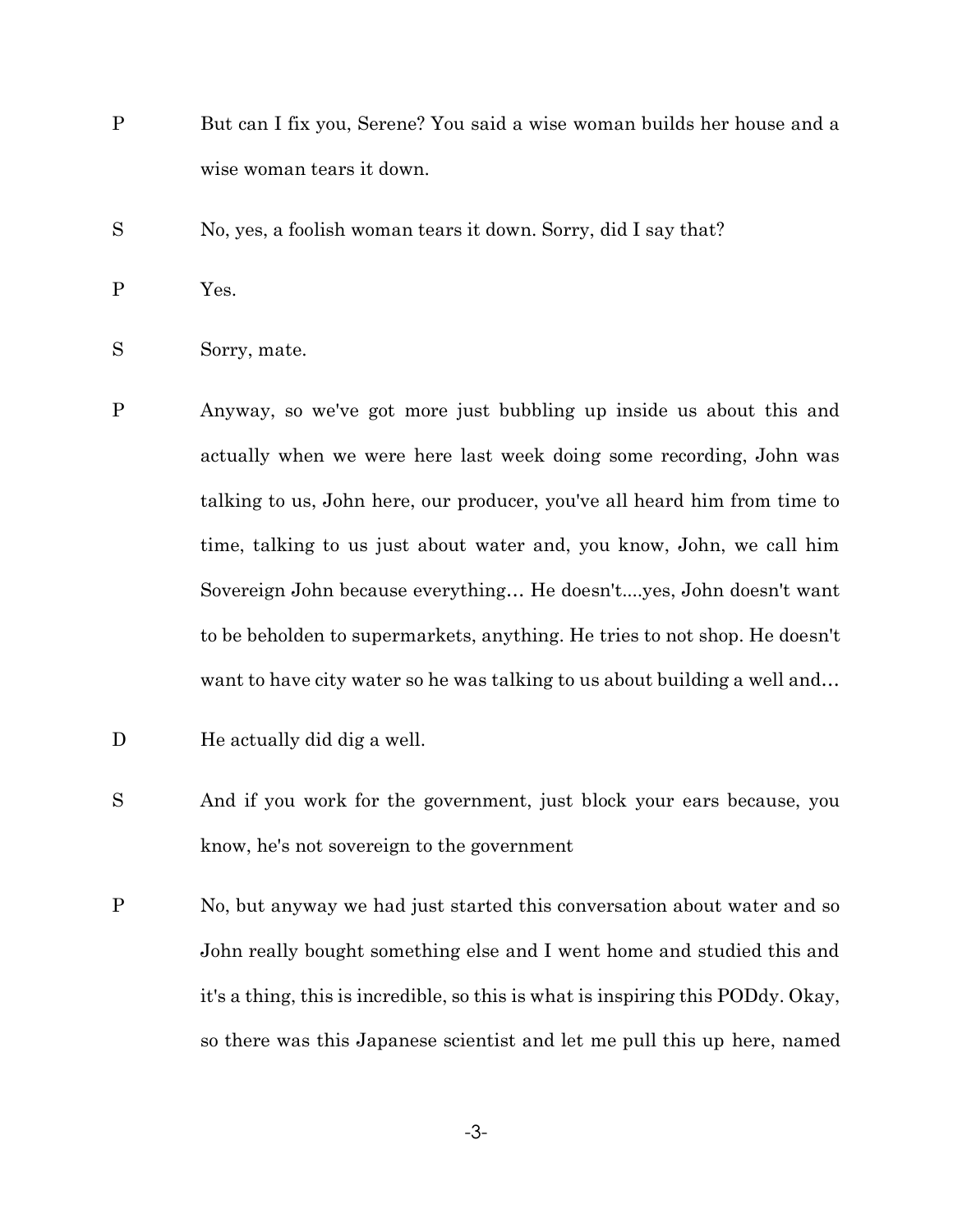Masaru Emoto who did a series of tests on water and the results were just astounding. So, the whole thing is, do you know that water holds memory? Okay, so he would take these waters, put them in different jars and actually speak things over the water. One test, he'd speak love over the water and then freeze the water...

- D Like, tell it positive things do you mean?
- P Yes. And then look under a microscope. Well, the water went in completely different forms. The one where water was hated, you have to look, this is all on the net, just Google this. Google "water holds memory" and this scientist named Masaru Emoto. So you see and you look at the one that says hate, this water looks absolutely dead.
- D Now to this water you are saying, he told very negative things to it, just verbally out of his mouth?
- P Yes.
- S And people could wonder, well how does water look dead? Well, under a microscope water is meant to have a certain, you know, structure.
- P Yes, and it takes different forms, these structures. But he didn't, it wasn't just there, he didn't stop with that. He actually then began to deal with, well, water grows things, you know, so, hold on. Then he began to deal with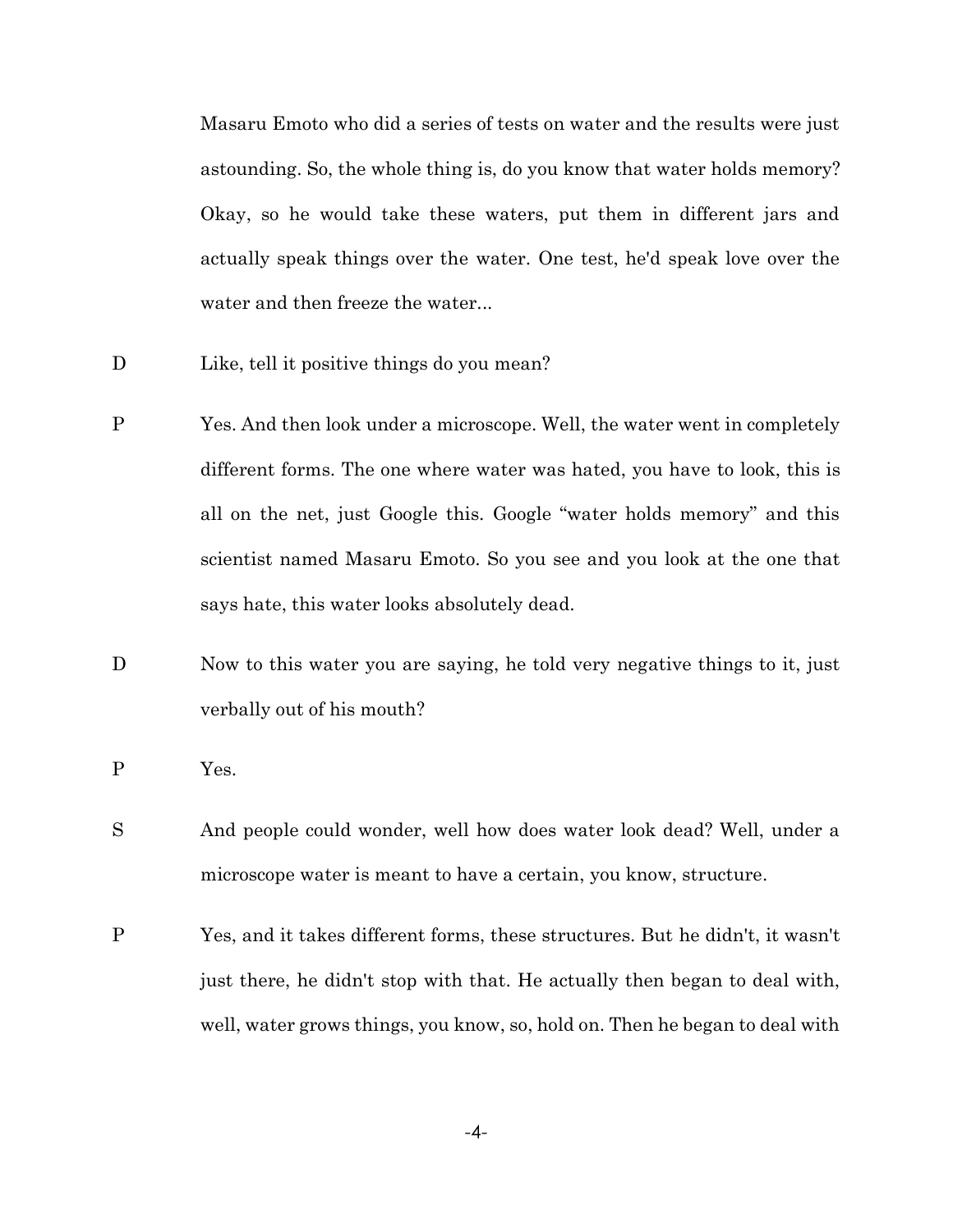parts of different water. A final study was actually with rice. Now this study has been replicated over and over and over.

- S And by different people too
- P By different people. You can go on the net, a whole bunch of people have tried to do this rice consciousness expression, okay. So, we're going to get to a point here, we're not all being voodoo but I want to tell you about this.

[00:03:43]

- P You put cooked white rice in one jar, Google this. There is this is amazing, amazing YouTube where someone tried this. It's called rice consciousness expression. Google that, okay? White rice in one jar, cooked, white rice in another jar. Now don't do anything different, just label them, one with love, one with hate. Put the lid on.
- D Like a, like a piece of tape with the word love written on it?
- P Yes. Now I know, we've got a point to this, it's coming but on this video and this came from this Japanese first original.
- S Pearl's Pentecostal-ness can't talk like this without...
- D Without the ballots.
- S Constantly making excuses, don't worry.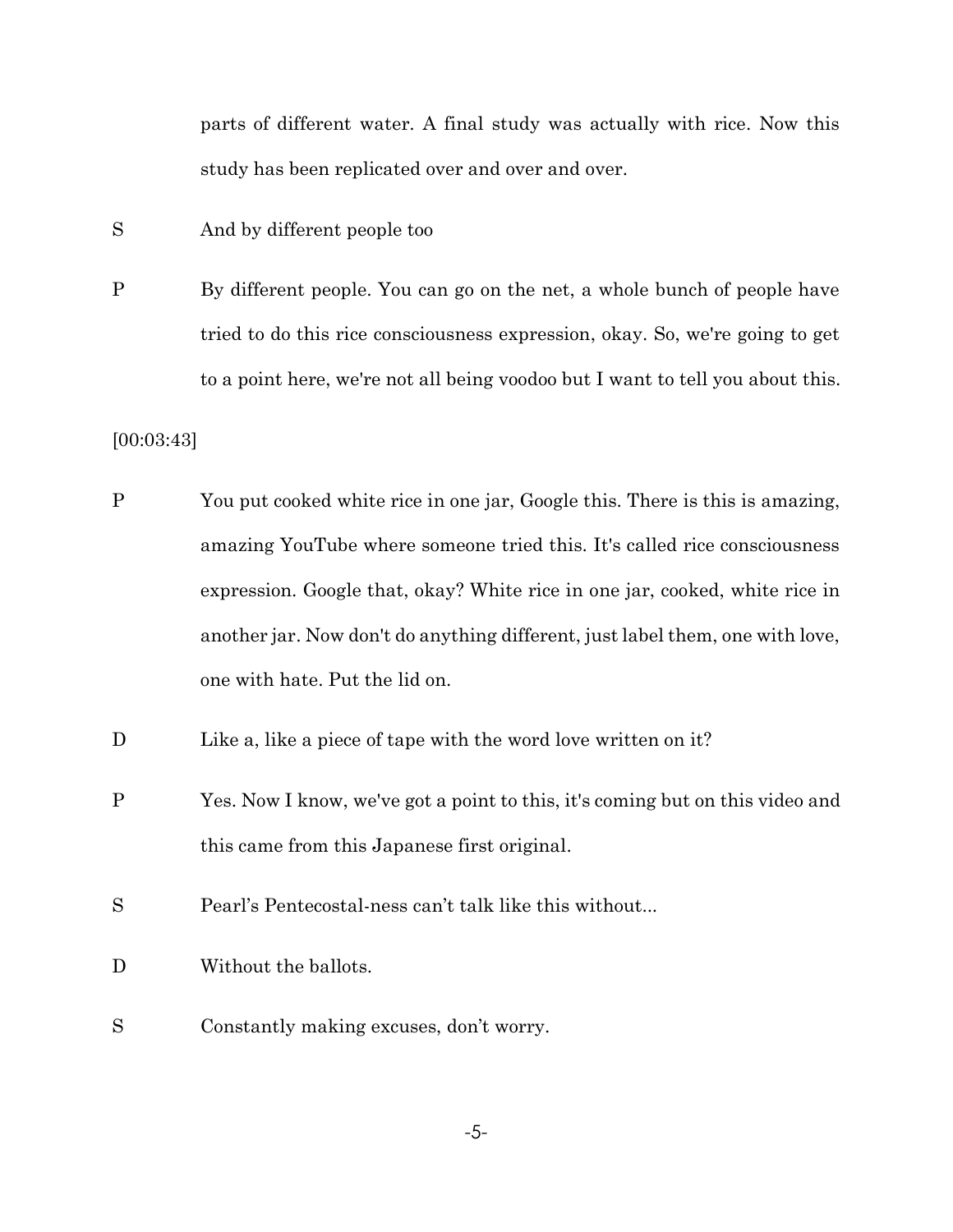- P I know but if I heard this I would think that you were crazy but there's a point coming here and it's to do with healing in our home.
- D I'm still listening. Yes.
- P Okay, so label the jars. This is what he did. Now everyday look at that jar, stand close to it, the one with love, take it and just speak love. I love you. I love you. I love you, rice. Feel it, okay? The other one, vile hate. You don't need to yell. Just, I hate you, okay, so...
- D You're not going to do well, you're not, like say negative things?

P Exactly.

- S You're going to make me fat.
- P Right.
- D Don't say that.
- P Now the incredible difference into what happens with this rice after a week. The loved fluffy white rice is still loved and fluffy. There's no change. The other rice that was hated is already starting to mold.
- D This is documentable?
- P Documented and people have thought, well this is ridiculous. I'm going to try it. I'm going to, you know, refute it.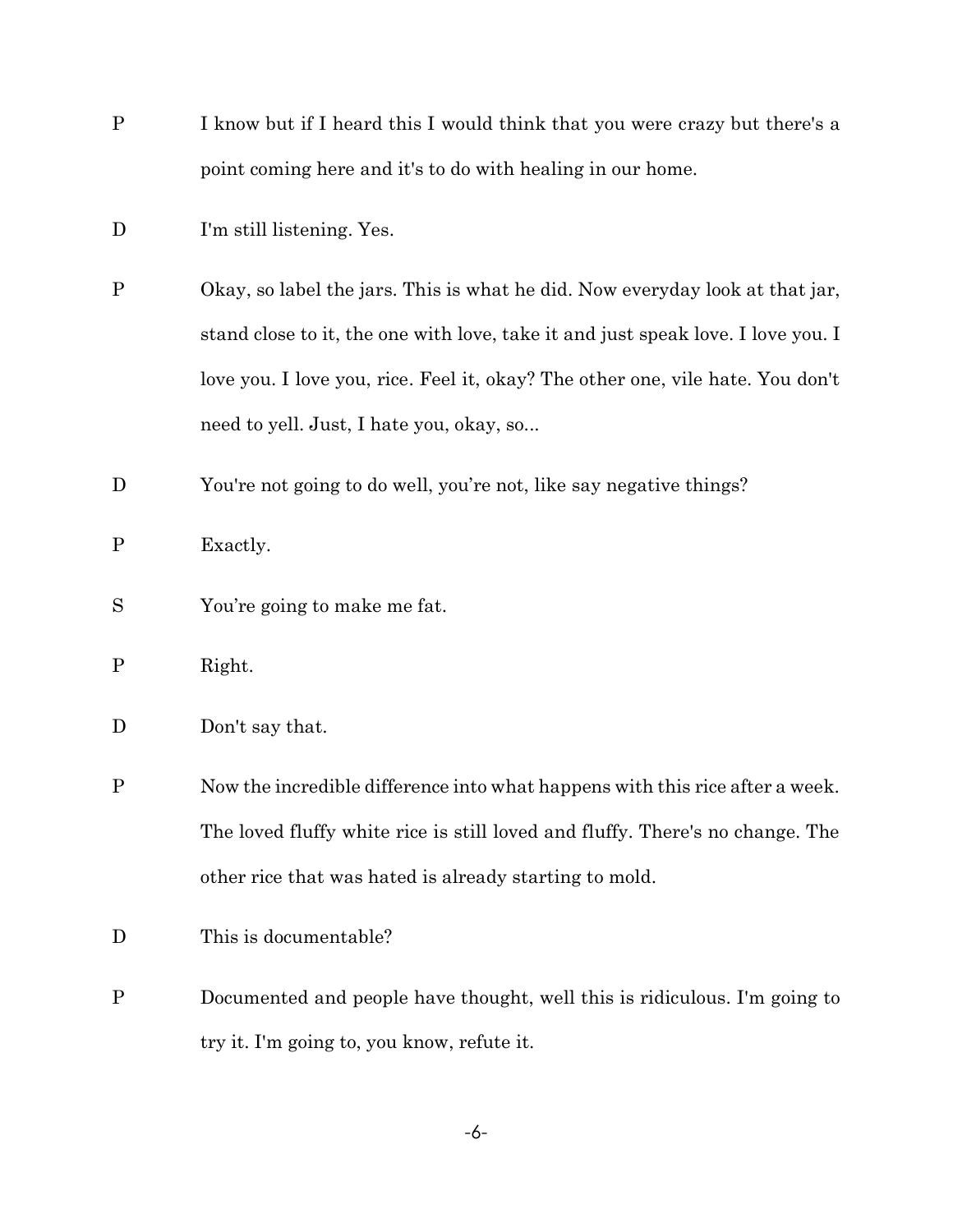D So people are doing this?

P There you go, it happens again and again and again and there's all these different things on the net. I looked it up, like, refuting the rice consciousness thing and they say, well, spores of mould must have got in somehow, but this has happened over and over again. There's power in our words, people.

[00:05:26]

- S But it says in the, Science just backs up Scripture. So many places in the Word, it just talks about our profession, profession of our lips, so a man thinketh, so he is.
- P And, you know, we grew up with this, death and life are in the power of the tongue, straight from the Scriptures, right? But now science proves it's true.
- S And guess what? What is the human body? How much percentage of water? We're mainly water.
- D Yes, mostly water.
- P We're 70% water.
- S Right? So we're speaking into the water of somebody all day long. Are we speaking life, or are we speaking death? And what about when God created

-7-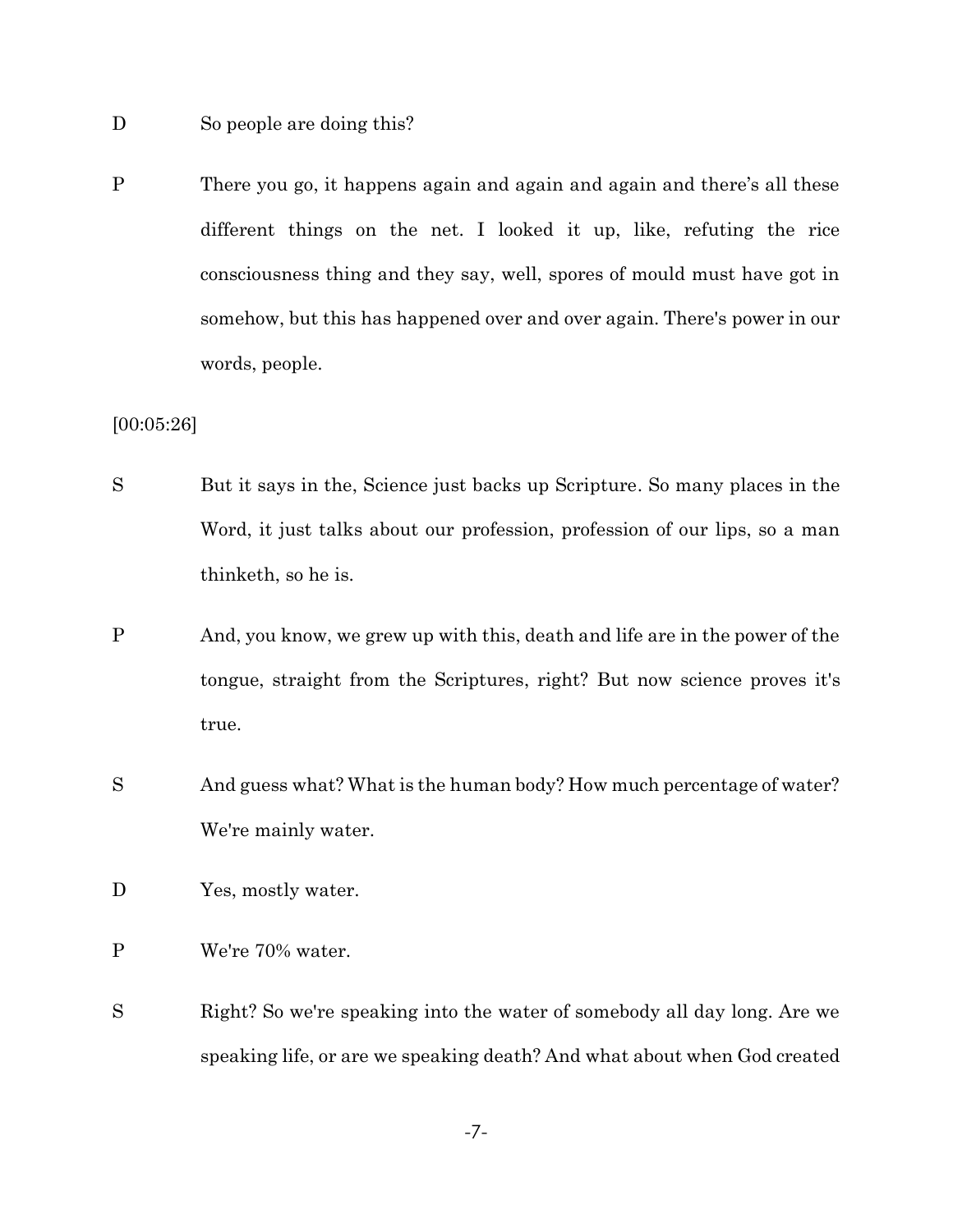the World? In Genesis didn't he hover over the face of the deep? He hovered over the waters.

- P The face of the waters. So water holds memory. We are made of water. All our cells use water. We have to not only speak life over ourselves which we're going to talk about in this Poddy and stop this hate talk, this selfhate but it's our families too because we're healers but John wants to stop us, he wants to speak for a second.
- D John of Sovereignty
- J No I just want to validate this topic because it's a very dear topic to me. It actually goes even further than just what is spoken into the water. Water definitely, scientifically, does have the ability to hold memory. It absolutely does. If you want to dig even deeper into this subject I would encourage everybody to look up a gentleman. His name is Vicktor Schallberger. It's Viktor with a K. V-I-K-T-O-R Schallberger. He was a turn-of-the-century Austrian and I guess you could call him a scientist. His whole life's work was centred around this but also the movement of water. The more water moves, the more memory it can, it can retain.
- 

J So, you can have perfectly clean, distilled water is about as clean as you can get. So you can distill water and have perfectly clear water, nothing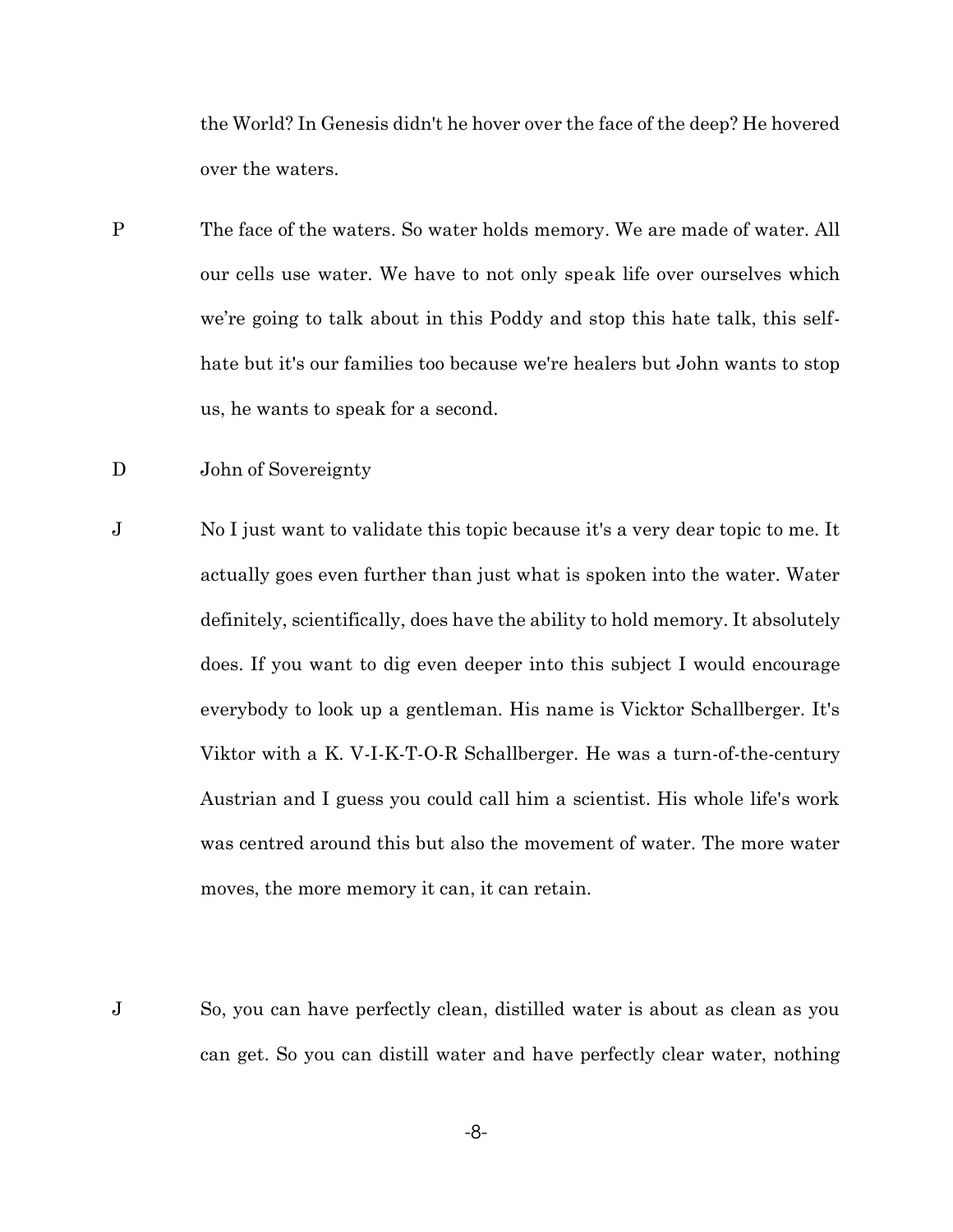else but if it hasn't moved, it's scientifically quote unquote dead. But if you move that water around, especially in a vortex, in a vortex spiral which ironically is also the same shape as our DNA, the more it vortexes and moves, like in a stream. If you ever noticed, streams don't go straight, they meander back and forth, the more water moves, the more memory it takes and that's where a lot of the healing waters historically have come from. They've come from these pristine places where water is moving and it may not be humans speaking life, or love, into it but the everything that that water is nourishing: the trees, the wildlife around it, it's just, it's moving and it's just, there's positiveness and you can, again, these are things you can do for yourself. If anybody out there has got microscopes, you can look at water under a microscope and it is structured differently.

J Dead, stagnant water looks different and if you, if that water is influenced positively by speech or even just by love. Animals go into water and drinking from it and appreciating it, anything like that, the water changes structure, so these experiments with the rice, school kids have done this with bean sprouts, you know, exact same thing. Put bean sprouts in one pot and bean sprouts in another and hate on one and love on the other and you see the difference in the way they grow. So there really is a ton of validity to this and I'm sorry to hijack this but it really does translate into what we do to each other, to our kids and even to our dogs.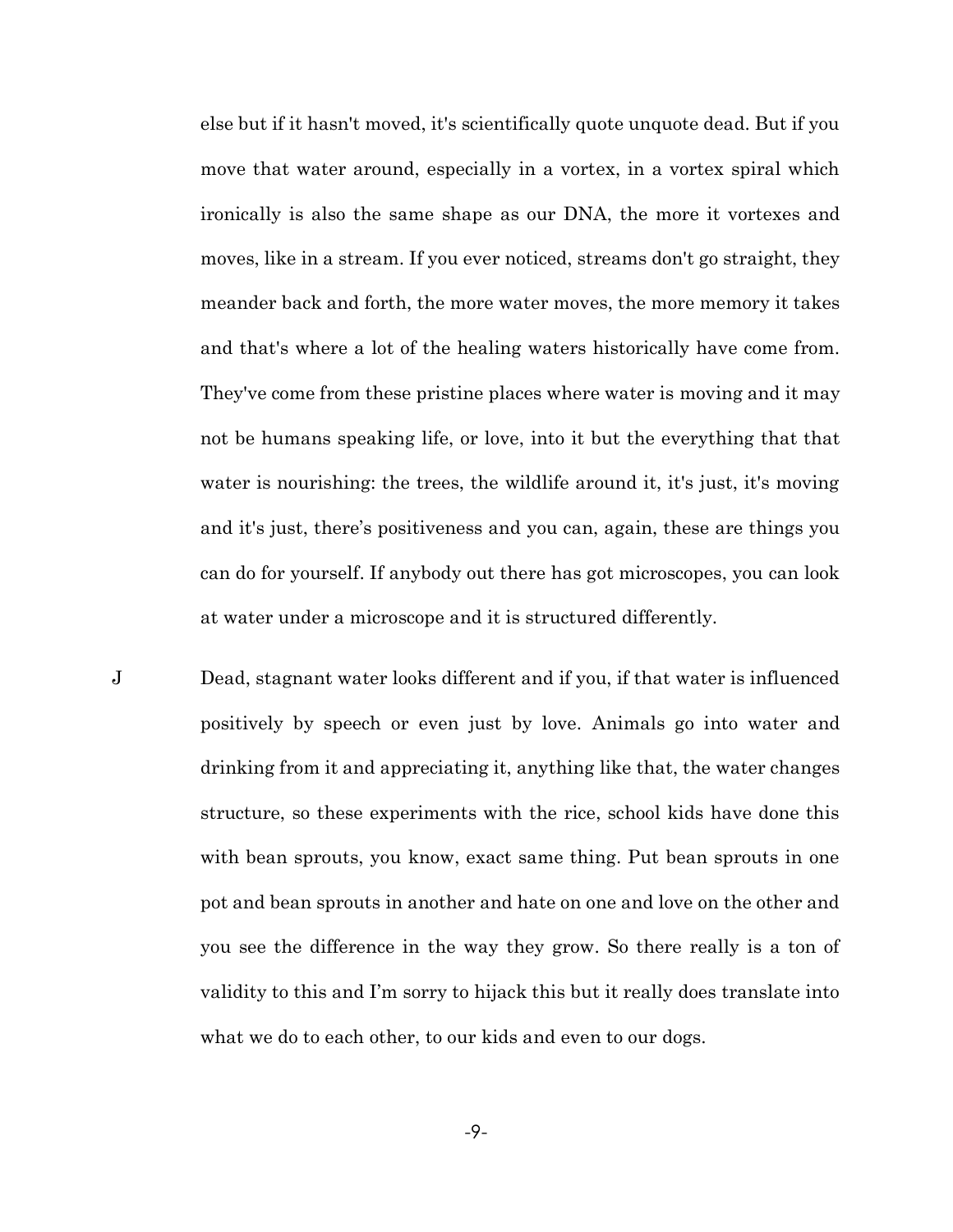S So when you speak love, when you speak you're creating this movement into the water, right? But what happened to the healing waters in the Pool of Siloam? Genesis said an angel of the Lord came and he stirred the waters.

[00:9:36]

- P He stirred the waters.
- S And this is absolutely incredible to me. Just, just thinking about the scriptural, just, you know, joy is healing, right? Joy is not a stagnant pool. In the Bible, when it explains joy, it says joy will bubble up.

P I love it.

S You know, so let's do some positive stirring with our words.

P Think about this. And you know what's a great home school experiment, is to try this rice or bean sprout thing.

S Yes.

P But there's lots of YouTubes but think about this, what are we doing to ourselves? Think about that rice molding, right, and you have to look at the picture, you have to Google that, YouTube, think about when we speak, just ourselves, right, oh man, I hate my thighs. Okay. Or looking in the mirror and just, like, I hate my second chin, oh my goodness.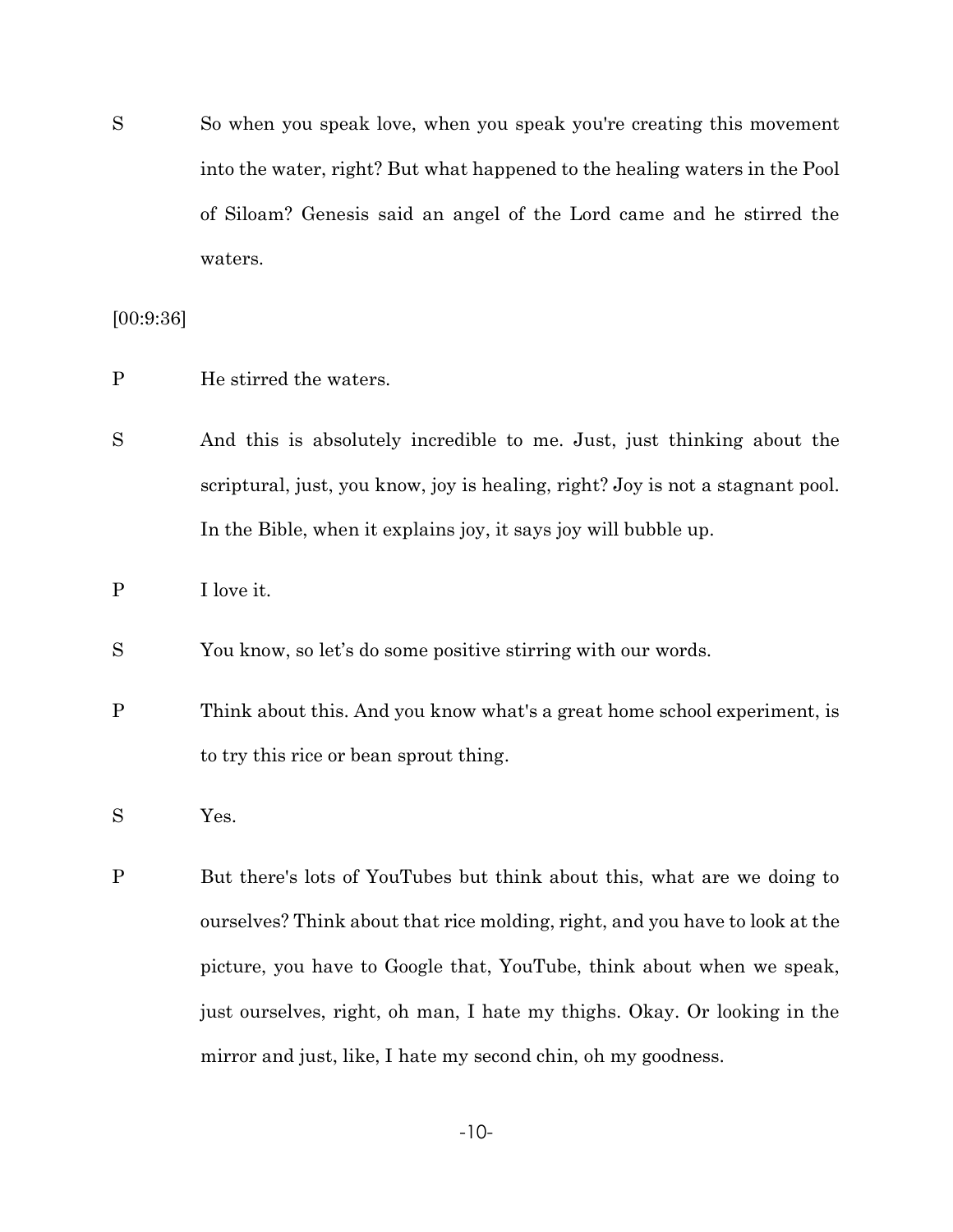- P Right, which, yes…
- S Which is 85% water.
- P So, what are we doing to our bodies? What are we doing? We're causing sickness, we're causing death, you know. Death and life are in the power of our tongues and God said it and it's true.
- S And, okay, so I have a baby who has a little Haemangioma, Solly...Solly Dolly has Haemangioma. It's nothing but a little red strawberry, cute and gorgeous and it's just a birthmark.
- P On her leg.
- S It's not a sickness, it's not a disease. But in five percent of children they can ulcerate, they can form an ulcer. It's not like she's sick and that's why it formed an ulcer, it's just the way that the Haemangioma is growing or involuting. Well, anyway, hers became an ulcer and it was extremely painful. I looked it up on the internet and it said exquisitely painful and my brain says, every time she started crying for anything, it could be teething, it could have been because she needed a diaper change, I'm, like, I know it's the ulcer. It's exquisitely painful. They say… Who is they right, we always say they say, they say that it won't ever heal by itself. You have to get on this Propanol glandular whatever.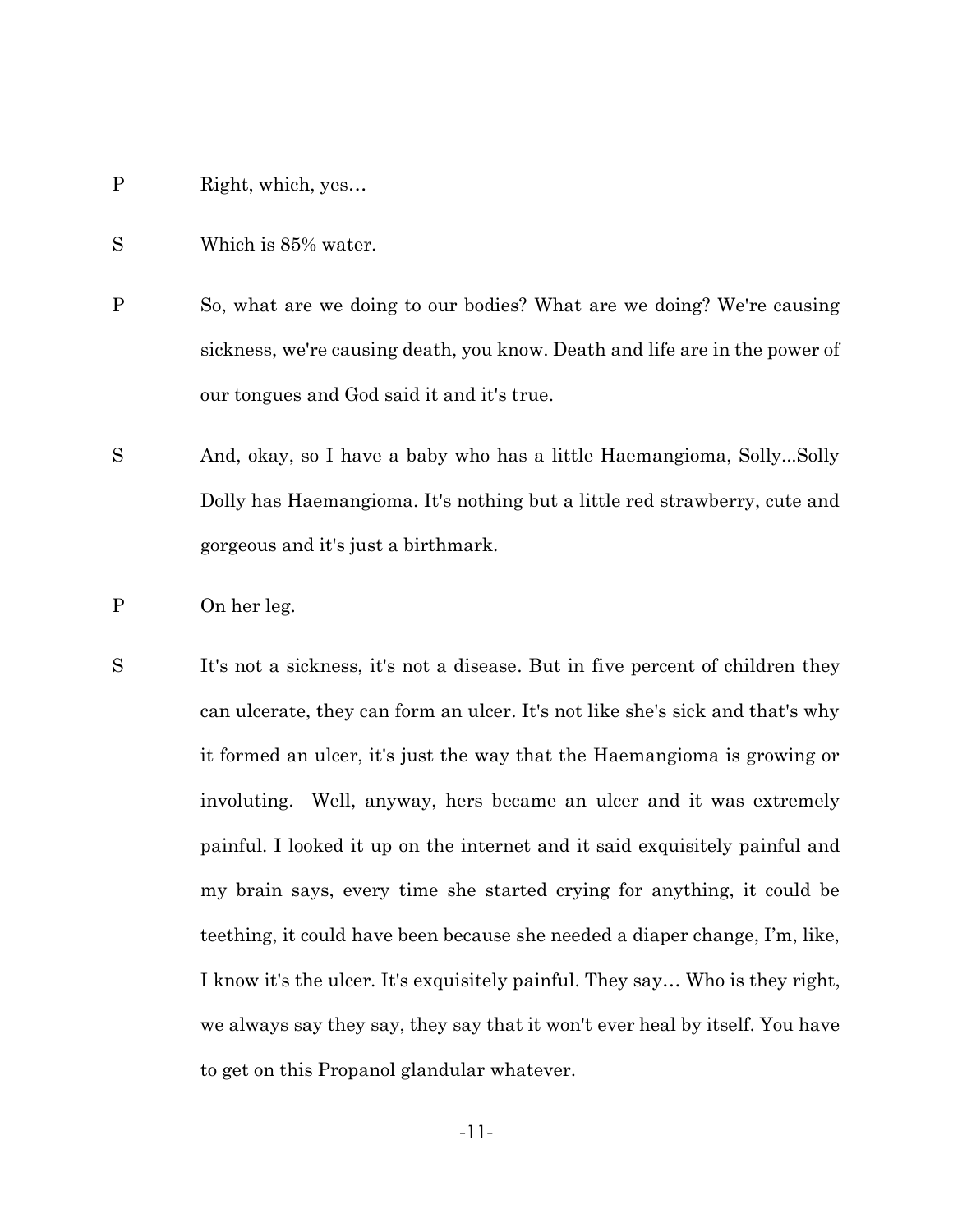## P Propanol

# S Propanol drug

- P Well, you took her to the doctors and they said she'll need to be on this for 18 months.
- S Yes, and of course, you know, they don't heal by themselves because it's, it's a vascular birthmark and, and there's not enough blood supply but anyway, this is what I was speaking over my baby every time I came back from a specialist. They said, it's not going to heal on its own. They said…
- P Then you would tell me, Serene because I was calling because poor little Solly, it was really painful, but I would say, Serene how are you doing and Serene such the most positive person in the world usually ... you know that, right Danny?
- D Truth, yes.
- P Even through when Arden was going through his cancer, everything but Serene you were in such a state of undone, you were, like, Pearl ...
- D Serene could have a horn growing out of her forehead...
- P And she'd be positive.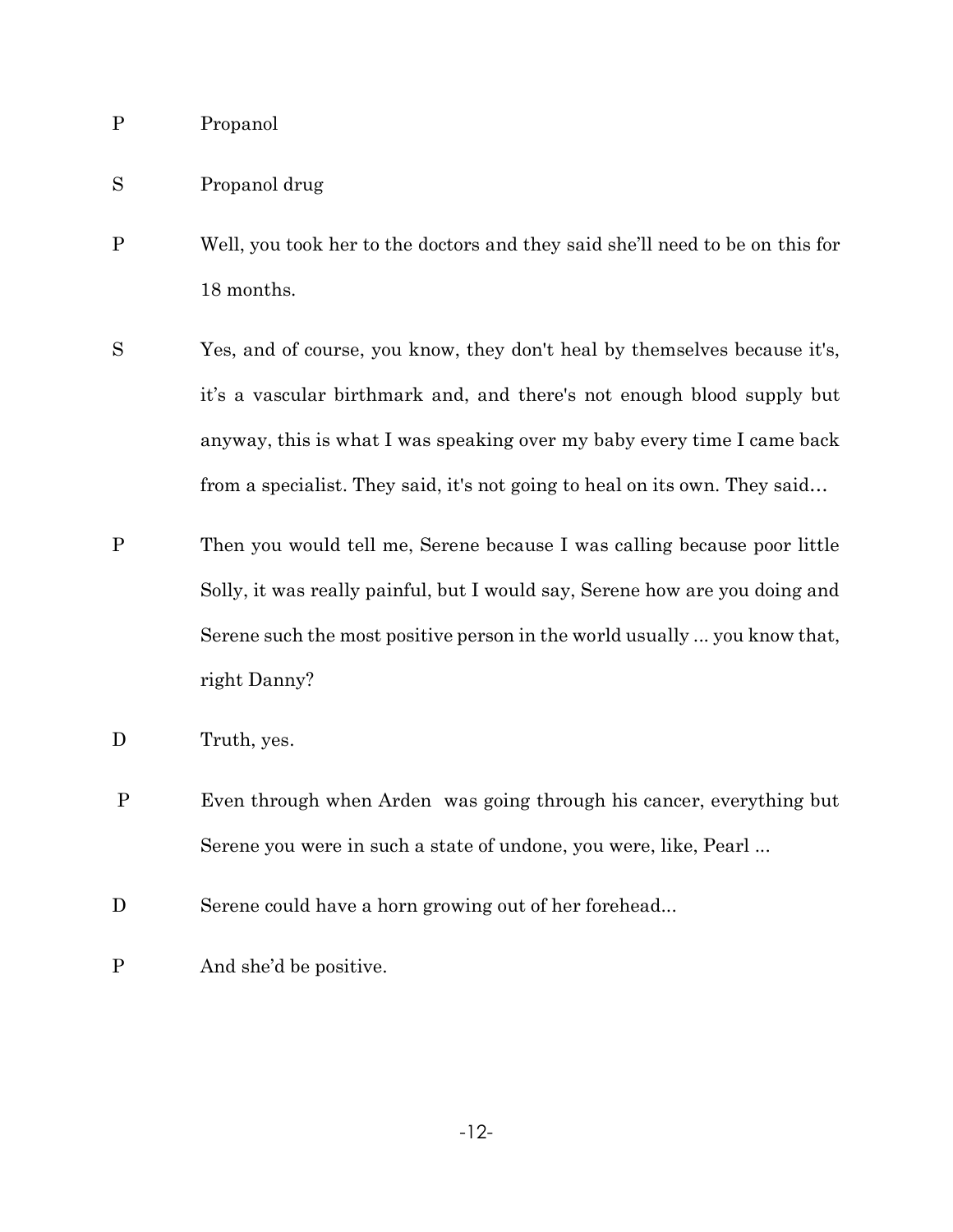- D And she'd be, like, it's just God's will.
- P But this time was your baby.
- S Babies in pain, babies in pain, there's, like, babies, I don't even understand anything in life anymore, why do babies have to be in pain?
- P She was, like, how can God let her be in pain? And she just, Serene just lost it.
- S Well, I did. I lost it and I lost grace for, like, as far as, I was just, like, beyond its exquisitely painful and that's all I was speaking and she collected the data somehow and she got so intense. I was intense and she picked up on my intenseness and she just cried for days and days and days. Until I thought, oh my goodness, what am I doing? What am I doing? And I thought, I've got to speak life into her, I've got to speak healing, I've got to speak faith, I've got to speak, this ulcer can heal. She's a baby, she's, you know, she can, she's got young, vigorous cells. She can heal. And so I spoke healing and I put raw honey on her ulcer and it is filling up day-by-day. She doesn't even, she's happy, smiling and everything but it was a change of my speaking over, not just me, it's not just our thoughts we speak over ourselves but it's what we speak in the air of other people and I remember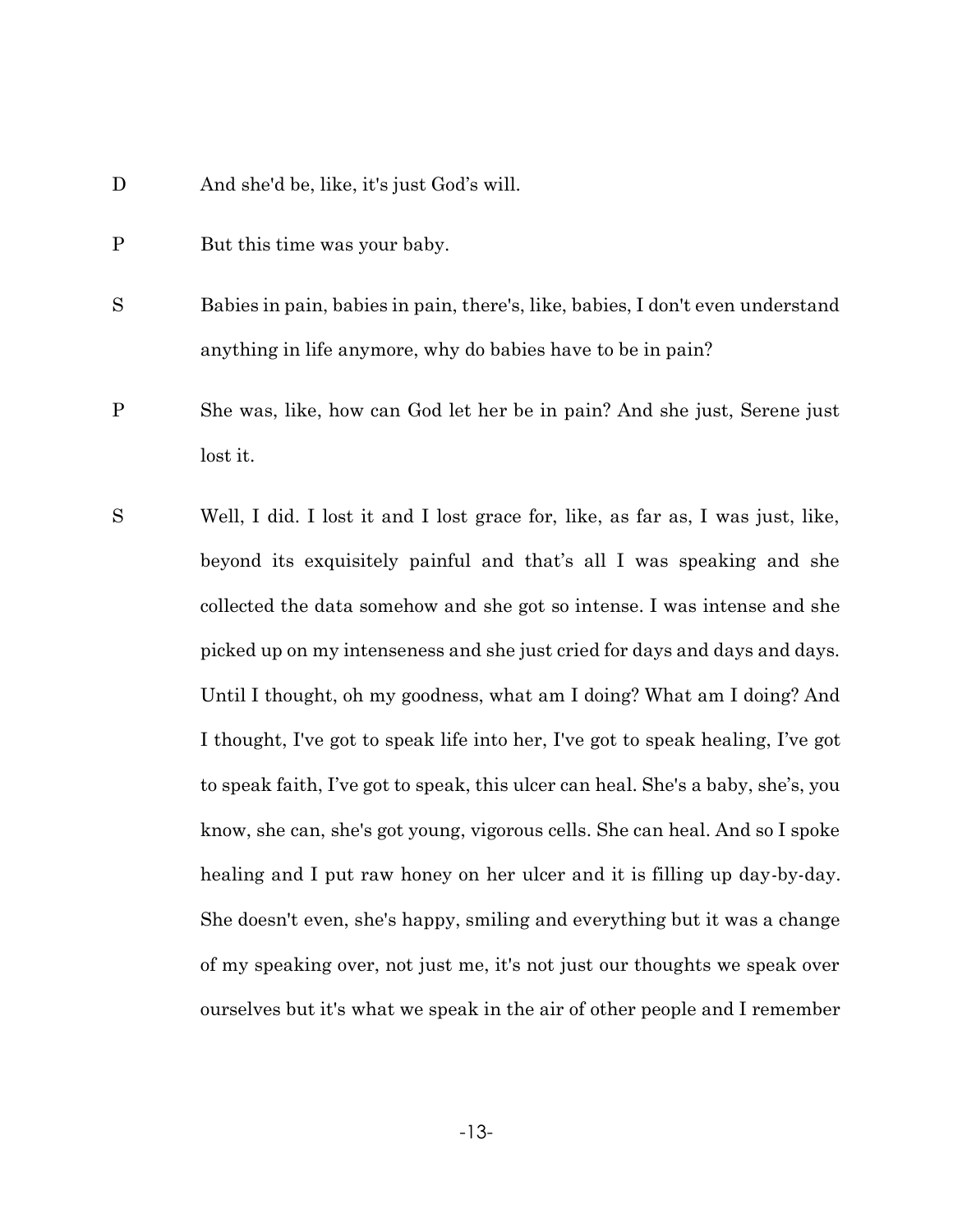when Arden was going through his cancer and I'm going to be quiet here in a second. I know, Danny, you've got heaps to say.

[00:13:25]

- D No, I'm just listening.
- S But I remember positive, for me to get through that, it was a lot of, like, faith in my own brain and, and positivity in my own brain just to make it through the night and everything but I thought to myself, I don't even have a second to be able to even think a negative thought around Arden, even if I'm thinking it in my head because I know that that sounds new-agey but there's negative energy that comes out on that, so I really feel like it's not just about, let's be positive for ourselves, it's being about positive for your children around you.
- P Absolutely.
- S Be positive for your, for everything around you because you're speaking into their waters.
- P You're speaking into their waters.
- D You know, there's another really groovy experiment, if you want to look this up as well. Have you ever heard of the Double Slit experiment? Ever heard me talk about or anything?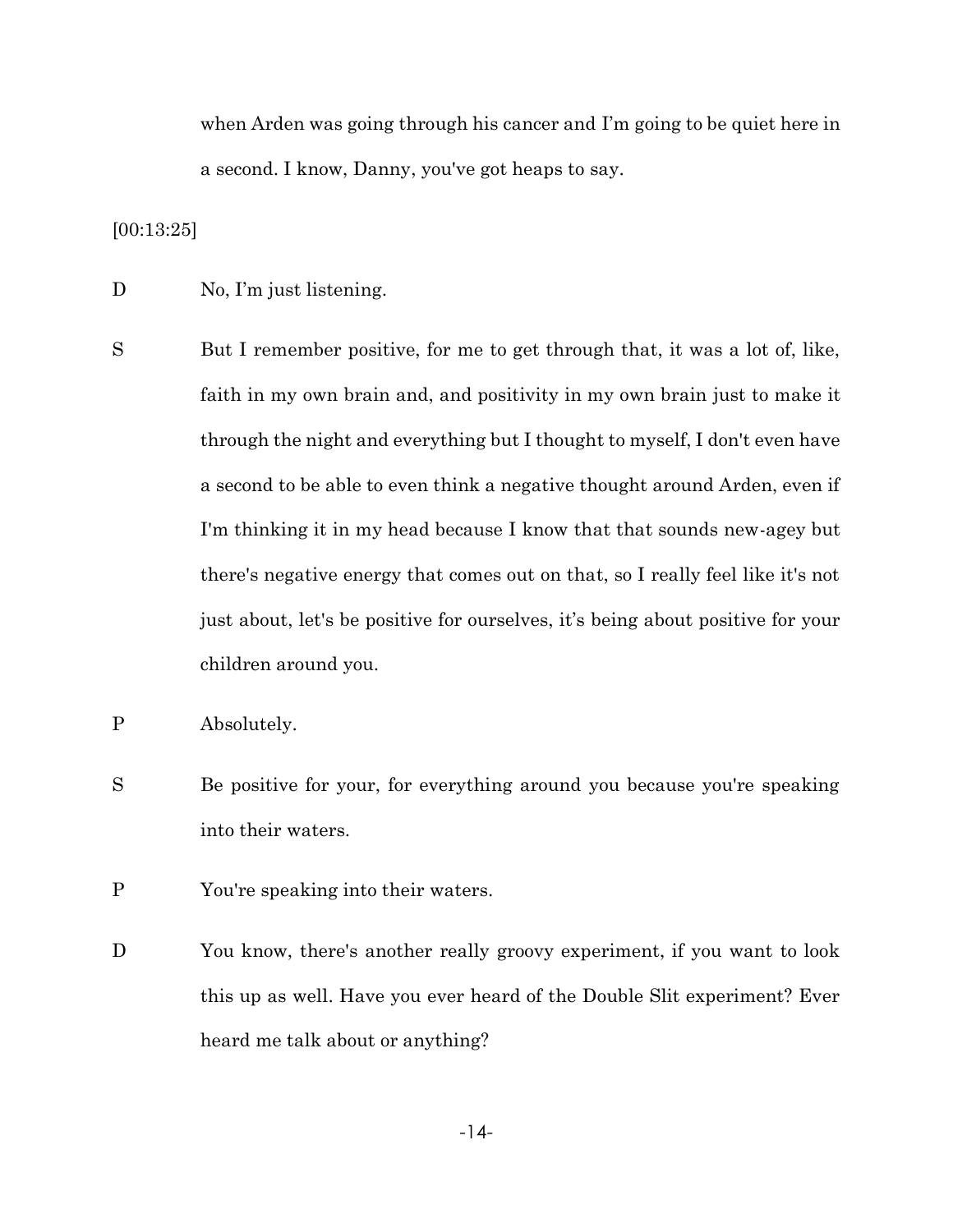- S No
- D So fascinating, it's really interesting. If you YouTube this, there's, the only thing that I found that explains it quickly and well is Doctor Quantum: The Double Slit Experiment and it's a cartoon that explains this very famous experiment that anybody, pretty cheaply, can duplicate if they want to do it themselves. You've got to order some science nerd stuff but it's really neat. I'm totally not going to explain it but I'm going to tell you what some of the, or where some of the paths lead once scientists did this experiment because what they found was that electrons, or tiny particles, behaved differently when they were observed by people, or when they were measured. They would do one thing and then when you tried to take a reading, or when it became… And this is how they describe it, it was as if the particles became conscious that they were now being observed and they would behave differently. They would act differently.
- S Aha, that is so extremely interesting.
- D So I was just thinking about that when you were talking about the water and, and how the molecular structure changes if it's stale water versus, you know, fresh water out of a spring, or something like that.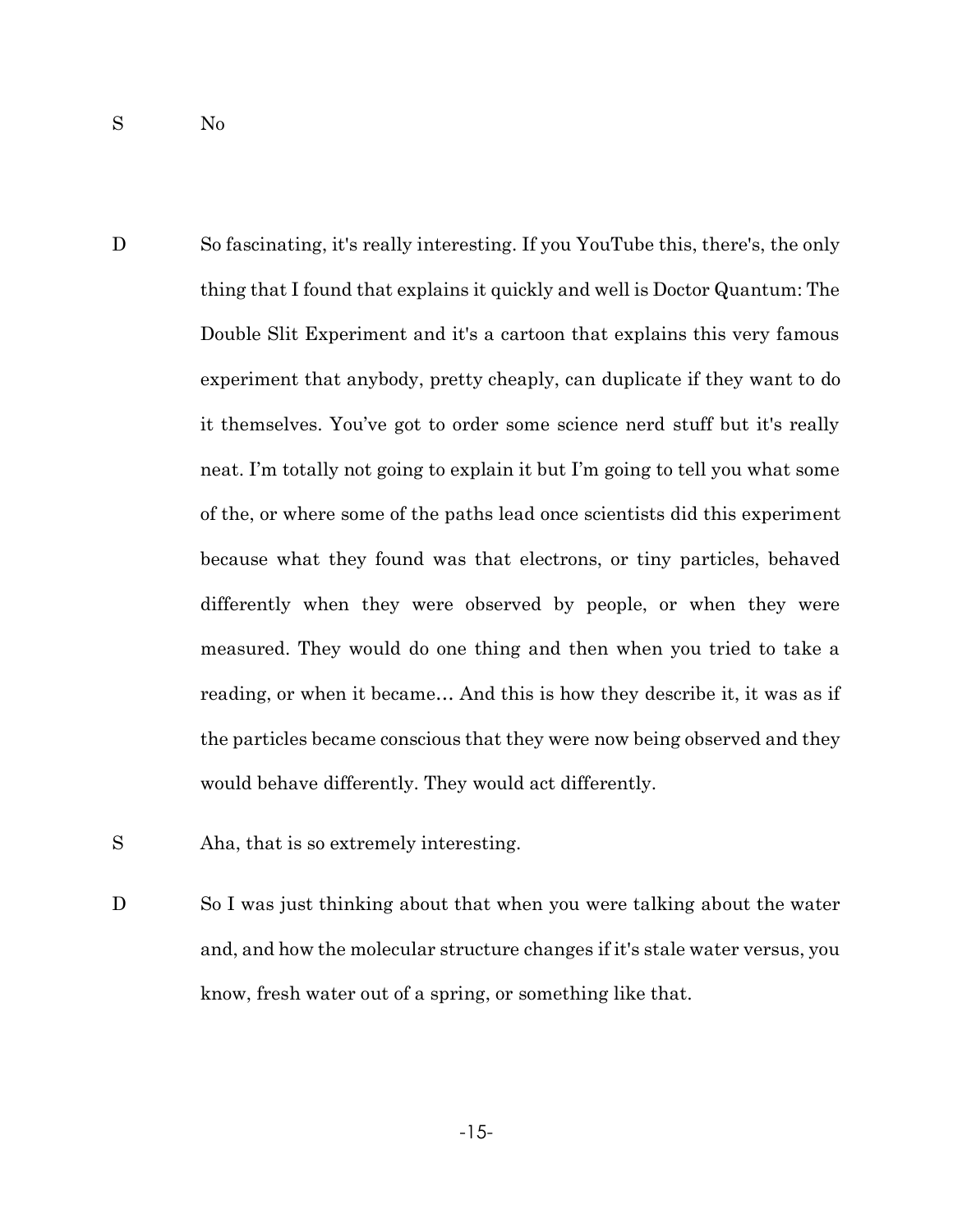- D There's, there's a really cool quote that I'll pull out, I'll find it later once you guys are talking but it just talks about that what we can see, taste, touch and smell and observe with our five senses is not even, like, a millionth of reality. Of the things we can't see, the invisible things that hold planets together. And so I know we're always balancing and saying, you know, we don't want to sound woo-woo or crazy or whatever and it's like, on the one hand for us to, to go on and say this is what it all then must therefore mean, we can't sum that up but to observe it scientifically and say, hey, there's things that we can't see that seem to interact with the human species and the world seems to behave and interact in ways we just don't fully understand.
- S Well, an iPad would have been woo-woo about 50 years ago. Complete woowoo, like, your whole life, the whole library, the whole, everything, you can see, the other faces, you can call people up in a different country, all in one little screen in front of your face, that's woo-woo, people. We don't have to understand things for things to really be a reality.
- P You know what I love? I so love and am thankful every day for Biblical wisdom because, think of these things, right. It says, a merry heart doeth good like a medicine, okay, and now we know joy brings strength, joy brings healing and the Bible says the joy of the Lord is my strength and then the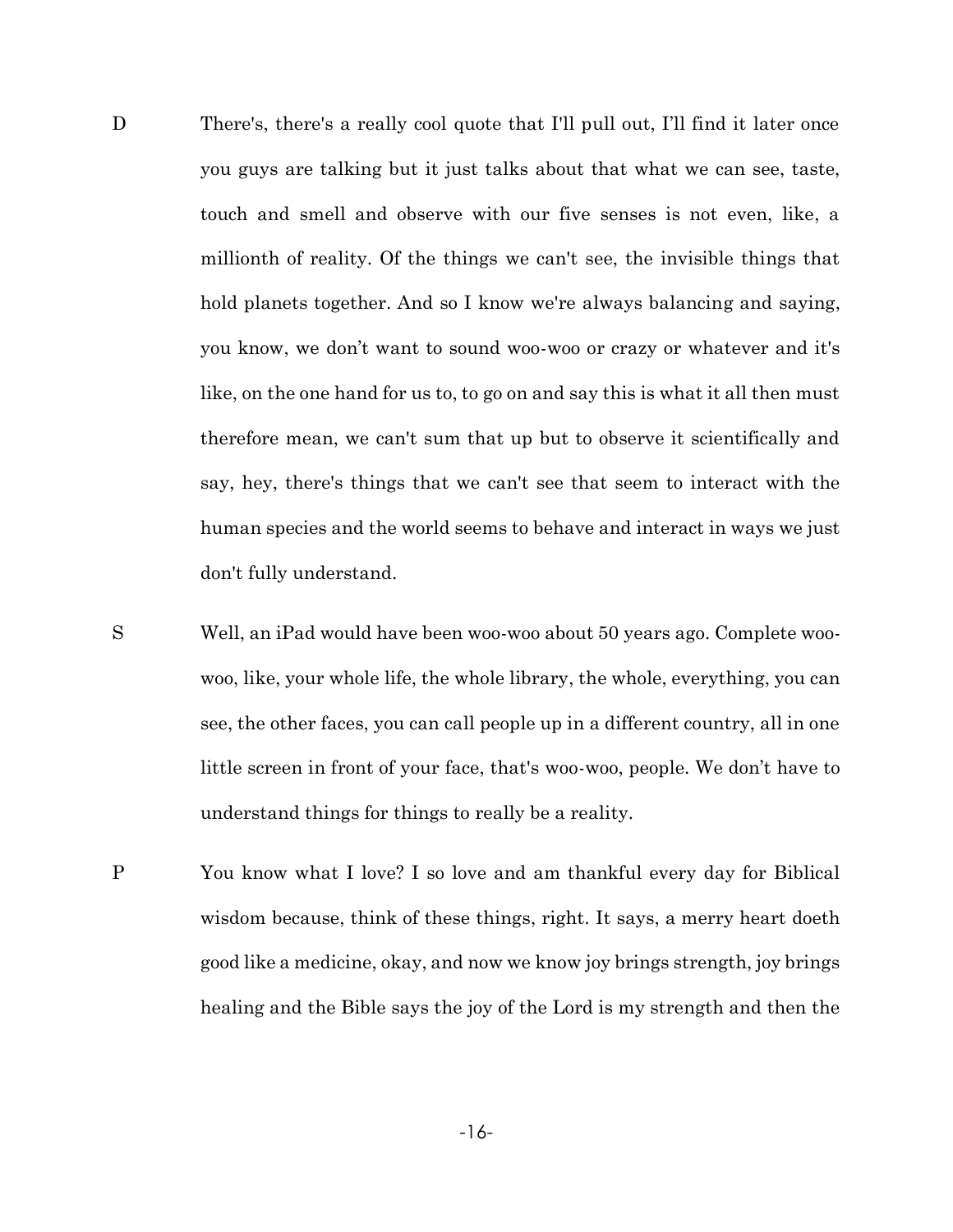Bible says, it is a good thing to give thanks unto the Lord, we know gratefulness…

S Yes

### [00:17:03]

P Is a healing thing. We know when the Bible says, think on these things which are pure and lovely. And when it says, don't think on the evil of tomorrow, or don't worry about tomorrow because today is enough. All these things, they're just for our health and yet, naturally we're so drawn to just do the negative. My whole life I was, you know, in a state of worry before I sort of understood what it was and it really did have an impact on my health, you know, and it's just a conscious thing now when look in the mirror, I speak life over myself. When I walk around, even to sing. You know, there's a latest study that came out that showed that singing is incredibly healing for the body. It literally, some of the notes that you hit in a range, those things are actually healing to the body.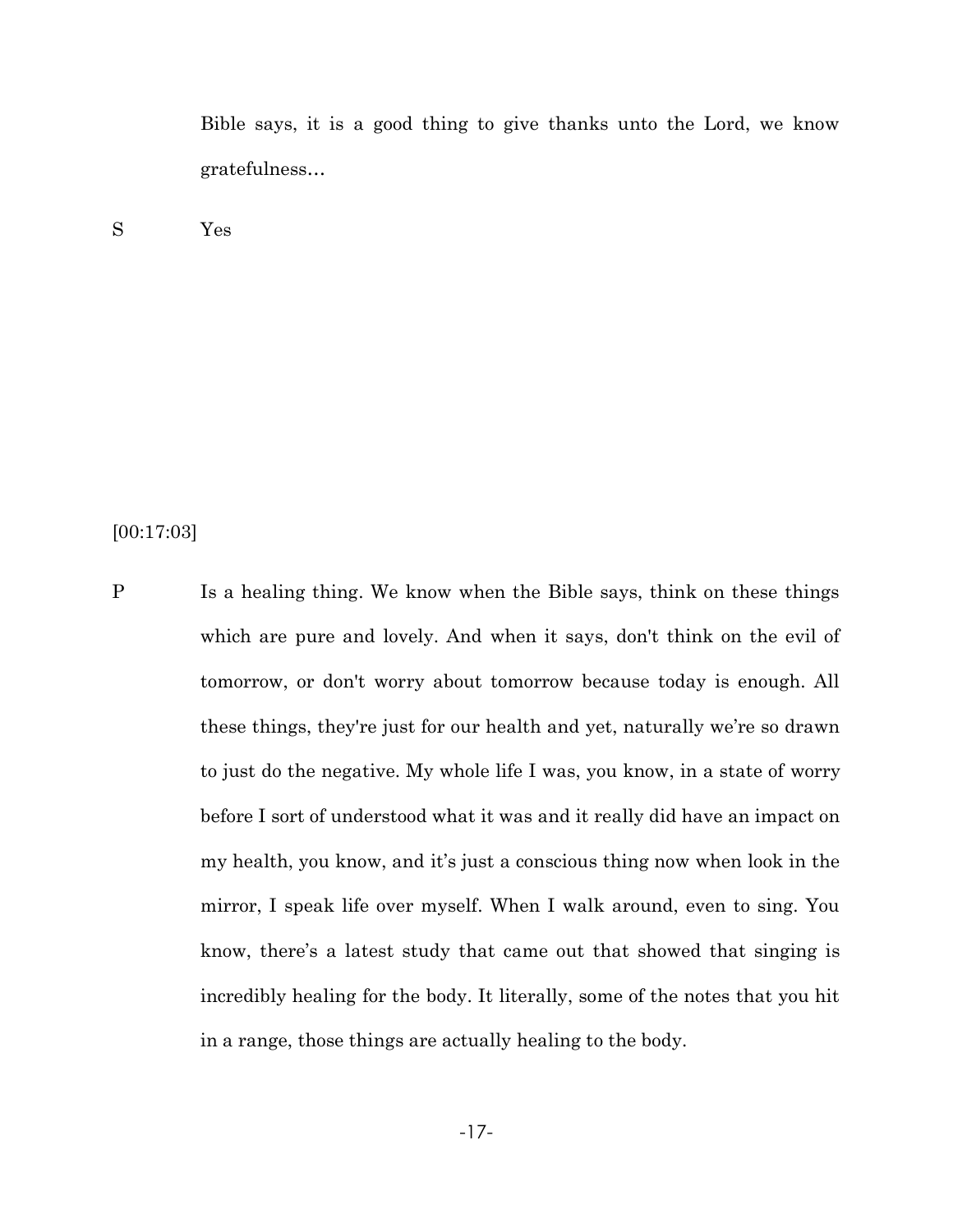- D And where do you sing most of the time, even non-singers, where is it?
- S In the shower.
- D Yes
- S The water, I want to say something. Just interesting because when I was looking up the healing of the ulcers for solace, the kind of area I went to was diabetic leg ulcers in adults because there wasn't a lot of information on natural remedies for the children with Haemangioma, so I went to their leg ulcers because diabetic leg ulcers, they don't really heal very well. So they have all these things, you know, the honey and everything but do you know that there was one doctor that said that this, completely studied that it was laughter, that he had, he said that the ones that laughed the most got healed faster.
- D Even fake laughter, too, will beget ...
- S It will. Yes and when you said...I haven't really got this fully formed in my head but when you started saying, Pearl, just about, well actually Danny too, how atoms kind of changed the different way you kind of observed them. It's a type. Baptism is a type, right? It's a typology but when you just dive into the water, you just dive into the water but if you, if the water, kind of, almost knows, well, if you're speaking this is a baptism, I think there is a true physical washing too.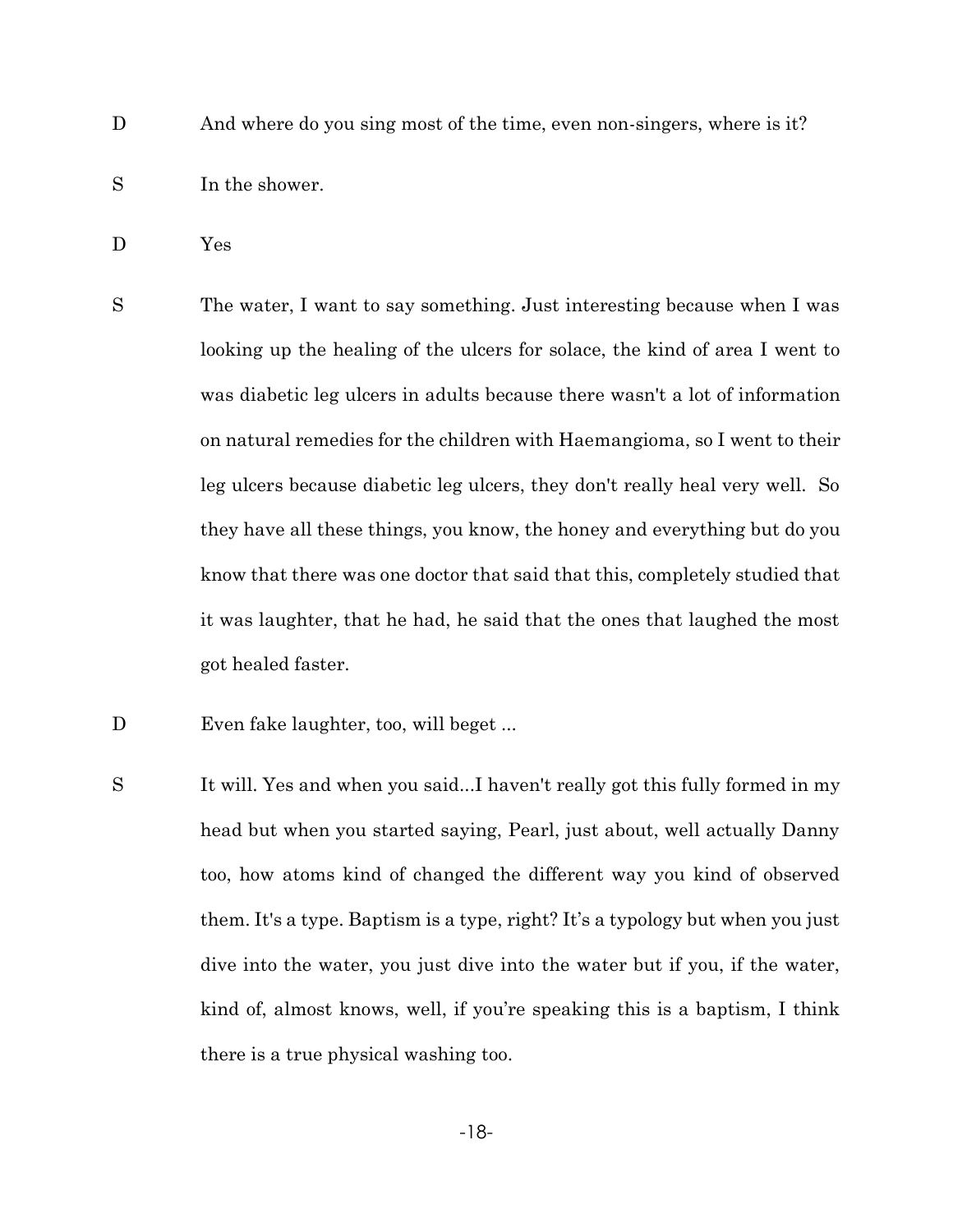D And what about...

# S I don't know, I'm thinking.

- D No, no, that's good. That's good. And it made me think of this, you know, counsellors right, secular, on a psychological level, counsellors. They will have, as they're trying to move people through issues in their life, they'll have them say, like, the opposite of whatever's going on while doing some motion on their face or rubbing their leg really hard. Sounds weird but it's totally used in, like, high level psychotherapy to try to break people out by using actions and stuff and so I wonder if, you know, just say, spiritually aside for a minute, the act of saying I want to completely change my life over and as you're really thinking about that and it's really everything that's in your heart, you get lowered into water and then burst out of that. What that might, like in a shocking way do to you, just your brain alone.
- S Yes, exactly.
- D Let alone the spiritual aspect.
- S I know. You should start a whole counselling, water counselling from Danneth of Caliber.
- D Or I just fire hose people down, where it's like, you're talking disrespectfully to your wife again, sir, stand out there, nope, bathing suit only. Whoosh. Just hose him with water and speak life.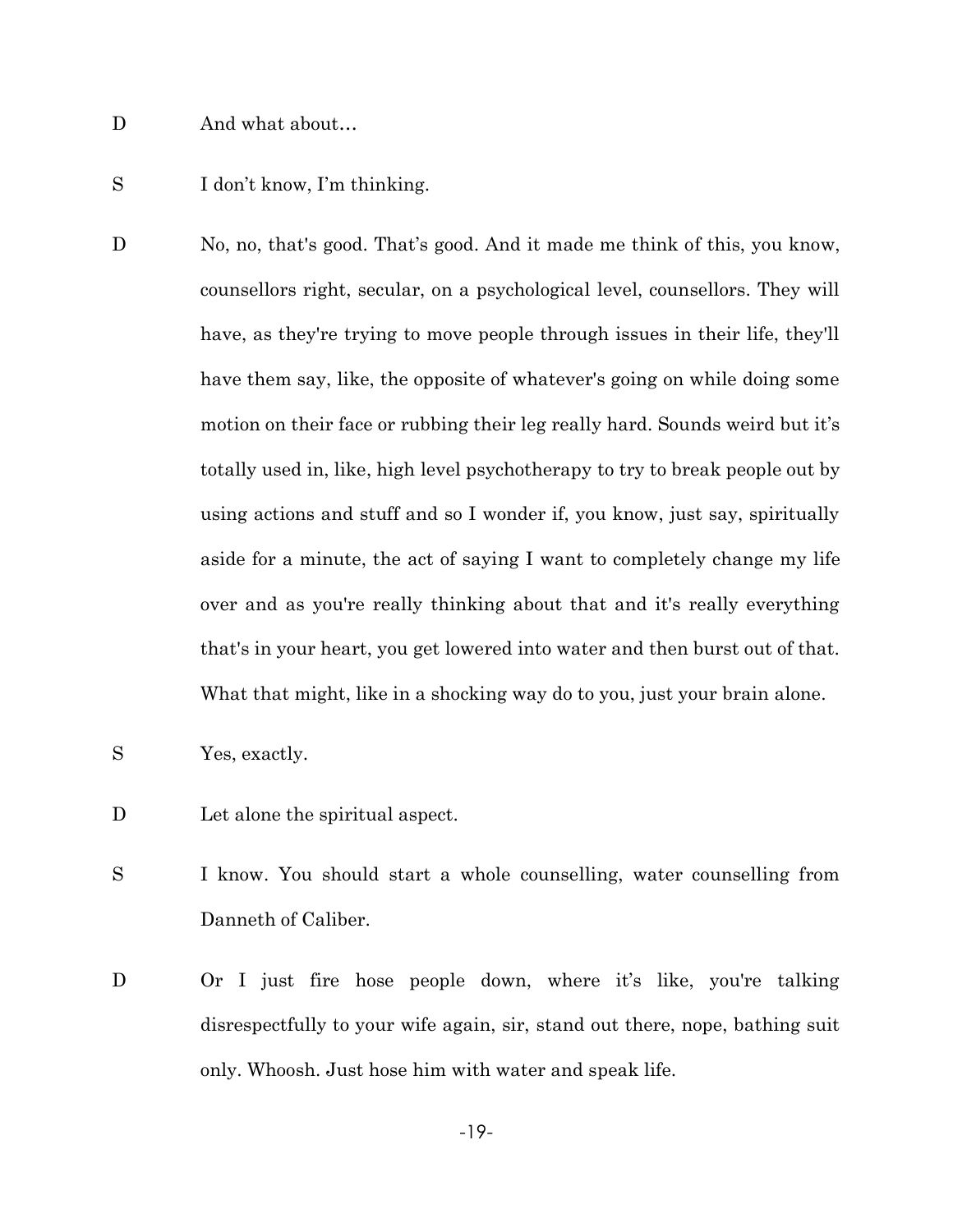- S So true, Danny. And I just got knocked over the head with another thought. Knocked over the head. Do you know they're saying a lot of people these days, some of their psychological issues. Now, God can heal everything, and I hate it when people, like, can't move forward because of the past because...that was really disrespectful how I said that because some people have had awful pasts, but I just love my God and I know that he can renew their life and I just don't want them to just be stuck because I know God is a God of miracles.
- P You're sad for someone who can't move forward.
- S I'm sad, yes. I wanted to just fix that… It's just respect.
- P You said you hate it but it does disturb you because you feel like there's more, so much more...
- S Okay but just think, just, without God's healing a lot of people are messed up, too, from their experience in the womb, okay, unwanted, you know, sometimes they can trace it all the way back to the womb where they just did not even feel at all wanted in life. That's the waters, that's where it starts. So pregnant Mamas, speak over the waters.
- P Absolutely. And, you know, I think this comes down to the very practical. We've had quite a few questions come in, you know, we haven't shared many questions lately but I've seen them come in, Danny shows them to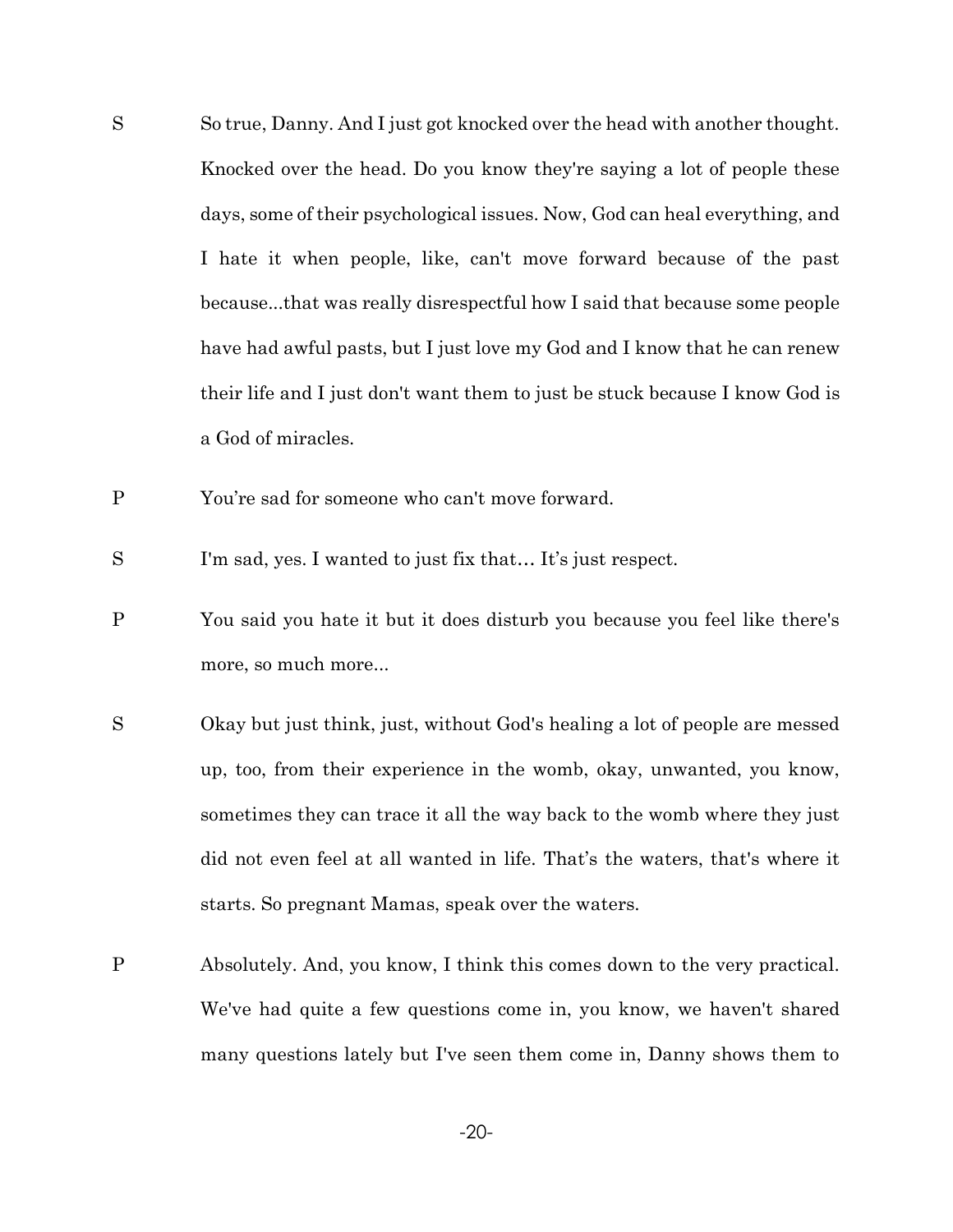me that say, I hear you guys talk about not accepting conditions or physical conditions, or speaking things over yourself, like, you know, walking out of these things…I mean, how do you do that, people have asked us. But what do you mean? How do you do that? This is all new to me. And, so I want to talk about this. Now of course, maybe, you know, there's people that get their legs chopped off in war, there's things that are as they are, right? Some things are beyond our control but many things we can overcome even if doctors say we can't. I fully believe.

S 100%

P Now, so how do we speak these things over ourselves? Well, for me, I'm a Biblical believer, so of course God is at the root of it for me. But for instance, when I was going through my, you know, diagnosis with Graves' Disease, I will never say my Graves' Disease or my thyroid condition or, don't claim it as your own. And now, I just do the opposite to my fears and, like, I thank God for what I've got. So I thank him for things I don't even have yet because they're mine, His promises but I thank you today for your health that you have given me, thank you that every cell in my body is reviving, is restoring. Thank you for life, for health, for family. Thank you for this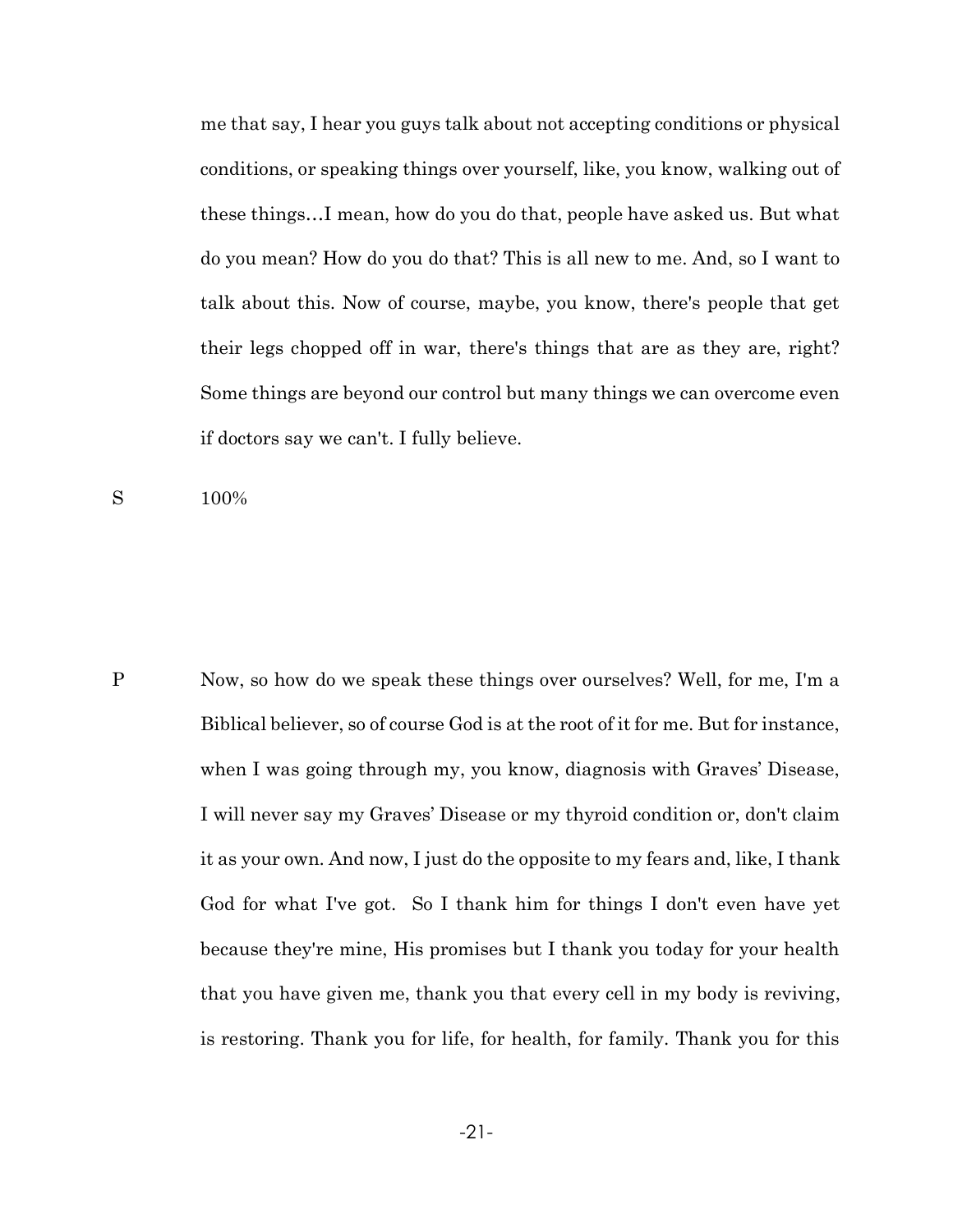joy that you've given to me and thankfulness and gratefulness is power to heal.

[00:22:55]

- S So what you're doing, instead of wearing the title of Graves', you're wearing the title of the promises. You're wearing the title of the healing because if you're not wearing the title of the healing, you will wear the title of the disease and you know what you do, you become an ox lady. Hold on, it's my husband. Sorry, I paused him because I'm in the middle of a point, husband.
- D In the end we're recording a podcast.
- S We have… Because you will Google your problems. You will talk to your friends about your problems, you will talk to yourself about your problems, you will, at night you'll probably be dreaming about your problems.
- P Night terrors are your problems.
- S So we had this lady, called the Ox Lady and Pearl, you can tell the story probably better than me because I was a little younger in the home but I'll just give it the gist and you can fill in the gaps. My father, being a pastor, had a lot of interesting people, you know, in his life because you end up having to counsel half the congregation. We had this lady who would call him up to just talk about all her woes and all her problems with her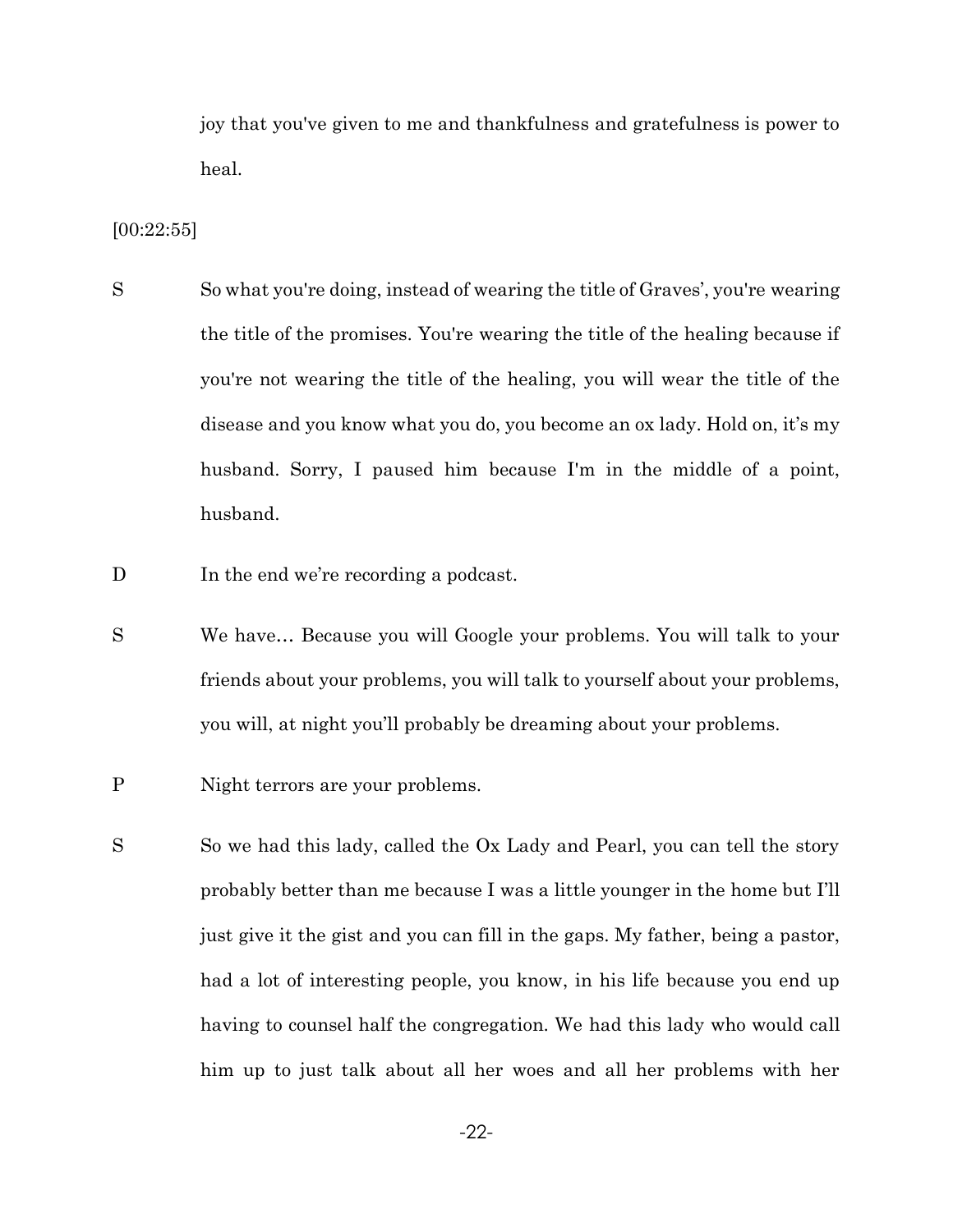physical health. She'd go on and on and on for hours that my father would say, she doesn't know if it's me or somebody else because it's just her talking, people, so here, Pearl, you take a couple of hours.

- P He would, he would pass the phone around and she'd be still talking.
- S All you had to do was go, aha, ah.
- D And she wouldn't even care if the voice was different?
- S You just had to commiserate, make commiserating moans.
- P But you know what, most of us aren't that extreme but many of us… I, so guilty of talking about my things, of Googling my thing. I mean, I used to. I, you know, I slip back now and then but I put a stop to it real quick.
- D Like an old drug.
- P Oh yes, because if I start noticing it in myself, like, ah, ah, Pearl and because it's easy to do and it's like that little comfy thing, you know. Let's just give this disease the credit it deserves but guess what, the Bible says, His name is above every name. His name is above cancer. His name is above Hashimoto's. His name is above an auto-immune condition. His name is above stuck, stubborn weight that won't move.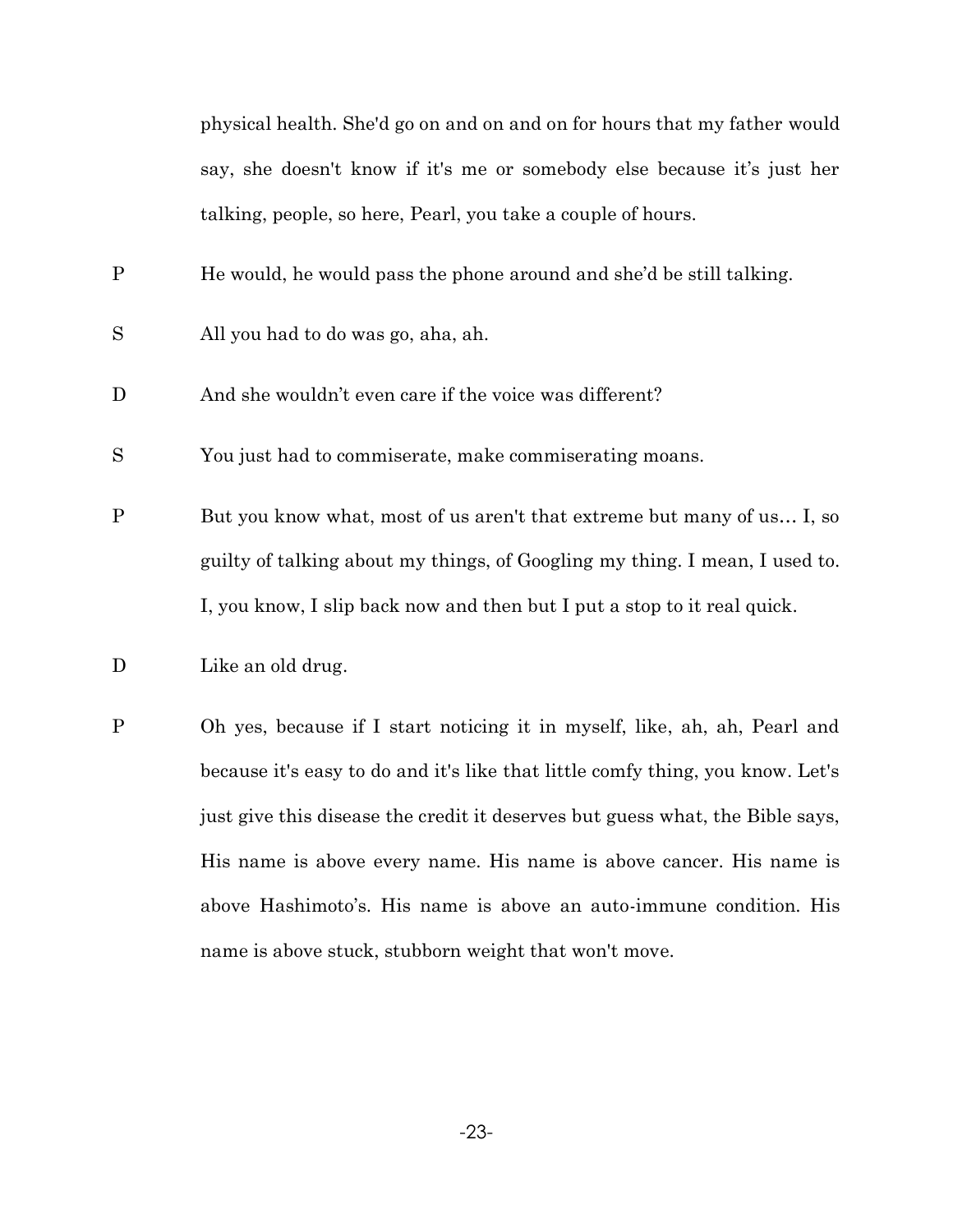S Right. And it might be the fact, there might be the fact that you have Hashimoto's but the fact is, is that you have an awesome, healing God, that's a bigger fact and that's what Pearl's saying with the names.

#### **Advertisement for Storyworth**

- P Serene and I, you know, we're really picky actually about who we talk about on the show but StoryWorth is like...
- S We're not picky. We're super steroid picky.
- P Every time we get to talk about StoryWorth, we are, like, yes, this is what Trim Healthy Mama stands for, about family and just about the beauty of family. We're a family company and so that's why StoryWorth means so much to us. You know, the guy who started StoryWorth he just, he wanted to get his dad to record his amazing stories because, you know, we all have so many amazing stories and sometimes our family members, our loved ones pass on and they're forgot.
- S Sometimes there's Chinese whispers and the poor person in the grave, the whole… Twisted around [overtalking]. My little children are still trying, they say, tell me about that time when nanny was three years old and walked her baby to the pushchair, all the way into town and they want to hear the story over and over and I feel it's gone a bit twisted, the story now. It's probably, we need StoryWorth to preserve the integrity of the story.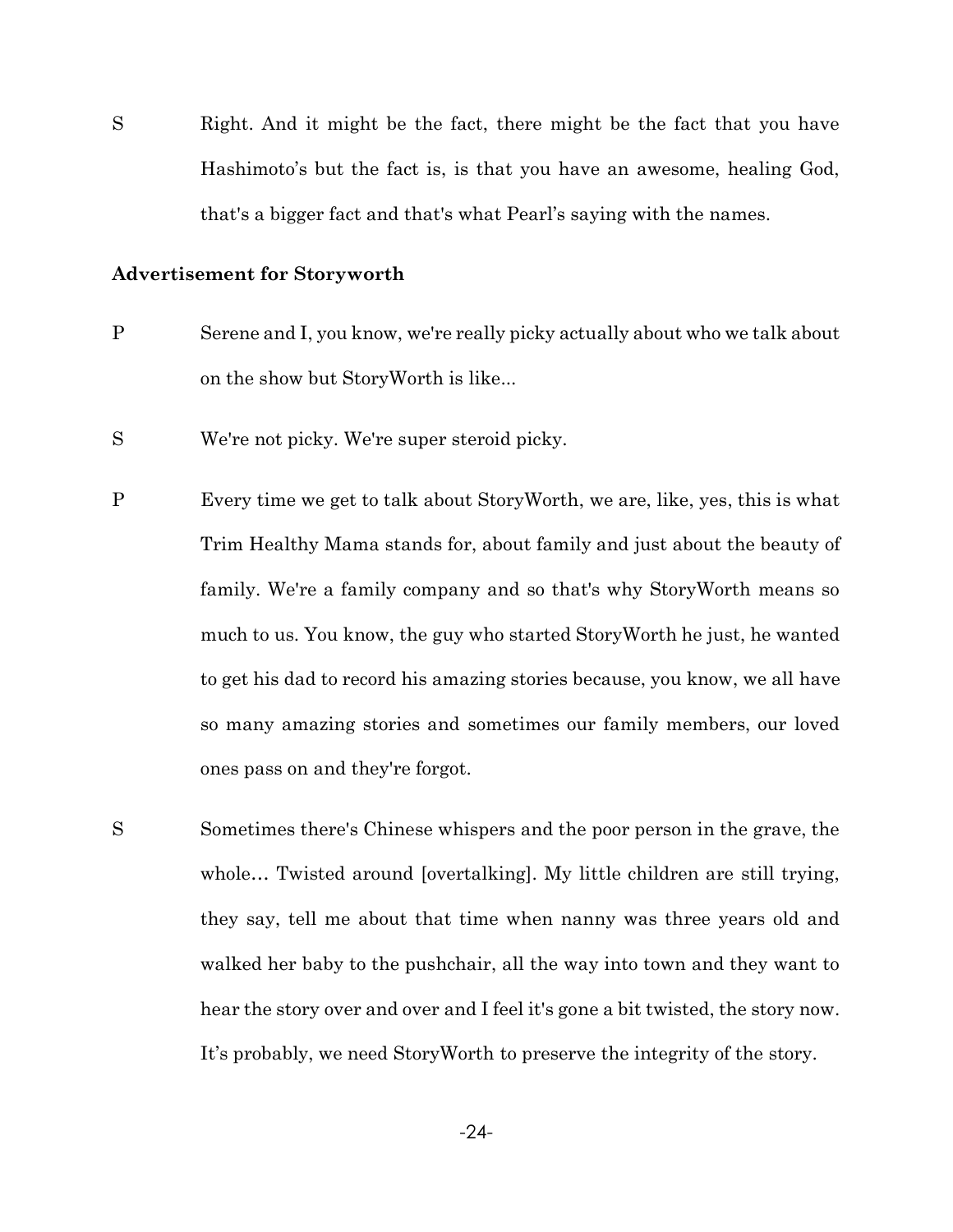- P Yes, and Serene and I have talked here about how, you know, this was such an exciting project for us to give our parents to record their stories and think about gifting this StoryWorth as a gift for Father's Day. So for \$20 off visit storyworth.com/trimhealthy when you subscribe. What you do is you purchase a subscription for someone you love and each week StoryWorth sends them an e-mail with a question about their life or, hey, if you don't want those questions, you actually ask the question yourself.
- S I love that because I hate people's questions. I like my own.
- P Yes but some of StoryWorth's questions are really good, like, they dig it out of them, you know and so, whoever you've gifted this to, they simply reply to this e-mail with their story or they can even record it on the phone. They don't have to type it.
- S Look, I'm 41 years old and I heard a story from my father that I had never heard in my life, just yesterday. And I'm, like, I wish I had known that my whole entire life. All stories are private on StoryWorth and they're only shared with the family that you choose, and I just love this. It can be at the end of the year, you get a beautiful book full of these stories. So it's a forever heirloom.
- S But it's, it's who we are. It's finding out who we are in a line of our family tree and it's super, super exciting.

-25-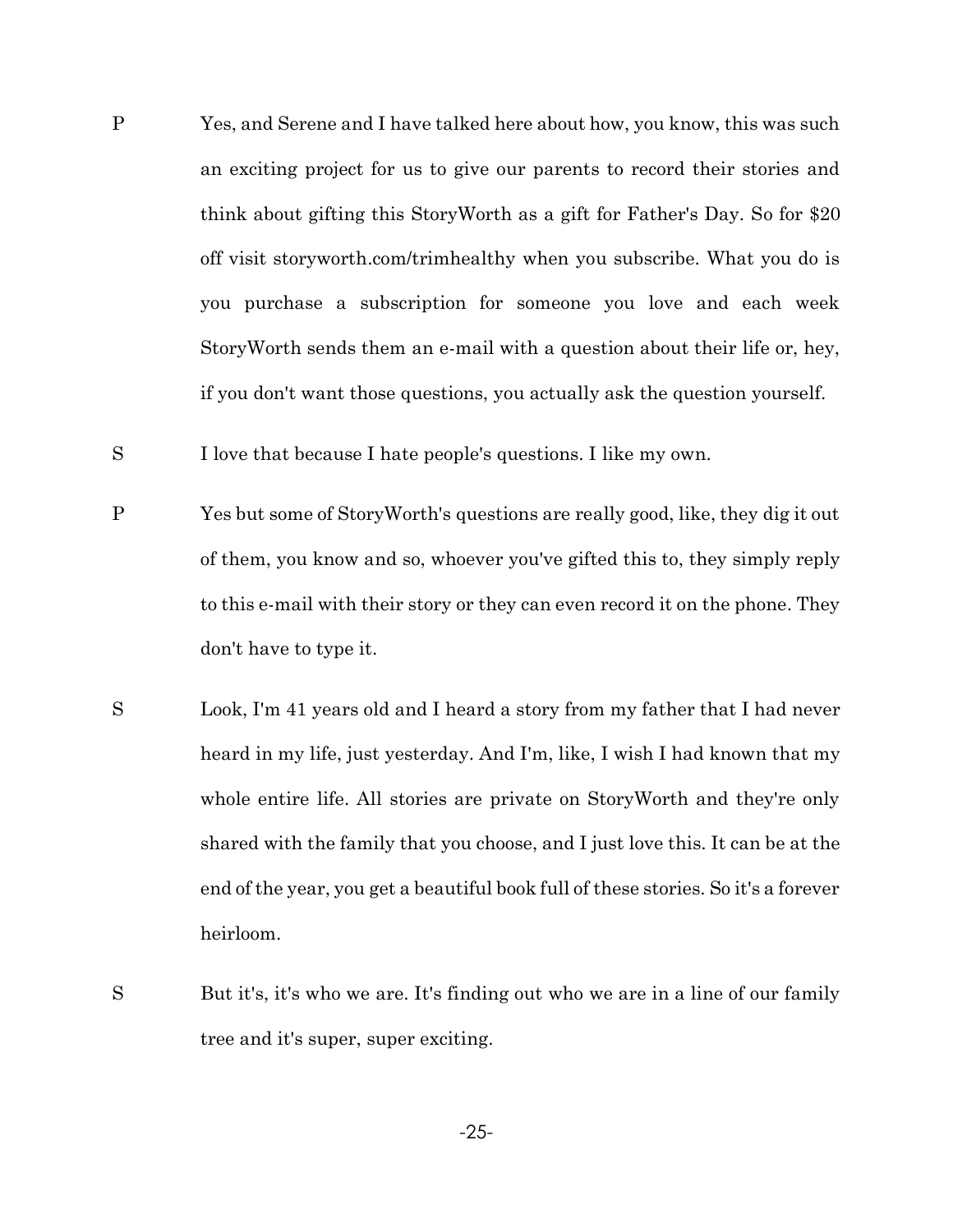P Yes, I love that beautiful hardcover book too. This, this strengthens family bonds and we get to know our loved ones in a deeper, things that we never heard of come out. We love storyworth.com. So for \$20 off, and that's huge, okay? Visit storyworth.com/trimhealthy when you subscribe.

[00:27:44]

P Hey, you're listening to The PODdy with Serene and Pearl and I'm Pearl and who are you?

S Serene

- S I was just reading the Parable of the Talents the other day and it completely blew my brain, completely blew my brain and this verse said here, okay Pearl you might have to talk because I've lost my spot. Okay, yes replied the King, but to all who have been faithful even more...
- P Hang on Serene, we don't have everyone who knows the parables yet.
- S Okay, it's the parable of the talents where this master…
- P It was story that Jesus told. You know, you might have learned this in Sunday School where the master gives his servants a certain amount of talents each, right?
- S Right. But the translation for talents is actually currency and it was actually minas.

-26-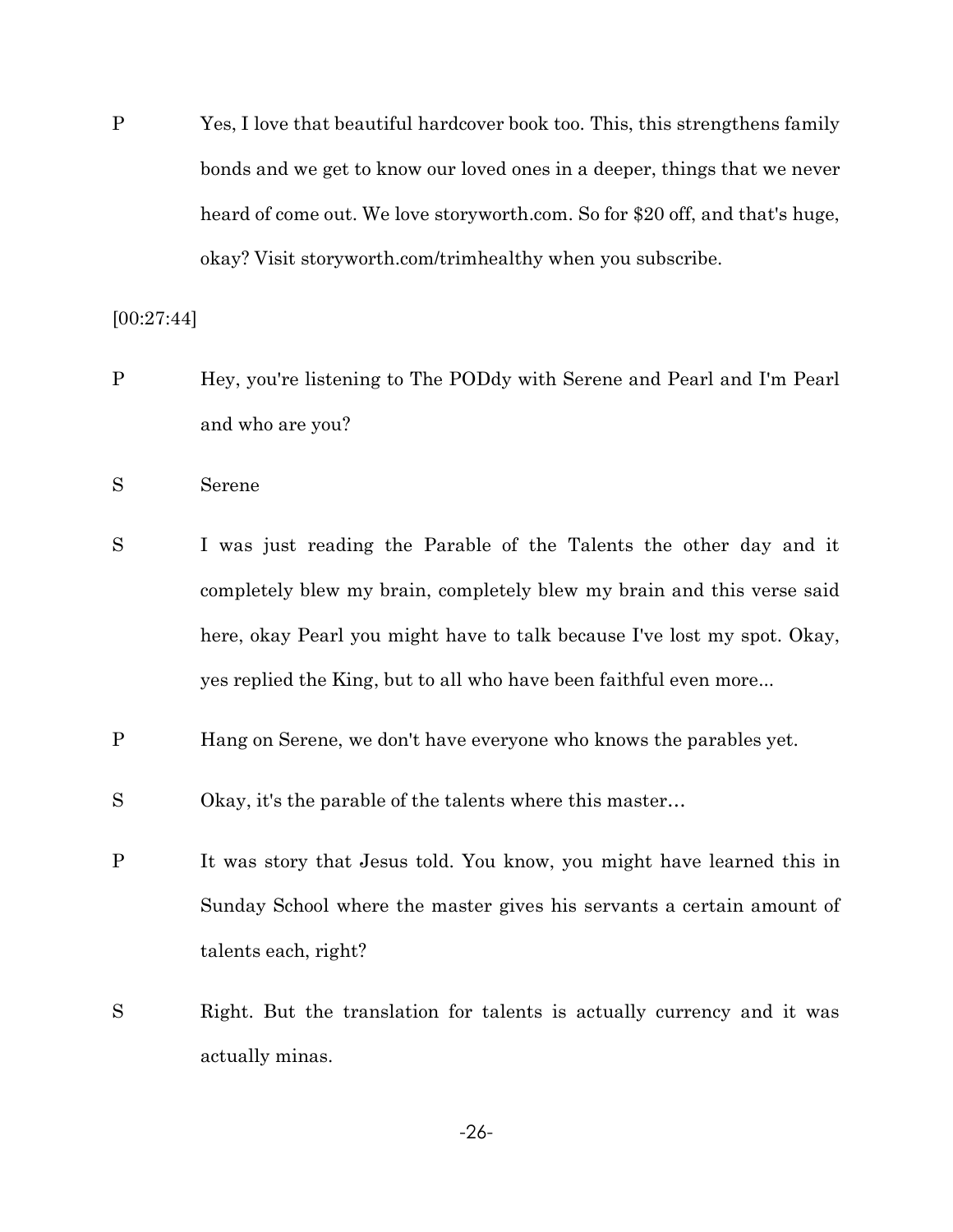P So what happens in this is, the one who got given a lot went and invested it, made a lot of money, did really well, couple of the others did pretty well but the one who got given basically nothing he went and hid his in the ground.

S Okay, so you might be thinking that you got nothing, right because you're… Ill health, right? But you do have something. You might be able to see well even though you've got, your thyroid is really hypothyroid, and you've got issues but you've still got something to be thankful for. The King said to his other servants, oh hang on, hang on, hang on.

- P You should come prepared to PODdy, Serene.
- S I know, I know. Okay, yes, replied the king but to all who have been faithful, even more will be given to them, okay, so these talents they were currency but what is the currency of our whole belief? What is the currency of Heaven? It's faith. That's how we exchange for the promises. We give faith and we receive the promises, that is our currency, right? So the more we act on this currency and we invest it and we put the faith into these promises, we'll be given more, right and then actually, he said well done, now you, the one who invested ten, right, he actually got given the authority over 10 fortress cities.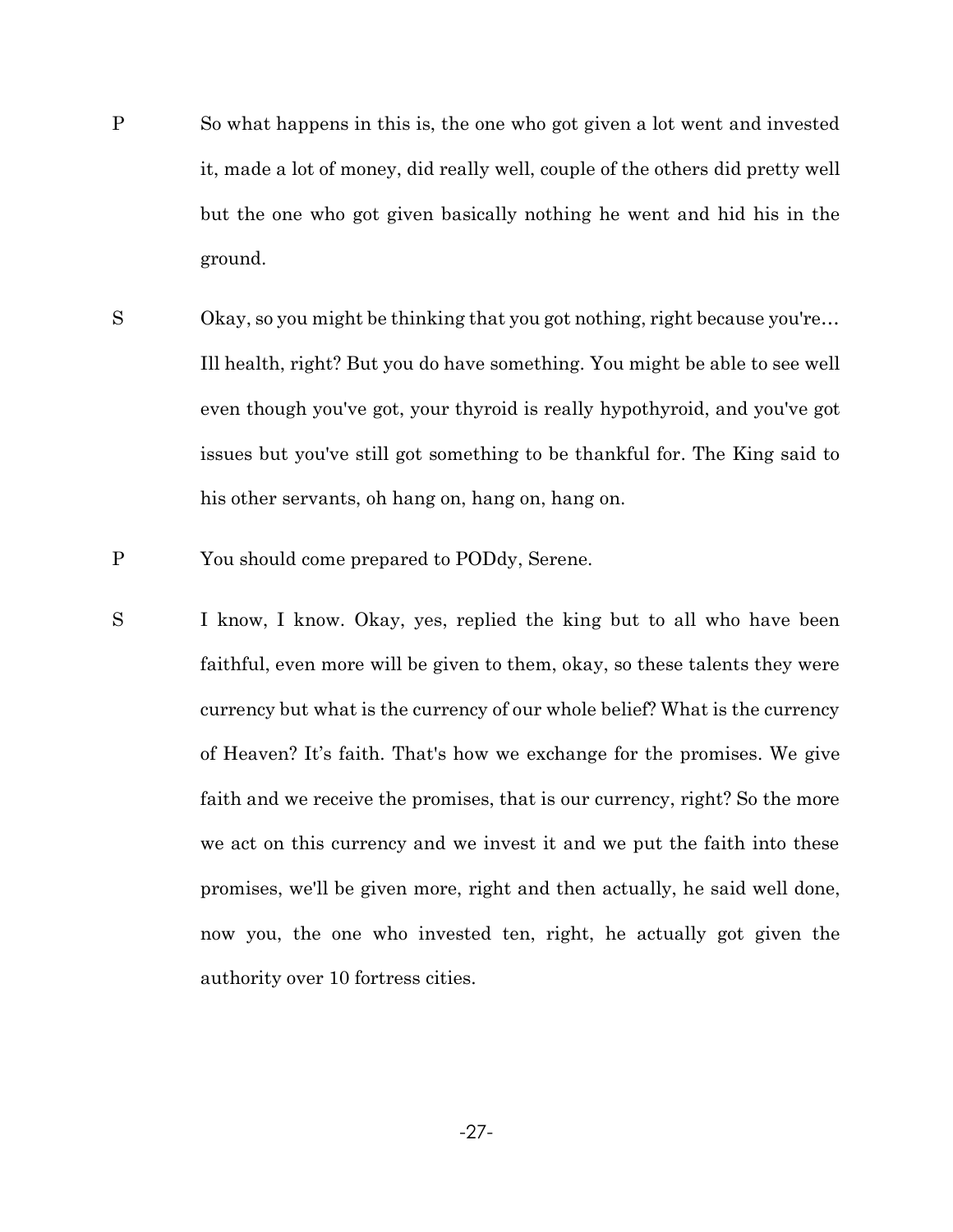S The translation I have is The Passion Translation, TPT and it says fortress cities. But you see, sickness is like a fortress city, you know and in a spiritual sense it's like a, it's not easy, it's not a easy pushover thing. Sometimes sickness is hard to deal with but you can have authority over that in faith.

#### [00:30:04]

S But it said here, and for the ones who have nothing, even the little they seem to have will be taken from them. So they actually don't have nothing because it says they have a little, right? So, when you just look at the pits instead of the little bit of cherry flesh, it's only little bit of cherry flesh on a cherry, it's mainly pit. But if you don't look at the cherry flesh and say, this beautiful, delicious bit of cherry that I have and save that, you only look at the pit. That little bit of fruit and deliciousness that you had is going to be taken away. So when you're speaking negativity over yourself, when you're holding the title of Hashimoto's, all I see is Hashimoto's. I don't see the fact that I'm blessed with a great husband or I'm

P Or believing the promise that you can be healed.

living in a nice house or I really, you know...

S That's even better. Right exactly but there's positive things that you can be walking out…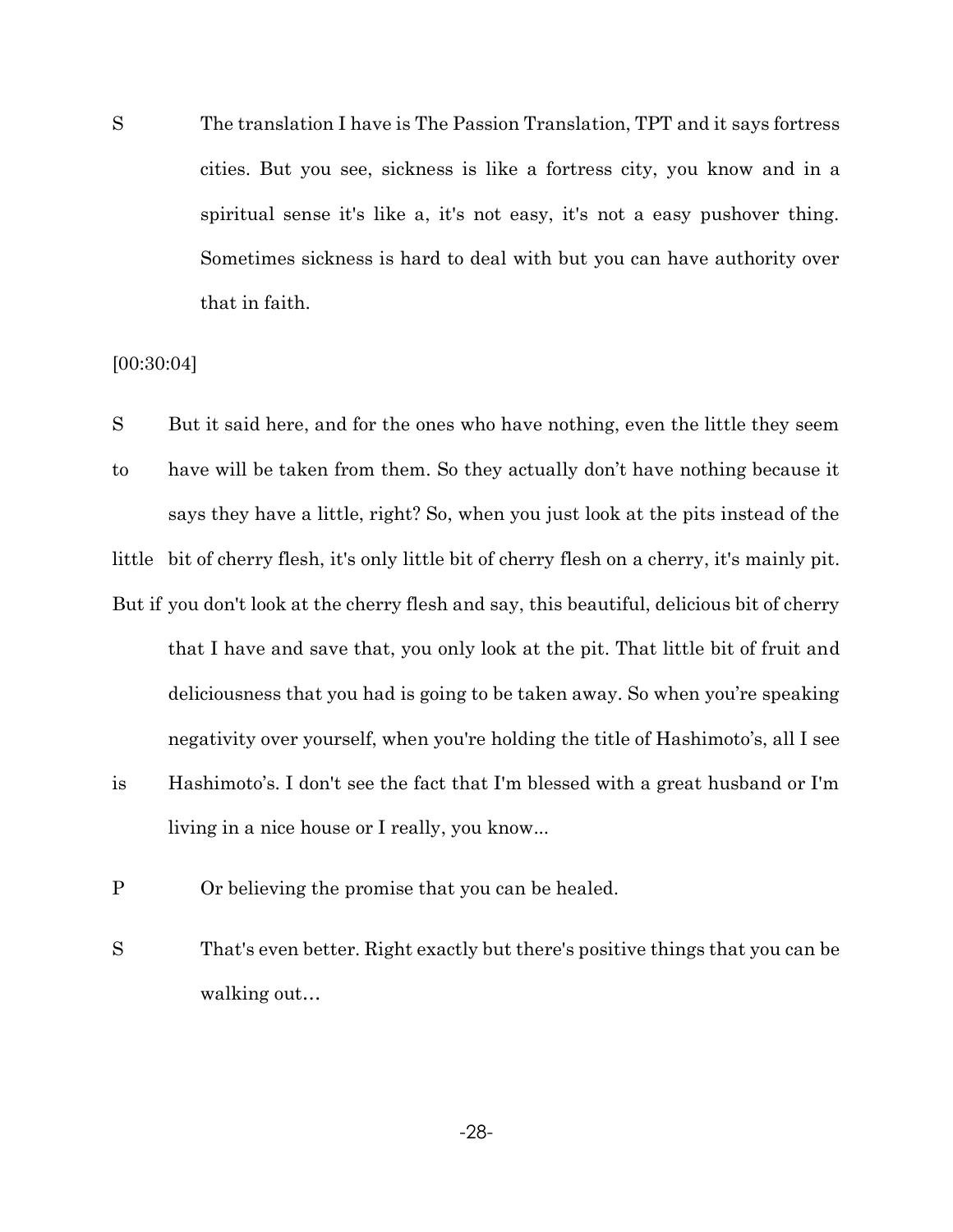P And you know, that blew my mind, looking at the Parable of the Talents in the whole guise of faith, you know, he gave to them talents and faith is the currency of our whole belief system and Christianity, you know and so that blew my mind, you know. Faith, if we're not going to use it...

P If we're going to bury it in the ground any healing we could have...I'm sorry but you weren't exercising what I gave you.

So, it's the baby steps, right?

P Yes.

- S So maybe you feel a little energy one morning on your hypothyroid issue and you could be, like, wow, I feel a little bit of energy and speak the faith into it. God, you're my healer. This is, I'm not going to be under this. I'm going to walk right out of this, thank you so much for this energy, instead of, like, no, that one of the symptoms of hypothyroidism is exhaustion, so it must be something that ...
- P Or this must be one of those things where you just get a little burst of energy and then way more tired after it, you know. It's all how you think and how you speak and listen, if you're not a Biblical believer it doesn't matter. You can speak these, I feel of course believing in God, you know, is, is just a bigger picture here but it doesn't matter, Science is Science.

-29-

S Exactly ...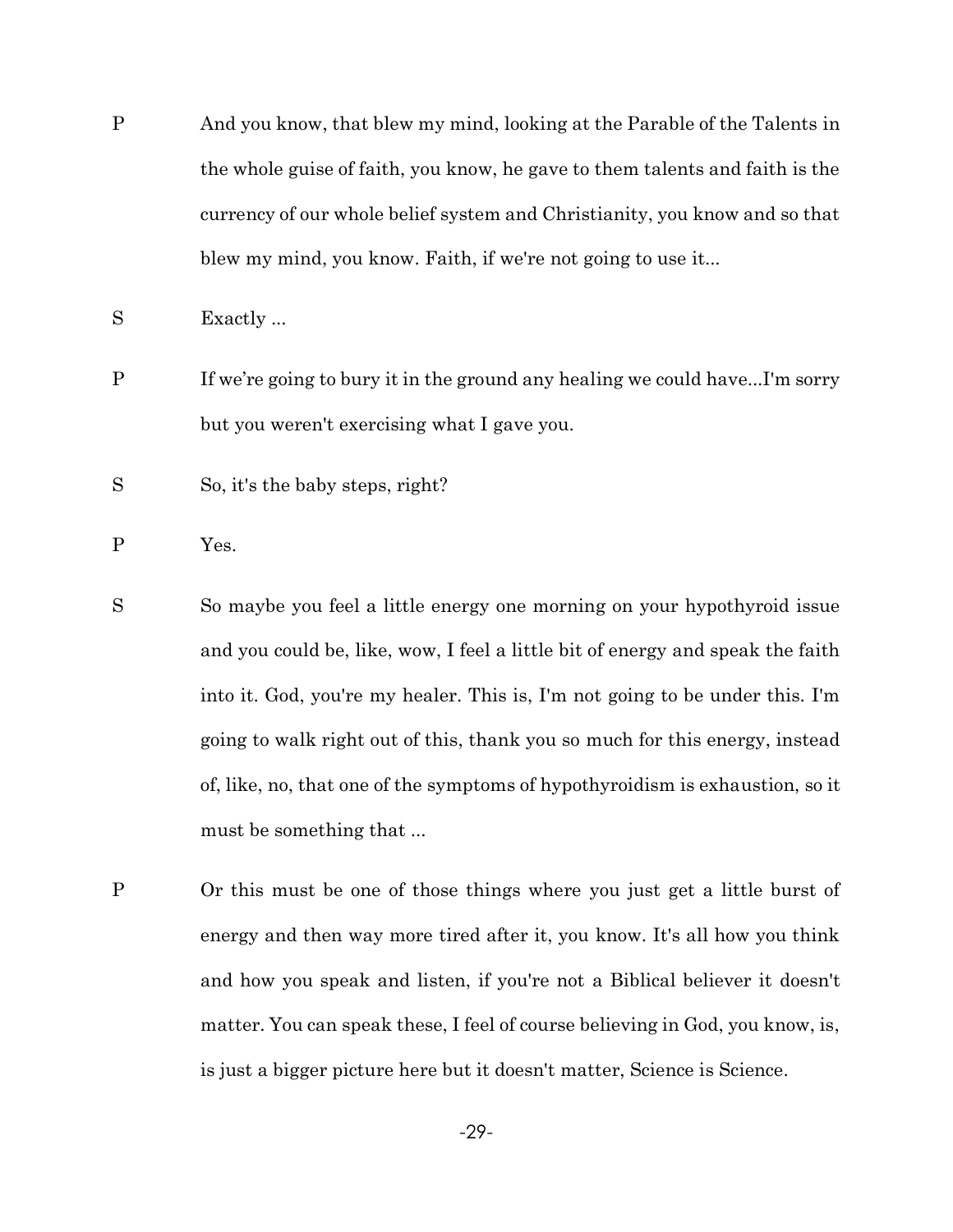S Hey, the new age people have already found this.

P Yes, so you can say, you can realize you are made of water, water has memory, just from a scientific level and speak life over your body, don't speak hate. Speak life over your children. Sometimes we, I personally, I have a funny relationship with my teenagers where it's all pretty much jesting with one another but I still, I feel I need to be careful with my jesting...

[00:32:29]

- D That's teens though for you, isn't it? It's just, like, that's their happy place.
- P It's like, I'll be sarcastic. Noble would do a little dance and it's making me laugh and I'm, like, Noble you make me so proud but you know, and I'm joking but still, I need to speak life. Yes, I can do that. I think is part of just good natured teasing.
- D Sure.
- P But I need to speak life in my son, too. And in my daughters and as children, as babies, as teenagers, my husband, we have to speak life into their waters.
- S And like we said before too...Like we said before, negative thoughts, they don't just stay this ethereal, kind of little wasp of a, like a whiff of a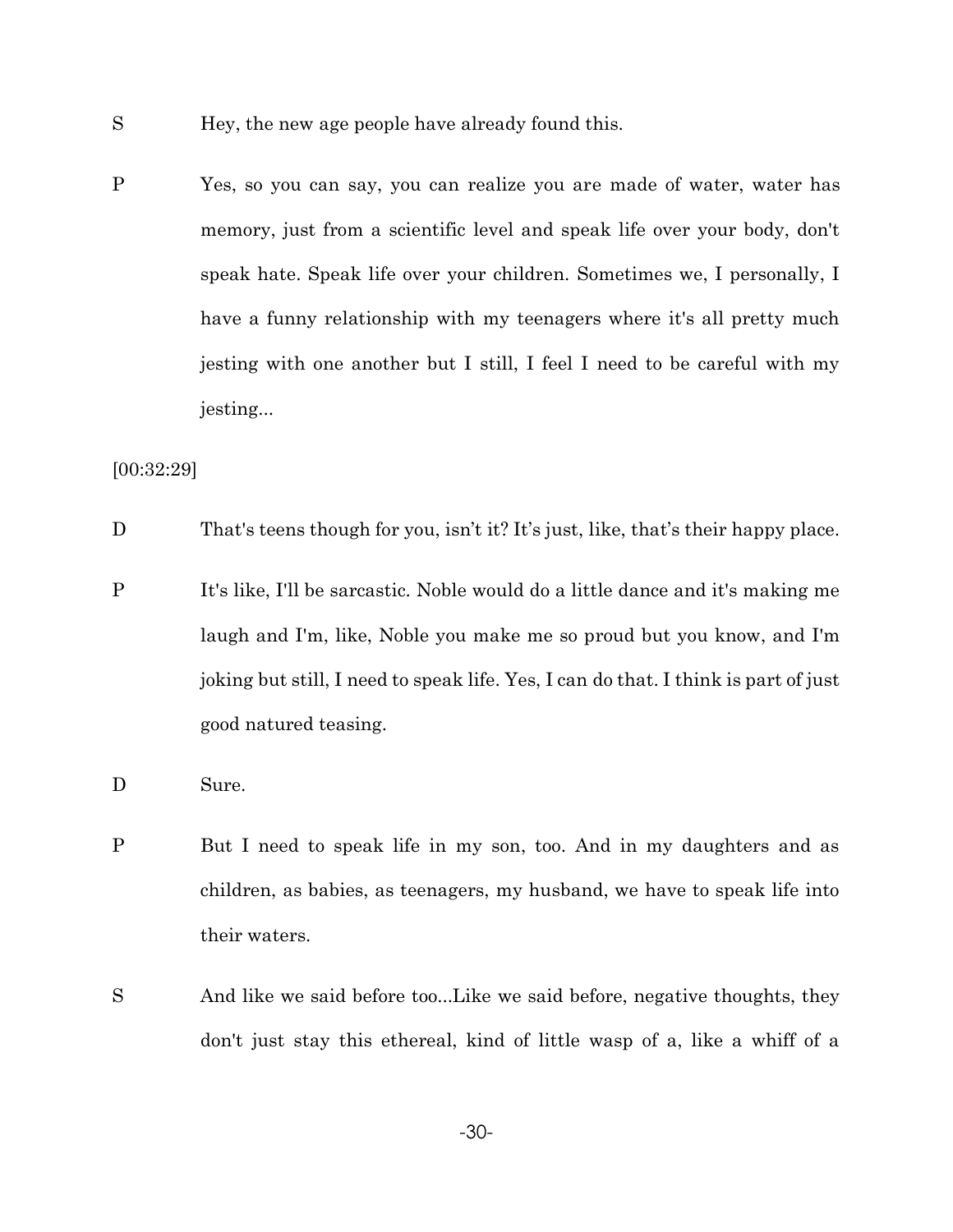thought. They actually become protein molecules in the body. They become flesh.

P They do.

D Yes.

S So are you going to, like, speak into your children's flesh or speak into your own flesh, your words becoming flesh itself. God created the Earth, right? He spoke and then it existed.

D There's a, there's an invisible system behind the scenes, going on here...

S Everything we see here, like you said, is just a little tiny, tiny...

D Well, I think it's every year, please just go, that's the beauty of Google, you can just see the actual version of what I'm saying. But it's like every year every cell in your body is new, or something like that. And, you know, on a measurable level you can see cells in your brain changing, via people's beliefs, people's joy, somebody's depressed, they can actually see that with measuring systems. And so, you know, your brain is a really powerful thing. Another book I always mention is The Brain That Changes itself, that's when I first, kind of, got opened up to the idea that I can actually, like, fixate and stew on something, you know, and it can start to become a reality.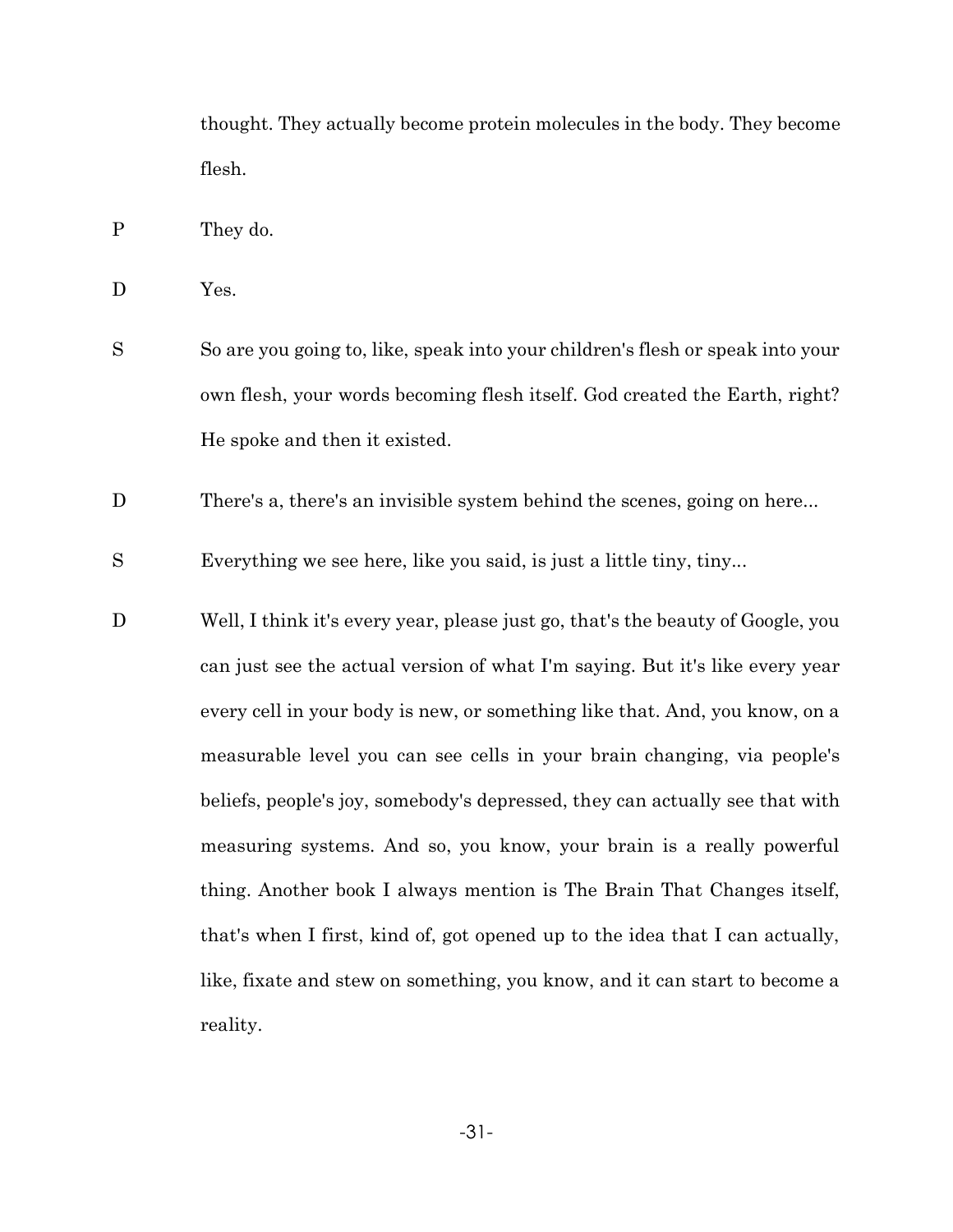- P And then it manifests in your body and listen we can train our brains. We have to train our brains. You let them loose, an untrained brain can bring death to yourself and death to those around you. Now I'm not talking about actual physical death in the ground because one day we all die but you can bring it about prematurely by toxic thoughts and you can bring diseases by toxic thoughts. A trained brain, and the Bible talks about it, it says, gird up the loins of your mind. The loins are all the parts that are sort of falling down into the rot.
- S The loosey goosey kind of...
- P When we train our brain to think the right thoughts. That means get rid of the junk…
- S It takes every thought captive, it says, also.
- P Yes.
- D Yes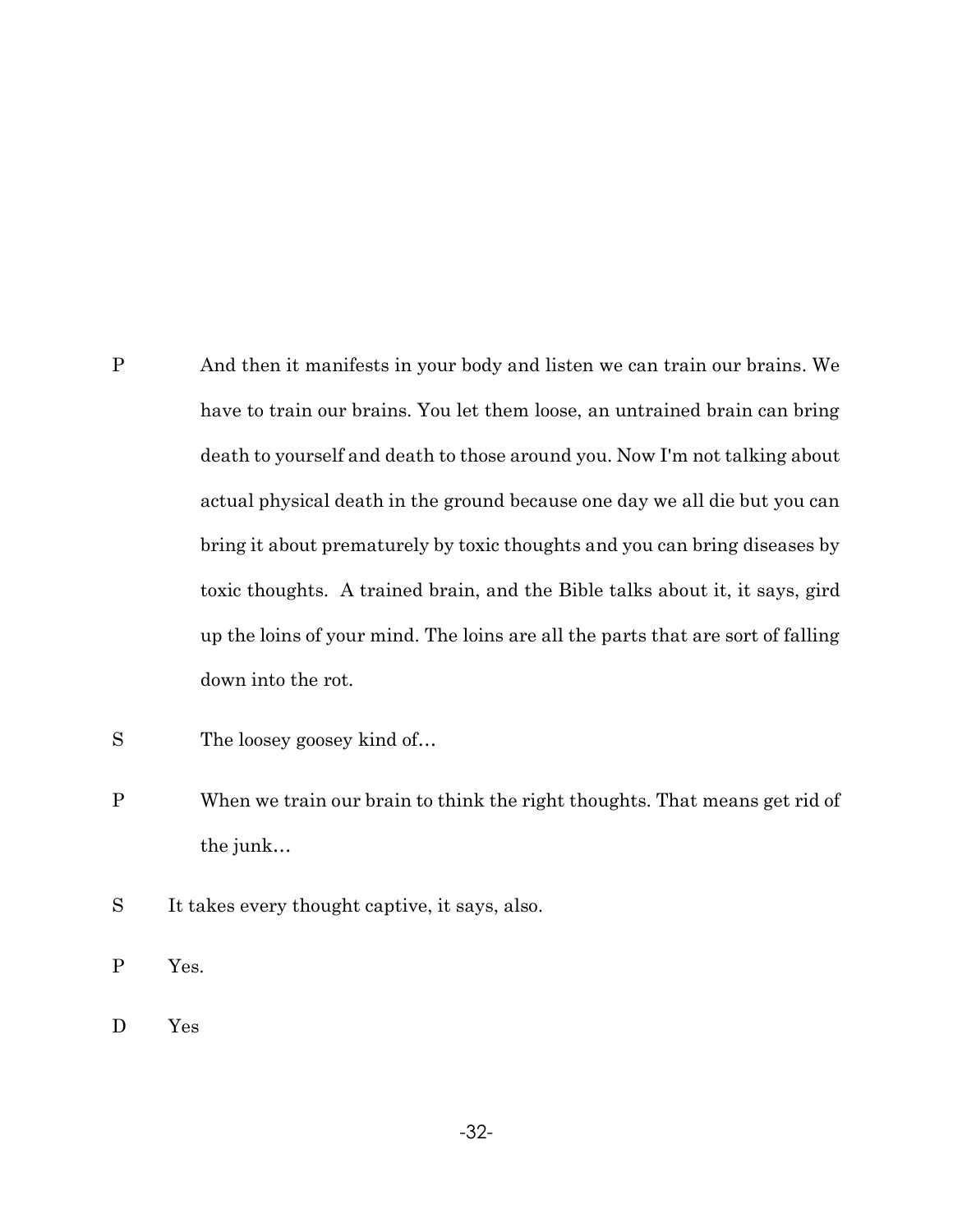- P Then we're keeping what the scriptures say, we're keeping the life, we're keeping the loveliness, we're keeping the joy, we keep the hope that manifests in our bodies, it manifests in our waters, it manifests in our children and this is just so huge if we can grasp it. Think about it in the guise of our whole Trim Healthy Mama journey too. I know when you start, you know, there's this bit of frustration because it feels like you never get it and it's just, like, but before you go speak those words, this is so frustrating, I don't know if I'll ever get it, before you even say that, you are speaking death, okay, so think about it, speak life.
- S But I can even tell that with my children too with maths tests and home schooling. I have one that just is very super intelligent but just freaks over tests, like, just has a complete freak out, the brain shuts down completely but it's all in the mind because she knows the stuff.
- D Because they're saying in their mind, now it's time to fall apart. This is where I fall apart.
- S And I can tell why she's falling apart because straightaway she's, like, I can't do this, I can't understand this, what if, what if, what if and she goes and I can see her whole brain causing her body to be in complete tension and that's why, she's spoken it into being. Bless her soul. But the other thing is, let me just be a devil's advocate, right? The truth is, science has proven this, that's fact. Second point, which is even actually the first point,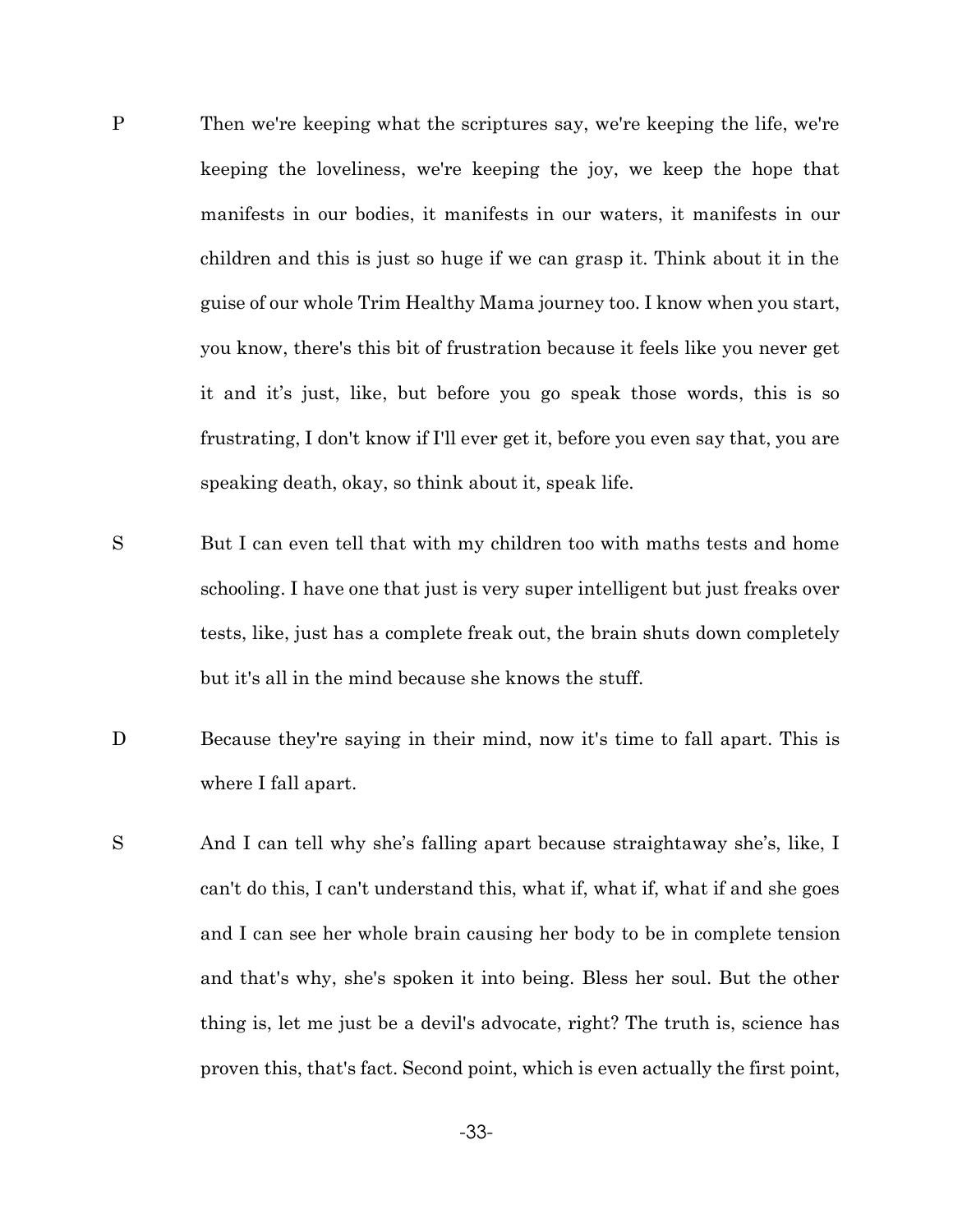it's more important, it's scriptural truth, right, for us, that's more important to me. So this is all real but hey, devil's advocate, say it weren't, say it weren't, say this is just a whole lot of baloney.

D Balagness

- S Guess what? It's a better way to live. It's a better way to live, people.
- D I was actually, that's in my notes. I actually wrote that in my notes to add at the end of this, it's like, even if this is all baloney, like, just try it out man, just try out brainwashing yourself, try out living in a fantasy for, like, a week and just see if you're not laughing like a flip-out, you know.
- P Do it. With your journey when things get hard, when you just want to say, well, I can't, I just wasn't, I didn't grow up this way, I can't do this Trim Healthy Mama thing, you know, it's too hard for me. We talk about this over and over because of all the different reasons. Speak life into your waters, they will transform you. Even stubborn fat and things like this can leave. Just say to yourself I've got stubborn fat that will never go, you watch what happens, it will never go. Speak life.
- D Well, speaking about the Trim Healthy Mama journey, should we also be, like, drinking lots of water?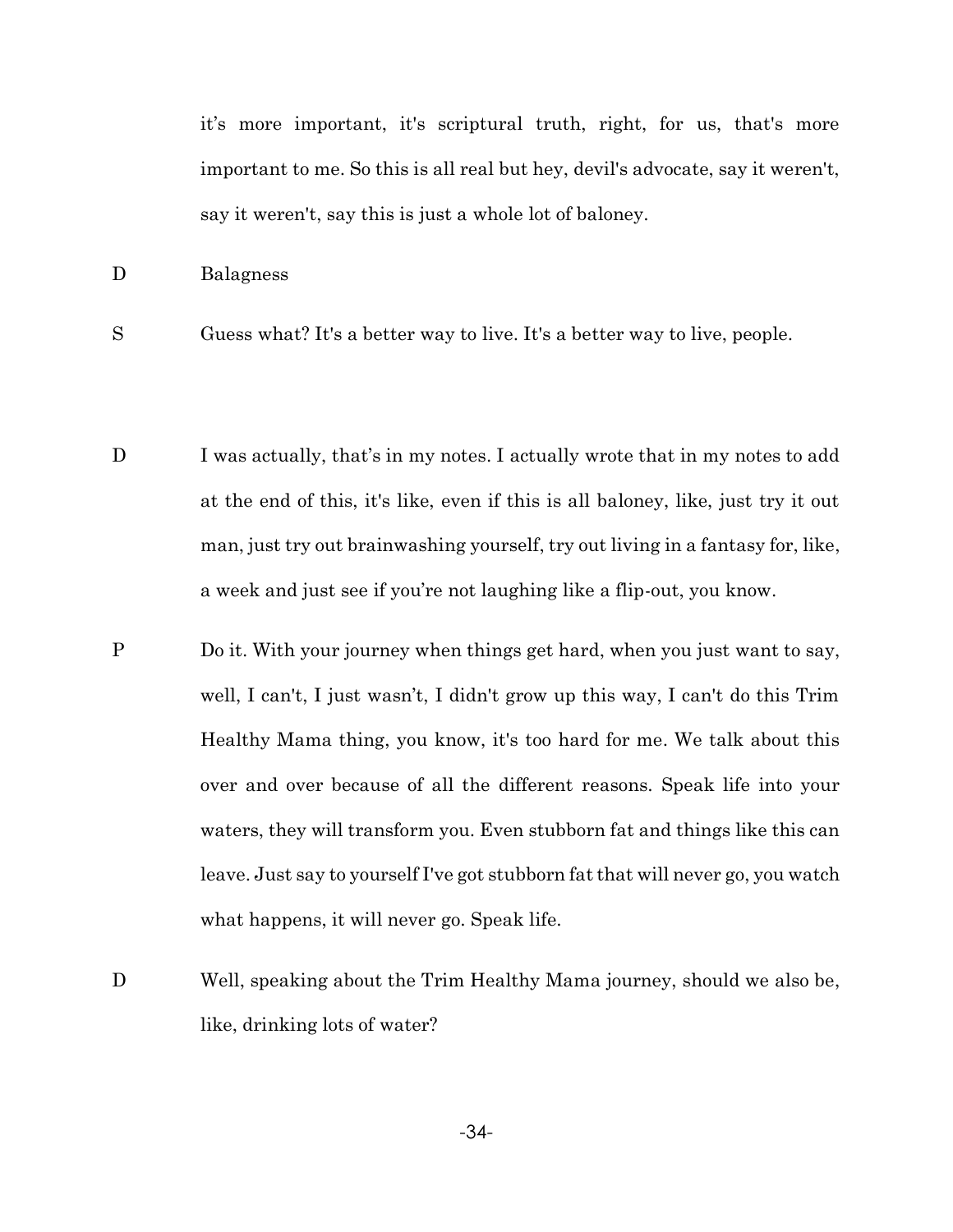- P Well, water absolutely. And think about what John said, the movement of water, now of course we don't overdo ourselves and there's not an extreme exercise component to this journey, but we do move. We do need to move, alright, and stagnant waters look different under a microscope. So let's move those waters, let's just be generally active. Let's find something we love, once we've established how to eat, you know, given ourselves some time, don't be stagnant.
- D Push ups heal my gut.

[00:37:55]

- S They do.
- D This is your show
- S No, Danny, your show too.
- P One day we'll put your name in our show but not yet.
- D One of these days.
- P You're still on probation.
- D I'm still waiting to say something so defining that I actually will get my name on the show.
- S What if you could, Danny. You've got your name Danny.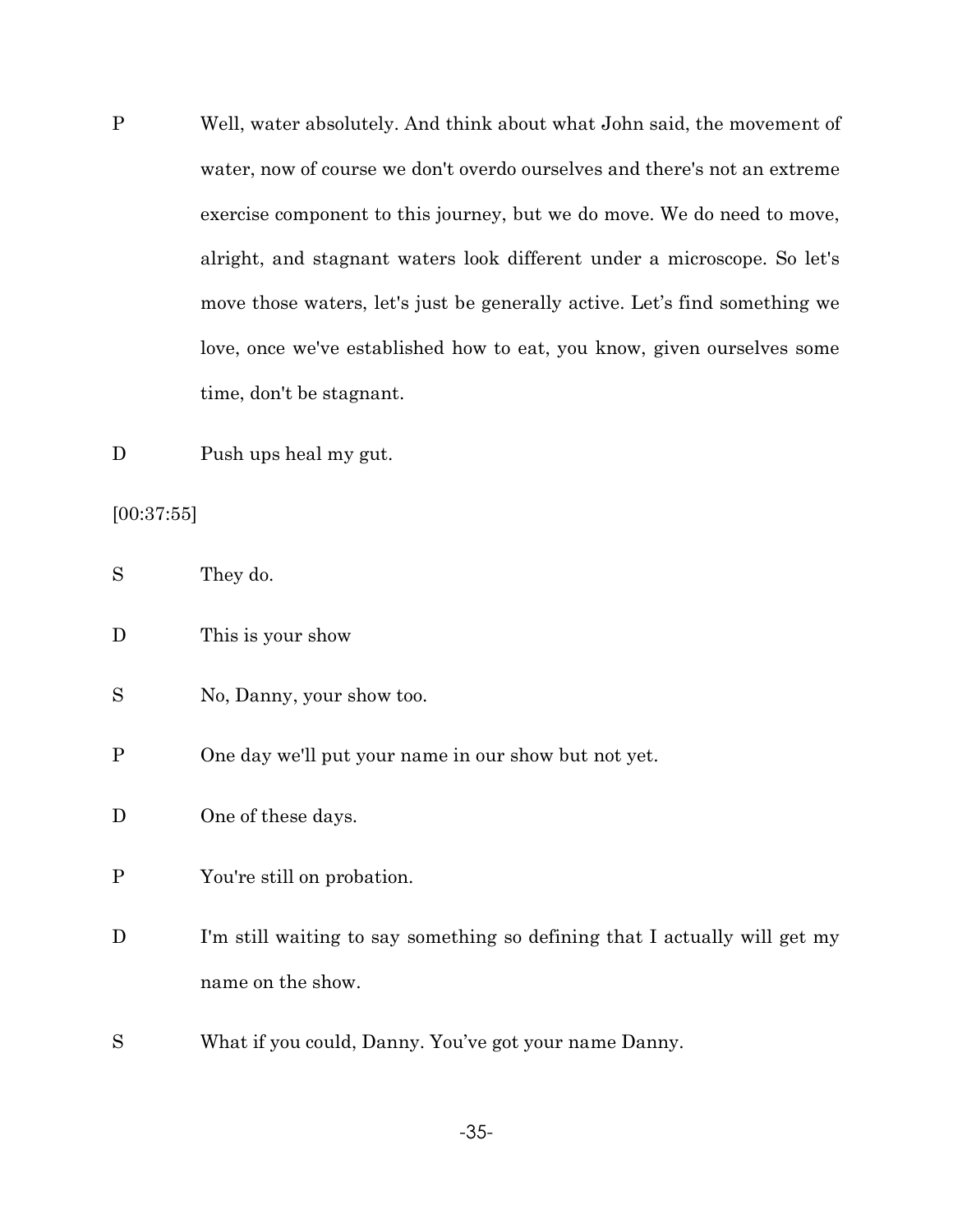- P We actually just need to updo the headline
- P And Danny, in tiny letters.
- S We speak to your waters, Danny, you important, you're a part of us but I wanted to say, there could be some miserable parts, components to your journey, I don't see any but maybe you can see the fact that you had to just, like, ditch your doughnut whatever.
- P Maybe you couldn't drive to McDonald's and you had to make your breakfast, okay?
- S Yes, big whoop, right? But say there's some miserable parts, make your journey more enjoyable by just speaking the joy, right? Like with Solly, you know, she's not crying as much now but she really was when I started changing the way I spoke. She was still crying, she was still miserable but instead of saying, I'm so overwhelmed, I can't believe babies feel pain, they shouldn't feel pain, this is terrible, they said it will never heal, you know it's exquisitely painful, that's why she's crying, right? I was not enjoying myself, right?
- S But even when she was screaming I started to say, you know what, it can heal, this is going to be great, no I'm just going to soothe her and put the lullabies and the way I talked differently to the atmosphere, I actually had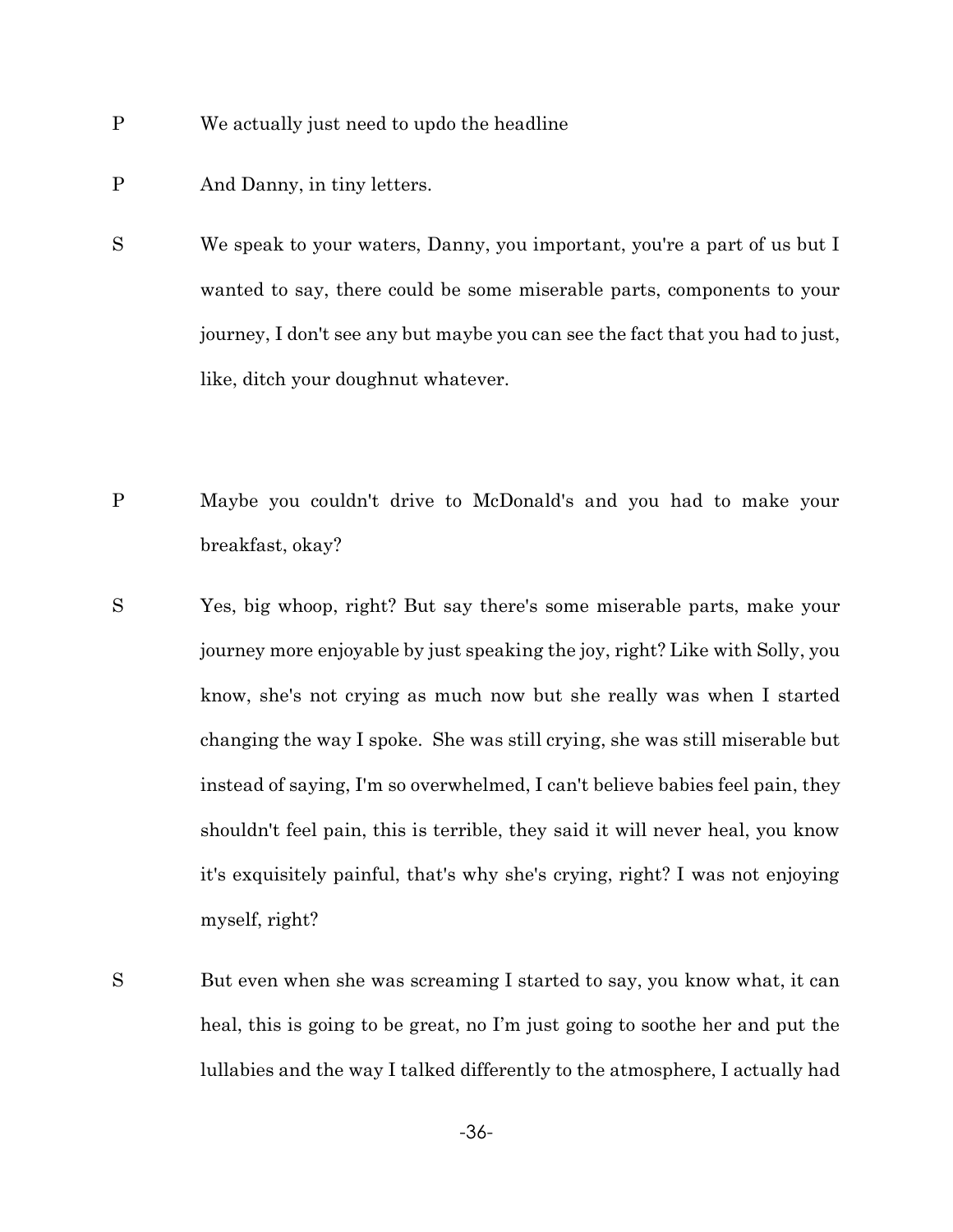grace to endure those days. I may not have enjoyed them but I had grace to endure them and that was huge and it was all the way I spoke.

P Okay so, hey, let's wrap this up because I want to get to our food spotlight for today. It's a good one but you're a healer, okay, we've already established that because you're healing as a mother, you're a healer in your home. Not only for your own body should you speak life but those around you so the huge part of being a healer is speaking into your own waters, speaking into the waters of the ones you love in your family. I am just so excited about this big picture.

## [00:39:51]

| P            | Oh, thanks Serene. Serene, you're supposed to turn your phone off.       |
|--------------|--------------------------------------------------------------------------|
| S            | Hey gorgeous                                                             |
| $\mathbf{P}$ | She's speaking gorgeousness into her husband.                            |
| D            | That's her husband.                                                      |
| S            | Can I call you back in five minutes?                                     |
| D            | Yes, just standby everyone. You have nothing to do today. Just give us a |
|              | sec.                                                                     |
| S            | No, I turned him off, I turned him off.                                  |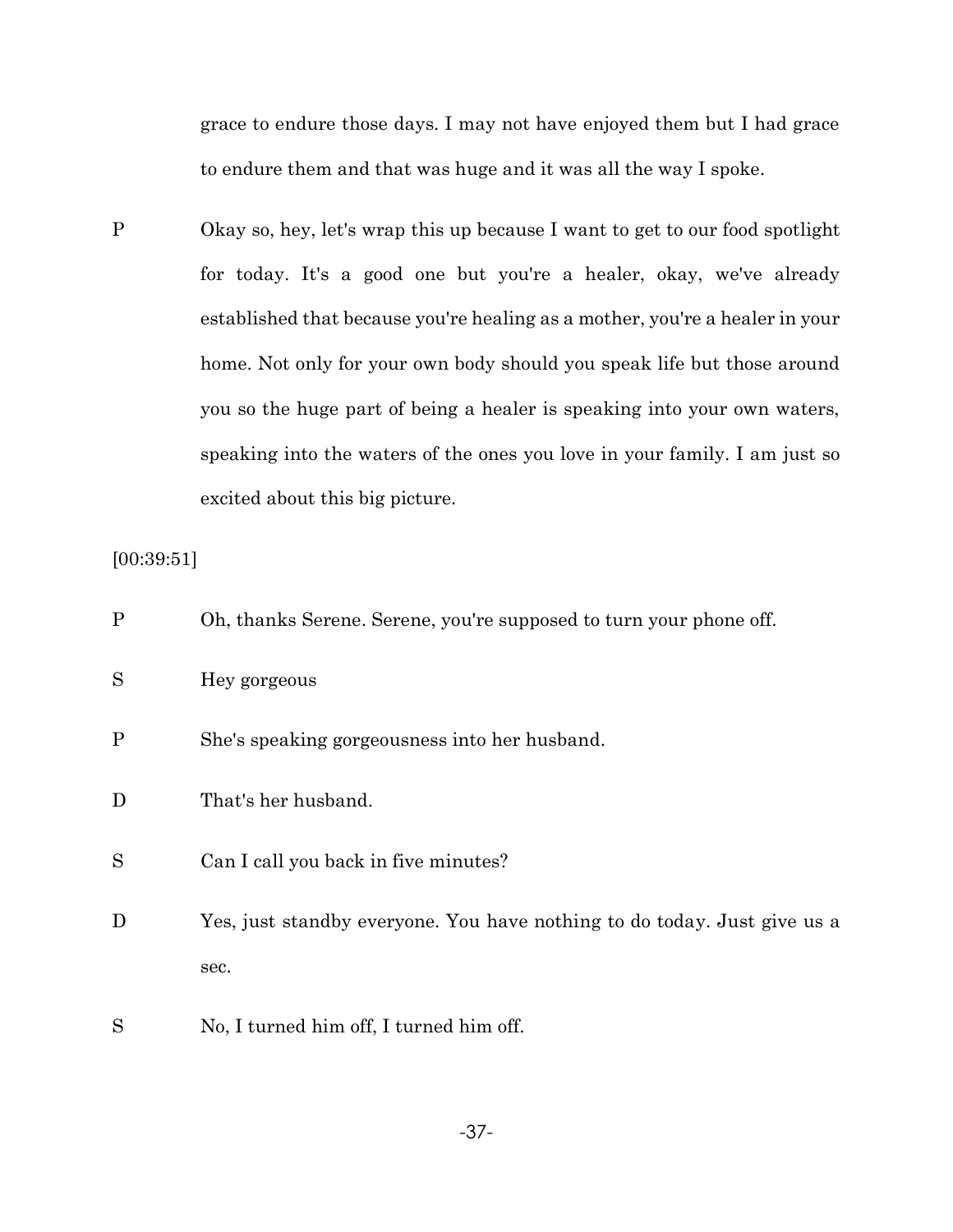- P So, is this a big concept because, I mean, I thought I knew some of this but now I know it in a different way.
- D This is a concept that, like, I can't even be, like fully truthful about, like, I don't know, even to, like, the closest people to me because I feel like I just sound weird. Like, the more I learn about really taking control of your life in general, it seems to get more inward and more in the brain, more than really, like, I don't know. I just grew up believing that, you know, people were born with certain things and some are special, and some are not and I'm just more and more getting into this weird zone of, like, kind of, like...
- P But it's not weird zone, it's true zone.
- S We're holding iPads in our hands, Danny.
- D Yes, there's just so much, I forget, they might call it the new science or something like that, but top scientists are converting a little in their previous beliefs.
- S It is all changing, isn't it?
- D Yes, like mainstream...
- P It's not about the concrete anymore.
- S No.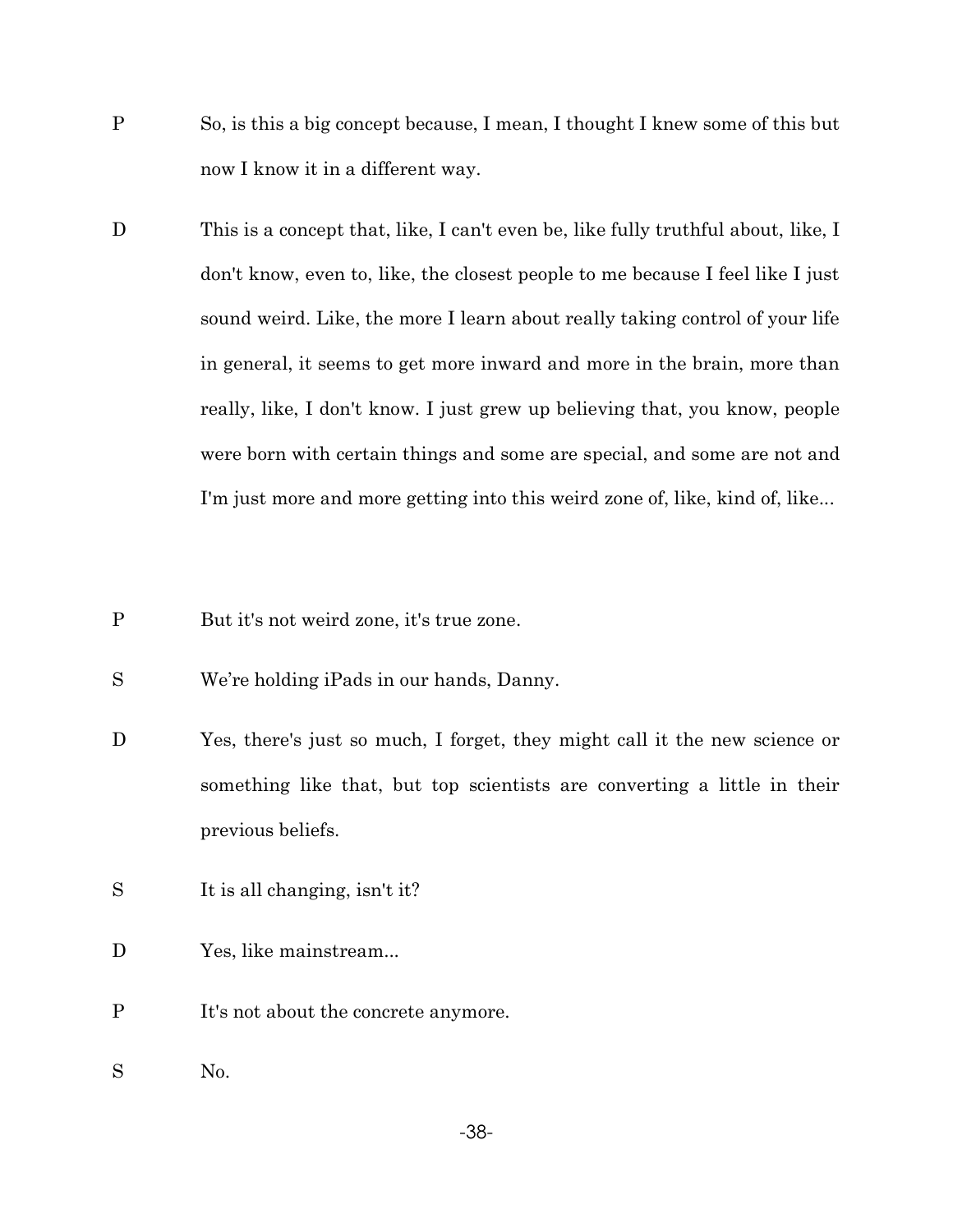- P It's much bigger because as science is getting, is understanding this, like you said, there's so much more than our five senses to what is going on, the electrical charges that run through our body. You know, the breath, the water inside us. All these things are much more intricate than we ever thought. They can have much more power than we ever thought so when we harness these things and utilise them and they're all Biblical anyway, way to go, right? I want more.
- S Hey, I just want to say something totally off the subject and it's so weird and you're all going to think I'm deranged in the head but I'm going back to the Foxy Mother, Mama, whole idea, I'm going back to that whole thing. Do you know half of that for, do you know half of that is the space you have of your brain?
- P More than half, wouldn't you say? Specially for women.
- S Specially for women. Like, if you...
- P For those of you who don't know Foxy Mamas, that's, you know, we're talking about intimacy in marriage, okay?
- S Yes because I was just thinking about it the other day, wow, it's, if your head space is right, it's amazing but if your head space is wrong it can be painful and awful but it's all your headspace and that's about a physical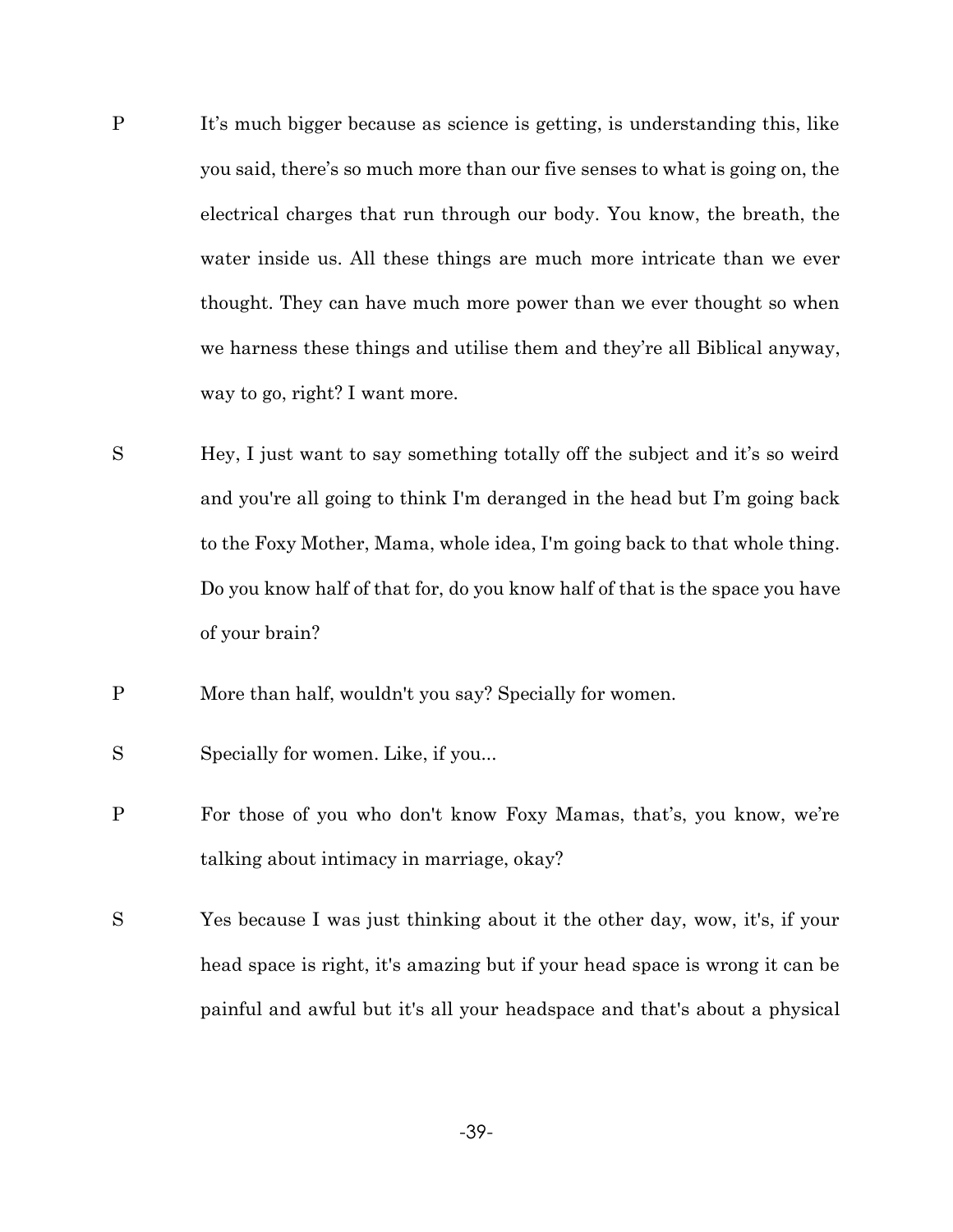thing, so it shows you how your head space can actually change the mood or take you to, like absolutely traumatic...

- D There's one example. That's just one example, right? That's true. That's actually a gateway example because now we can open up to the idea that, well, gosh, it affects me in a actual, I feel it physical, tangible way.
- S You feel physical but it's all in your head.
- D It's totally a brain thing.
- S Yes, exactly.
- P And it's also what you allow into your brain and what you don't. Let's just say you're in a busy life, like, we're talking about Foxy Mama again and you're in a busy life, you're having to run here and there. Maybe you're not in a season of your life where you feel like you're young anymore and in the prime of your sexuality, you know, maybe going through perimenopause, or menopause or who knows, maybe you're nursing a baby.
- D I'm always in prime, thank you.

P True. But...

S We knew a 80-something year old grandfather, he's dead but when he was alive, he talked about that.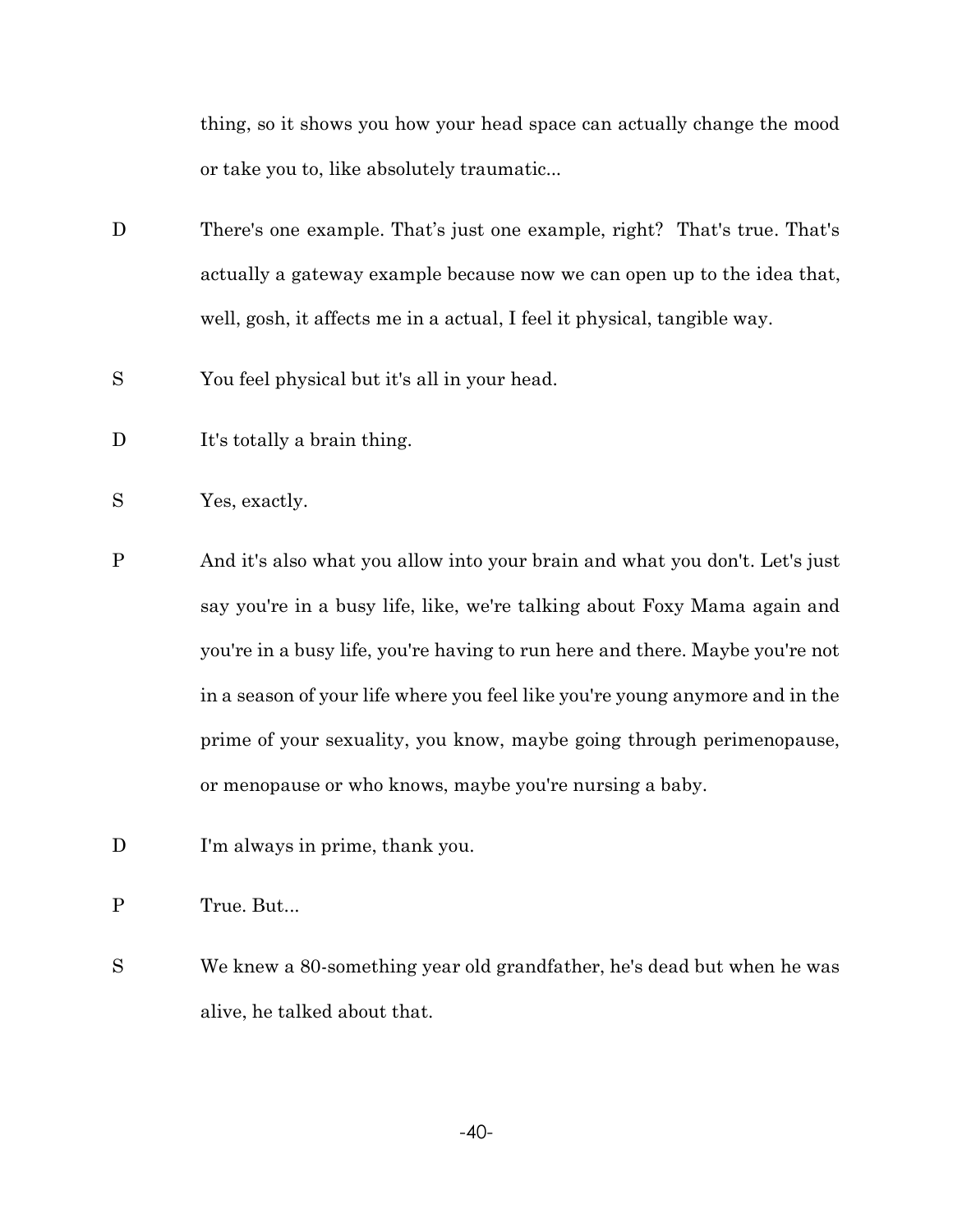P All I'm saying is it's what we thought. Like the Bible says, we train our brain, okay? So we could, on a given day, with all that's going on, think no sexual thoughts about our husband, think that's completely normal because life is too busy, I don't have time for that.

#### [00:43:23]

- P Or, we can train our brains saying, and just, allow the good sexual thoughts in about our husband, tonight maybe we should do that, let's plan for that...I have that beautiful memory of us making love the other night, isn't that awesome? And so we train our brain to think about the positives on that side of our marriage and then we're ready for it.
- S But do you know what, the hormones actually rise?
- P Yes, they do.
- D Hormones come forth
- P You actually have certain hormones, I mean, age doesn't even necessarily instigate... No. As we think of the thoughts, oestrogen rises, oxytocin rises, all those things that prime us. And so it starts with training our brain.
- S I want to speak to all the Mamas out there who are breastfeeding which is a hormonal time that is not really directed towards those kind of natural thoughts. To me it's more like hearth and home and diaper changing and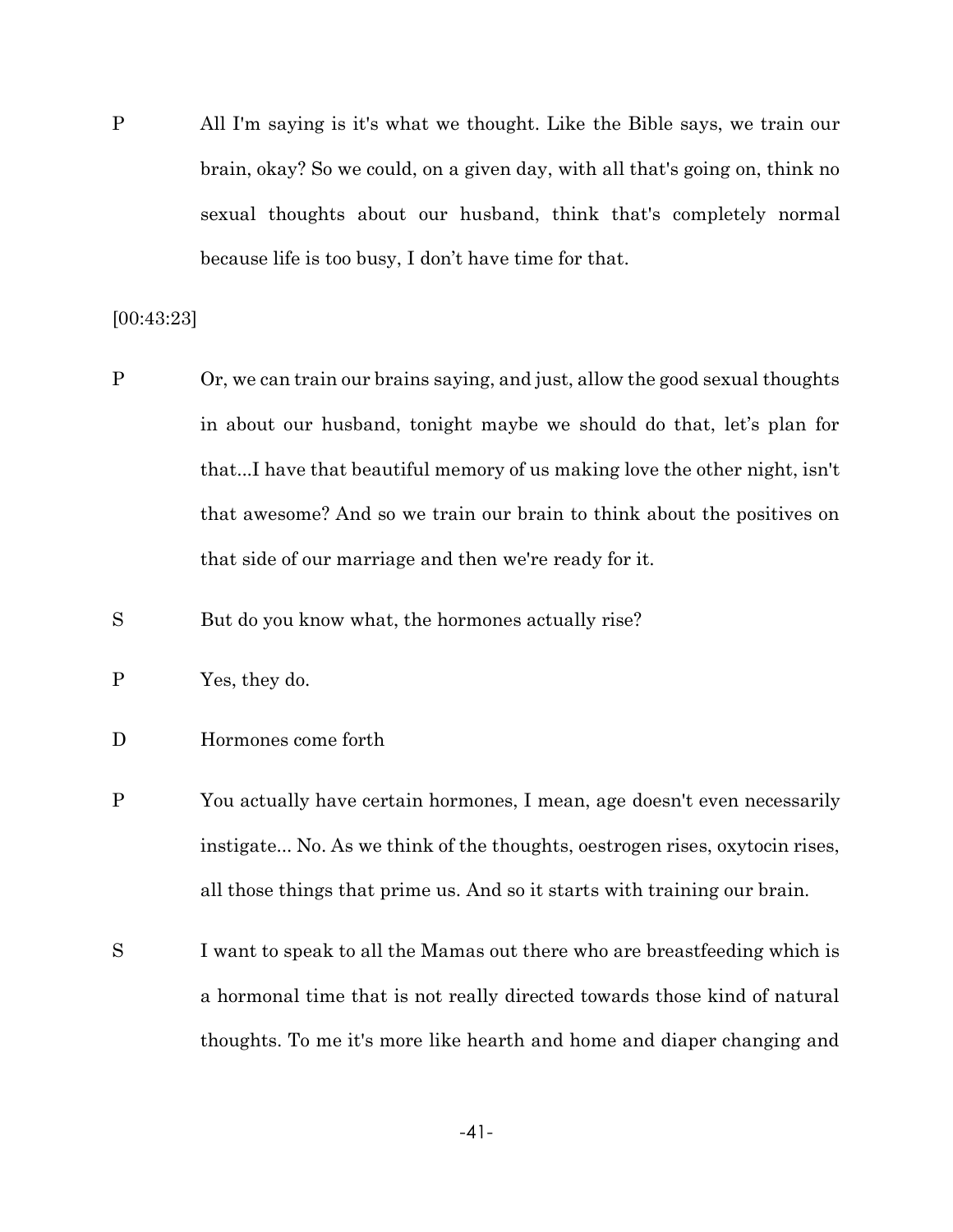all that stuff but you can completely be able to be in that place that your husband wants your head in by thinking more, by having the brain space there instead of just about, you know and actually it will get you more estrogen than you're naturally receiving through.

P Yes

- D Alright, I wanted to share this, the actual real quote that I referenced earlier and then just a little closing word. I know we close for...
- P Well, we're going to do food spotlight, so do your thing then we're doing food spotlight. Real quick.
- D Real quick. So here's the quote. It's by R Buckminster Fuller and since we have such a name, it must be true. He's an American architect systems theorist, author, designer and inventor. He says since the initial publication of the chart of the electromagnetic spectrum, humans have learned that what they can touch, smell, see and hear is less than one millionth of reality.

P Wow

D Now, we don't know everything. We're probably scratching the iceberg on a couple of subjects. We're not the Pope. We're not dispensing teachings for all to believe for all time. We are a bunch of friends, may I say family, sitting in a living room, having conversations.

-42-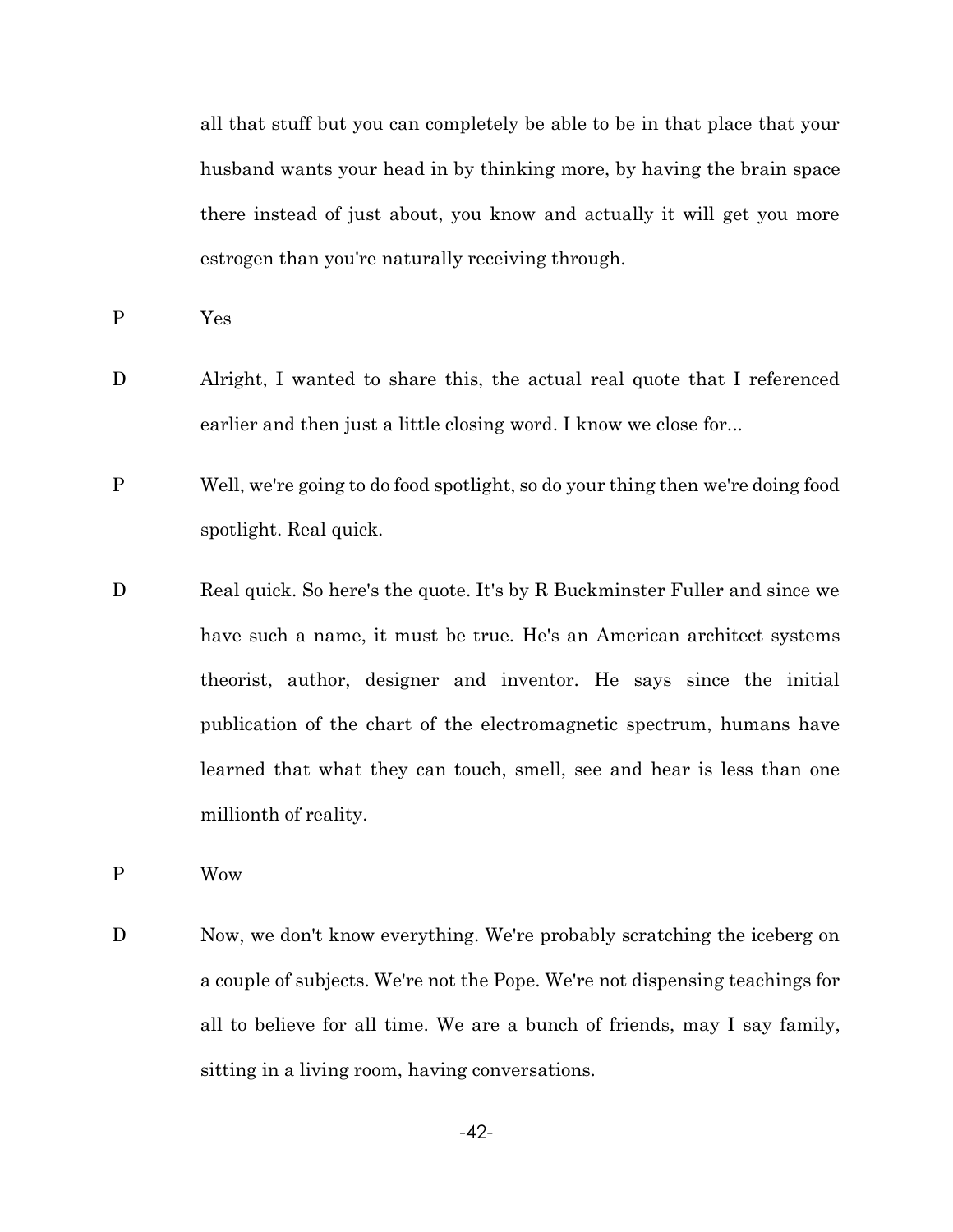P Still mind blowing though, Danny. And you know what the Bible says? Steel sharpens steel and that's why I think us getting here and encouraging one another in these things of health and family and relationships, we need that and we're bringing each other things, you know, that we learn and perhaps you don't agree with it all and that's fine.

[00:45:45]

- D Welcome to our living room
- P Throw out, spit out the bones, man.
- S And do you know what, I'll tell you what, talking about that quote that you just shared just makes me want to fall down and worship because we don't, we haven't even touched the tip of the iceberg of our awesome and incredible creator.
- P That song, what's what song?
- S Can you guys go and listen to that if you want to?
- P What's it called?
- D They're not going to be able to without the name of the song.

S The song is...

P And So Will I.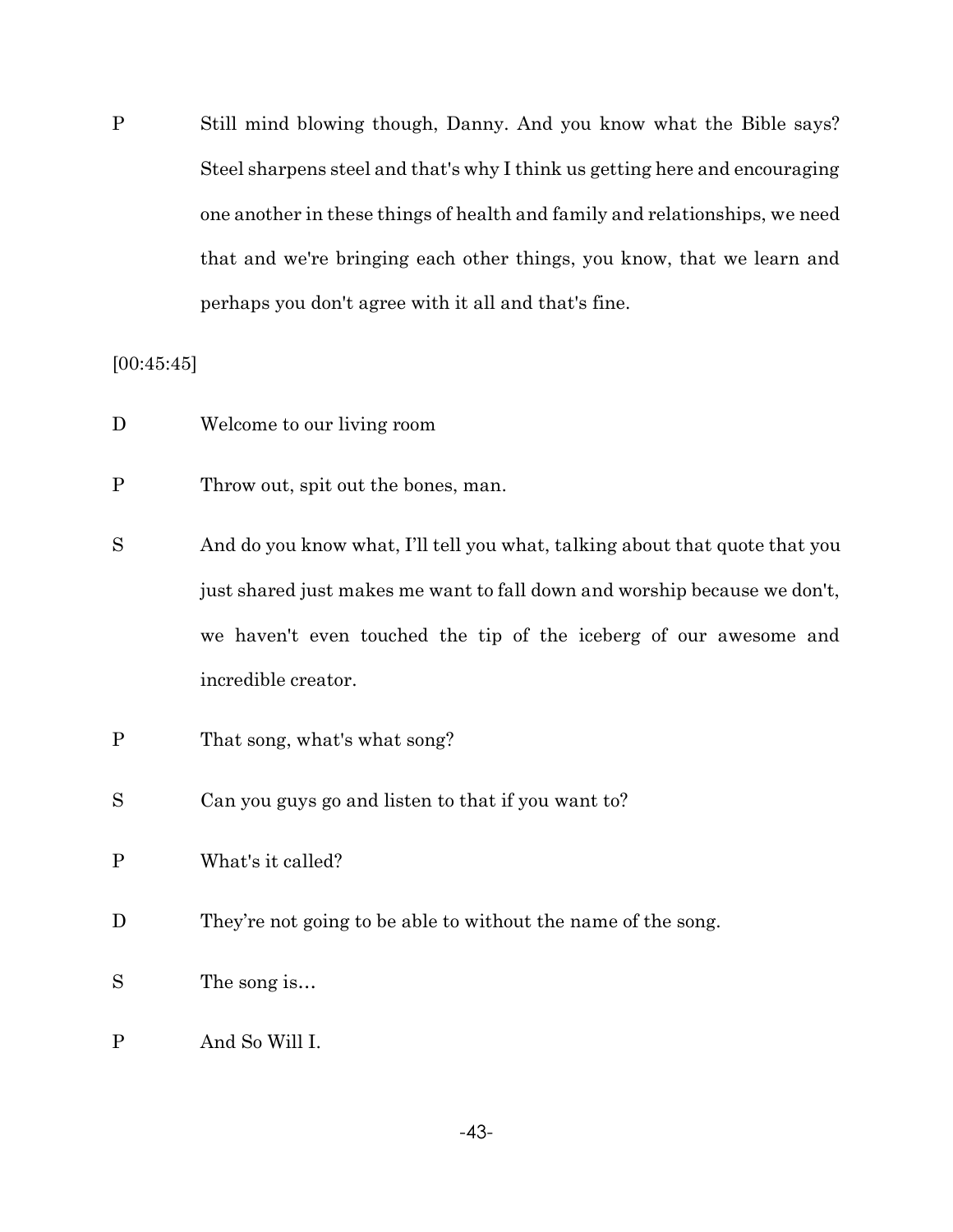- S So Will I. It's about I will worship, So Will I.
- P It's about creation coming into being and...
- S A thousand million creatures catch their breath and you... You just have to listen to it. Oh, I've got goose bumps. because I listened to it during my labour, it was so amazing, and it's bringing me back.
- P Hey, are you ready though? Let's do this super food spotlight.

#### **Announcer Trim Healthy Mama. Super Food Spotlight.**

- P Today we want to talk about avocados. Oh my goodness, what a food. If there were, like, five top foods in the world Serene, avocados has to be in there.
- S Avocado is the food from Heaven, I'm telling you what. Do you think they'll be there? I hope so.
- P I hope so. They'll probably be, like, different colours, purple...
- S Because you know how smooth and it's like you can even make ice-cream out of them, they're so smooth but they have, half an avocado has seven grams of fibre, Pearl, can you believe it?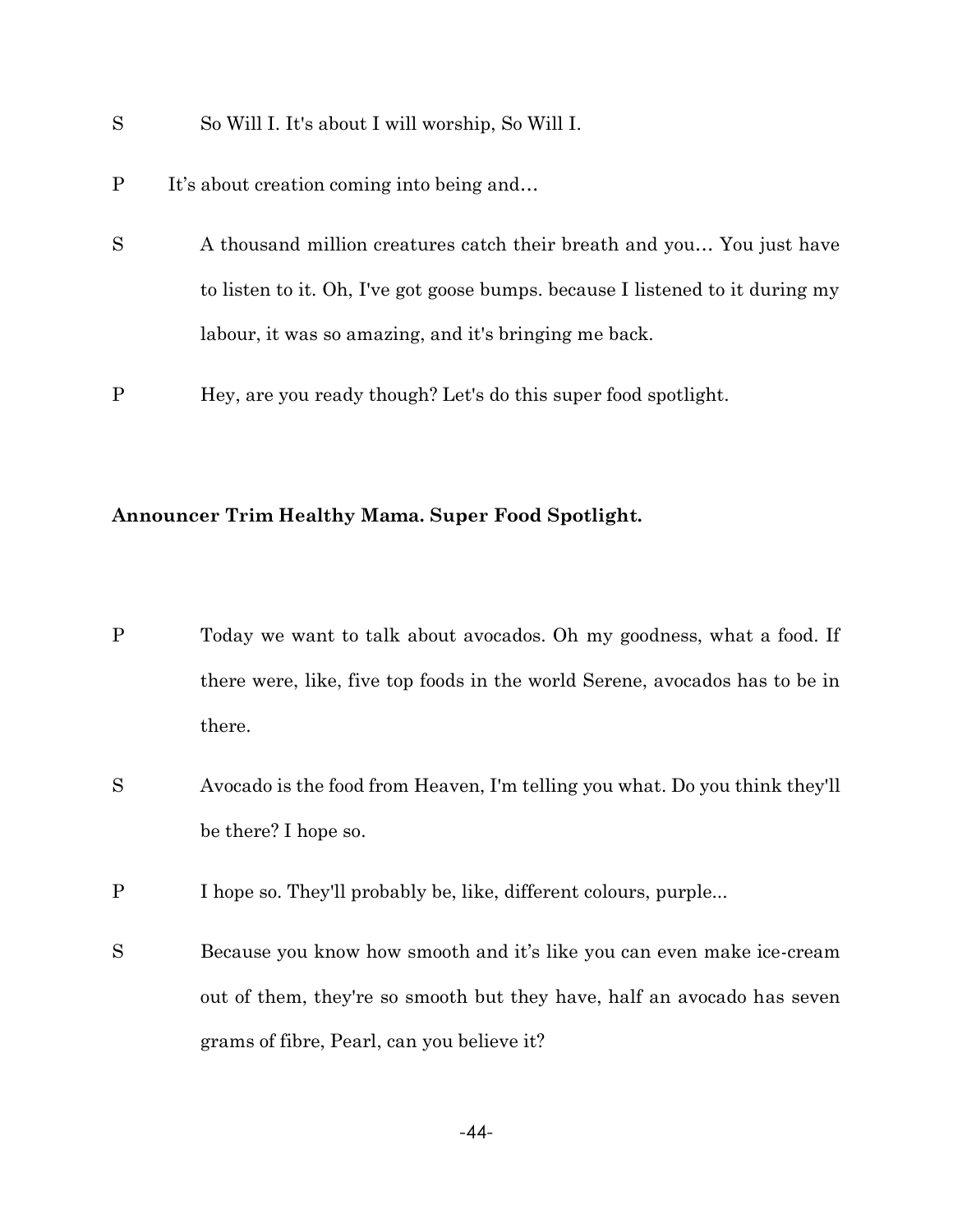- P I know and even so, it's so smooth, so it's incredible. I want to clear up some myths today about avocados and we've always said that avocados are an S, so they're mainly a fat and a little bit of protein but not much and they don't have many carbs but here's what we say with an S Meal. We've always said limit to about half an avocado with your S Meal. Now the reason we've said that because with an S meal you usually got...
- S Cheese.
- P Cheese. Or you've got a protein source, okay? And maybe, you're probably using some other fats and so avocados are quite a dense fuel. They're sort of like nuts. They carry quite a few calories, not that we're scared of calories. It's just that if you put a whole 300 calorie avocado on top of your already S Meal that's full with protein and fats, it's just sort of overdoing it.
- S Right, exactly. And that's what we say, that is the, that is kind of the Trim Healthy Mama stance but...
- P Okay I'll tell my but and then you do your but, Serene. I love to have a full avocado.
- D Me too
- P But I do it and that sort of, for me, Serene and I probably do it differently, it's the centre of my meal, okay, so I do this thing where I call it, it's

-45-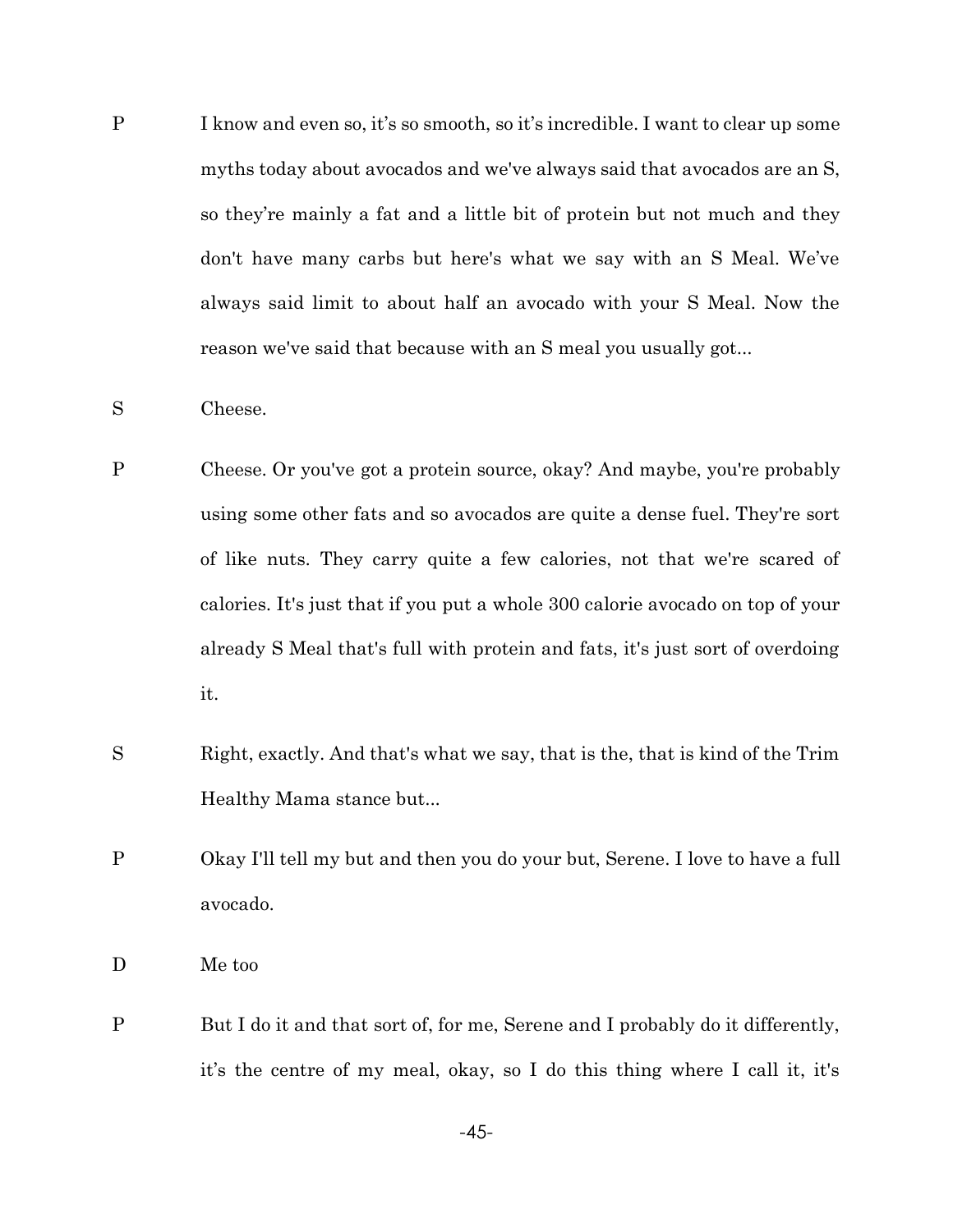deconstructed guacamole and it's my meal. So I get a whole avocado, I might even do one and a half because I love them so much. And I chop it up finely and put it on the side of my plate. Then I chop a small tomato up on side of my plate, then lettuce, finally I put that. They're all in corners on the plate. Lots of mineral salt, right? And then I get hot sauce, put it all over the avocado. And so it's, like, deconstructed. I don't need corn chips. I don't even miss them, and I just put little bits of the avocado with the, I pour some MCT oil over my lettuce, little bits with the tomato, little bits with the lettuce... It's this most amazing, amazing thing. Now, you're going to say, Pearl where is your protein? Well I have it in my drink.

#### S Right, exactly, maybe a Matcha Nin

- P And so I put some collagen or whey protein in my drink and avocado has a little, so I don't go overboard with protein but every now and then I love avocado to be the center of my meal.
- S Right. Now the other thing I was going to say, the Trim Healthy stance just have half because we don't want to overdo calories but I'm a nursing mum and I'm at goal weight so I'm going to do a full and not sweat the small stuff.
- P Even with other food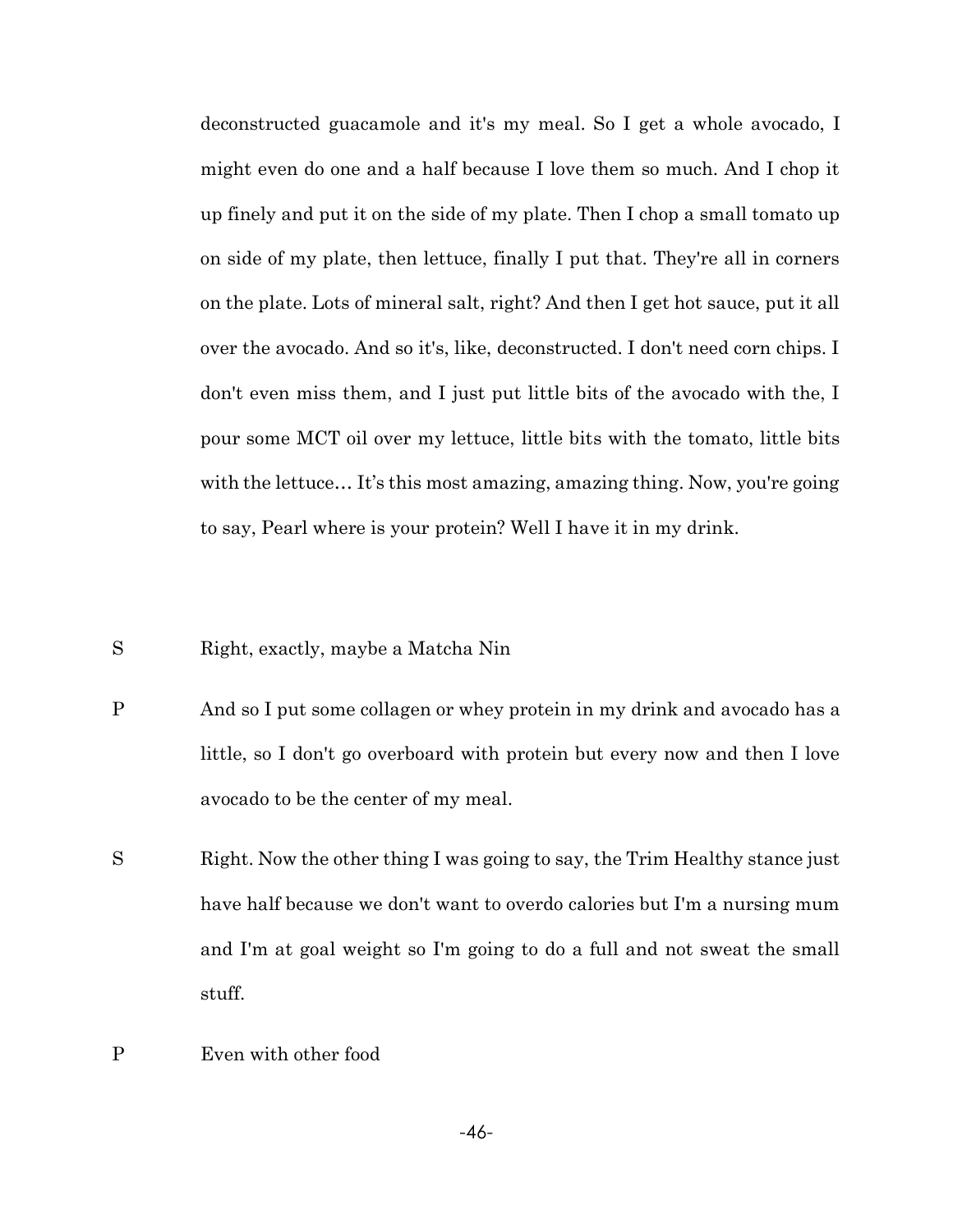- S Yes, with walnuts, with goat's cheese, bring it.
- P But we do Trim Healthy Mama our own way right?
- S Exactly
- S And so if I ever got to the point where, hey I need to pull back I know I go back to the Trim Healthy Mama stance because I know I'm colouring out of the lines a bit but I'm actually not doing cheats. I'm just colouring it my way.
- P Exactly,and so when we talk about half an avocado with your S meal, you know, that's for weight loss. If you're already at goal weight, you don't have to stick to those little rules because avocados are so healthy. Do you know that they have more Potassium in one avocado than two bananas?
- S Yes. And the other thing is if you're pregnant, don't stick to the Trim Healthy Mama stance unless you're, like, super, super...
- P The weight loss stance.

#### [00:50:07]

S Yes because pregnancy will, like, have the Crossovers more freely and don't be so strict to the weight loss part, right? It doesn't mean you have Crossovers for every meal but it's incredibly high in folate, the natural folic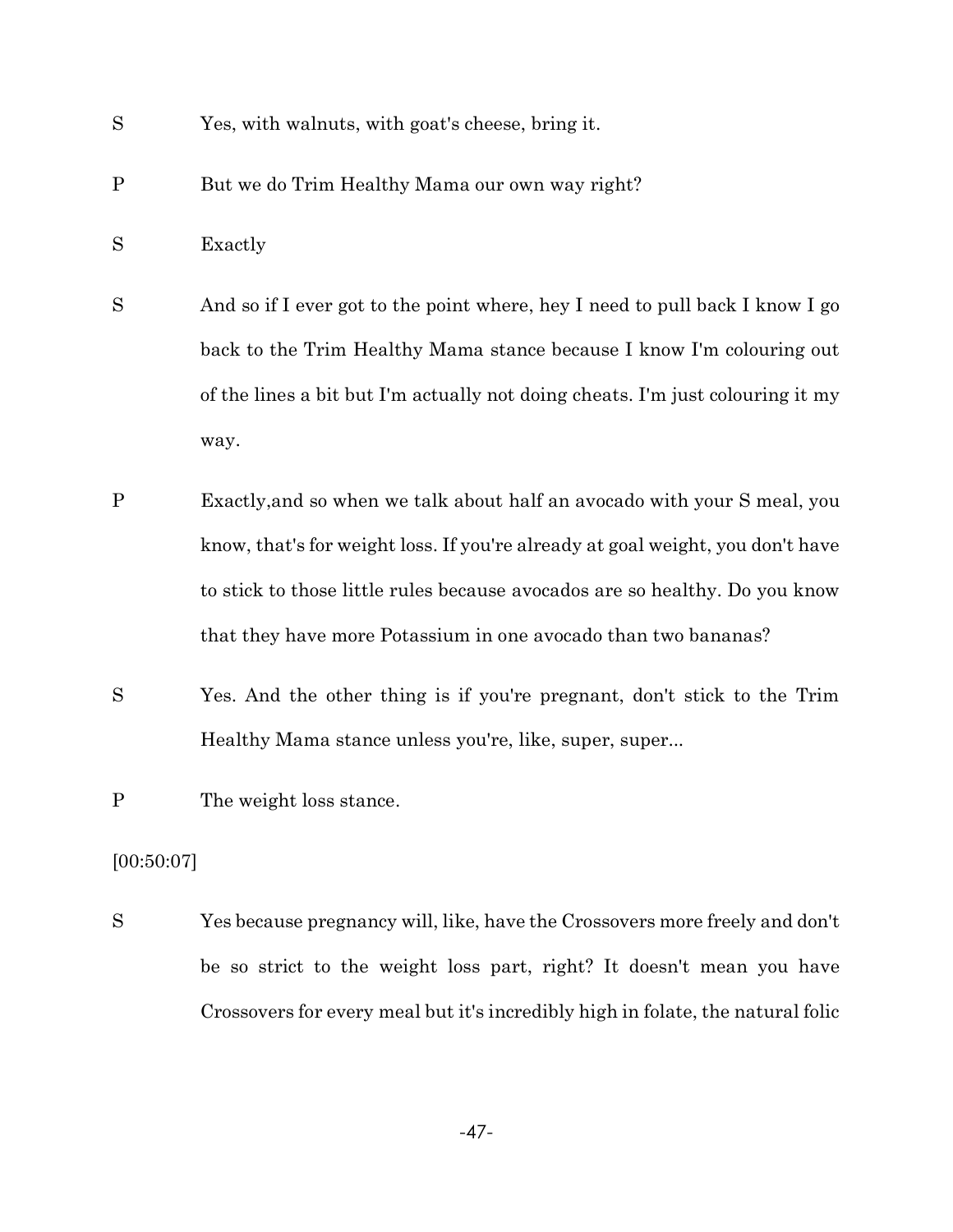acid and that actually fights depression. It's going to give you a happy pregnancy and another thing about...

P And folate is so important for the health of your baby.

S Exactly

- P And all these bodily processes, right? You know how they were telling pregnant women to take folic acid for so many years and they come to find out, folic acid is not a good thing. You need natural folate.
- S Yes, you do. And that's why we love okra, too. But that's not the spotlight but avocados are incredible, they're amazing because they produce glutathione. There are very few things that actually produce glutathione.
- P And glutathione, however you say it builds your immune system. It's the thing in your body that builds your immune system.
- S It helps to cleanse your liver. It's absolutely incredible and helps anti-aging
- P Lets talk about the fat inside avocados which is mono, what is called Serene?
- S Monosaturated, is it?
- P And it's one of the highest forms of this in basically the whole planet, avocados. It's a very slimming fat and so we know, we love to include fats.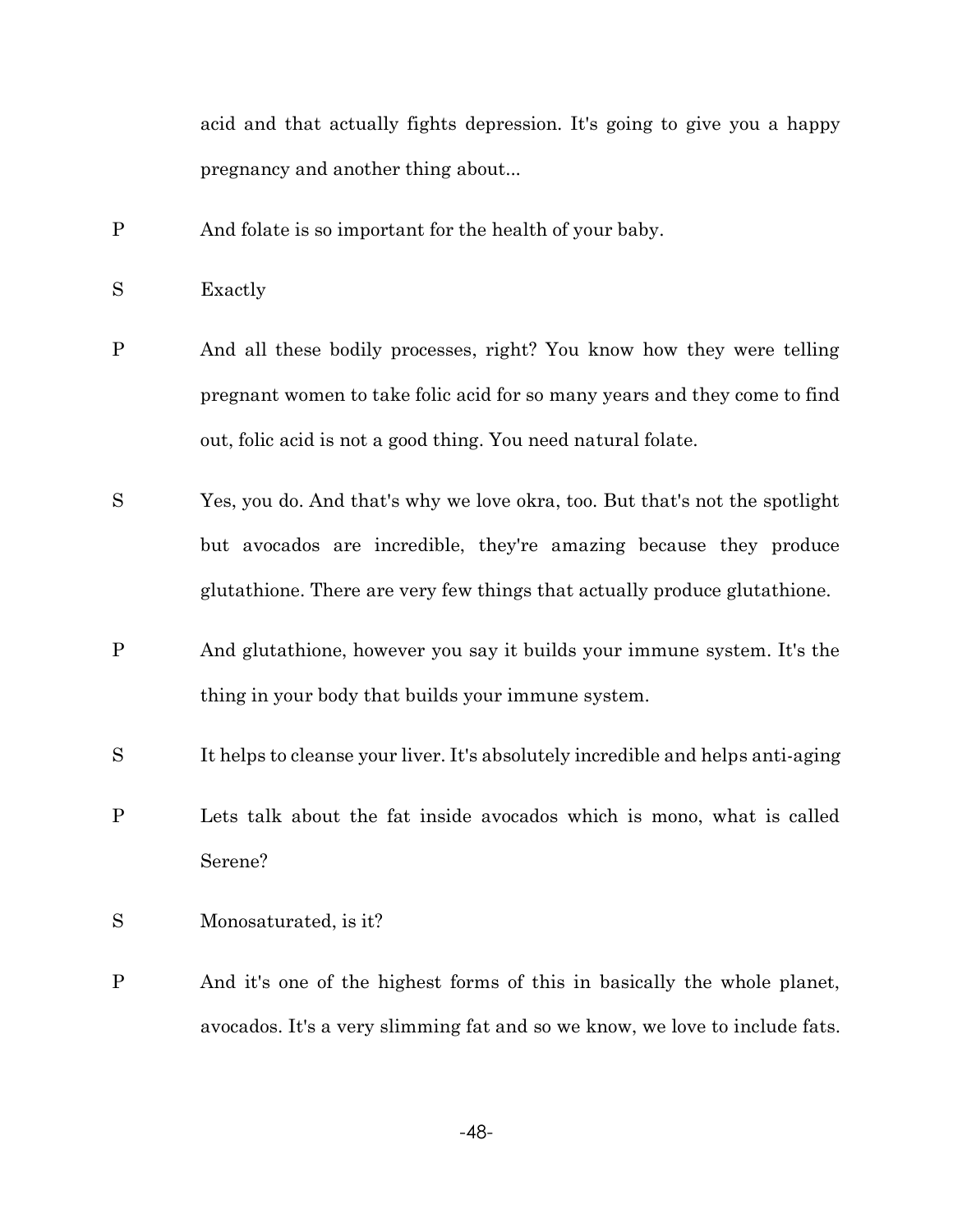We love saturated fats from coconut oil and butter but we also need to balance it with the beautiful mono, the plant fats.

[00:51:33]

S The plant fats.

- P The plat fats. And I think it's monounsaturated, I looked it up this morning. Monosaturated or monounsaturated, one of the two, so, listen Trim Healthy Mama is such a journey of balance. We don't always eat bacon and eggs for breakfast, that's one form of fat. That's saturated fats and animals' fats
- S And they're great, we're all about it.
- P They're great. So many people have evilised them. We don't evilize them but let's not forget about the other side, the plant fat.
- S Exactly, you know, we're talking about it being a fat and, you know, having a few calories that we're not afraid of but saying the facts but they're so healthy in our weight loss journey when you stick to your half, you know, if you're on a weight loss part of your journey because they're high in fibre and are low in carbs so they're going to keep your blood sugar level at such a beautiful level. They are going to keep you satiated. Avocados are an incredible satiater because not only do they have that fat that satisfies,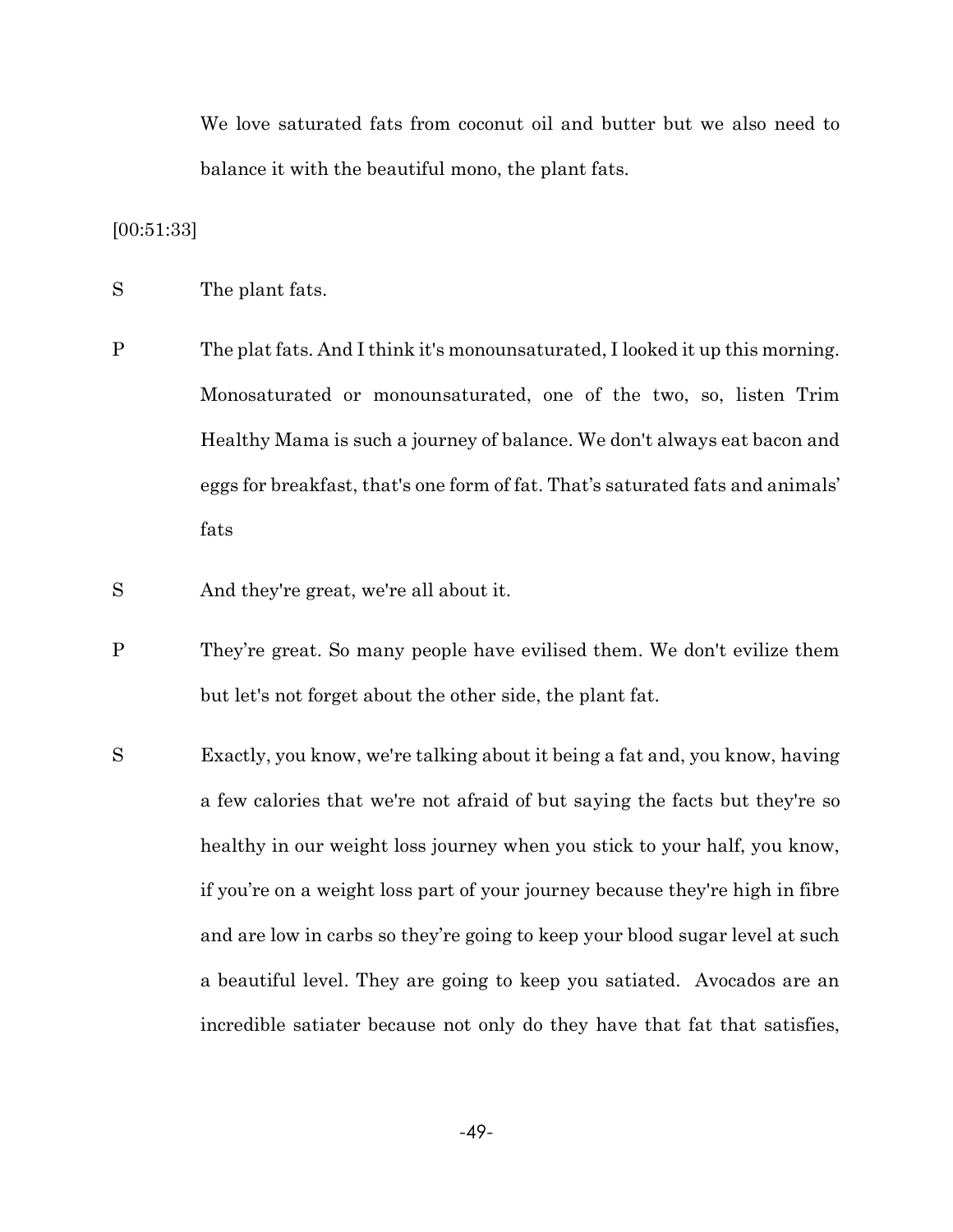they have an incredible amount of fiber chopped into just one piece of bread, give you three grams of fiber. For a half an avocado you've got seven…

- P And you think things that have fibre are going to be crunchy on your teeth, or grainish, like a grain, you know...
- S Or greasy on your throat.
- P But avocados are the smoothest, creamiest things I think that God created in this world and when I eat an avocado I feel like my body is so nurtured and nourished and the chlorophyll, it's green
- S Do you wear contacts? Do you wear glasses? They are incredible for your eyesight. they contain antioxidants such as lutein and zeaxanthin that are incredible in healing your eyesight. They actually prevent cataracts, they make your risk of getting cataracts completely go down.
- P And they're fantastic for your cholesterol profile. Listen, we're not scared of cholesterol. Cholesterol is much needed in the body but remember that beautiful balance that some of your fats should be from plants and the good ones, like this monounsaturated fat in avocados. We need to, hey we need to be done for today guys...
- D Can I just? I just want to say I agree with everything you have said. [00:53:42]